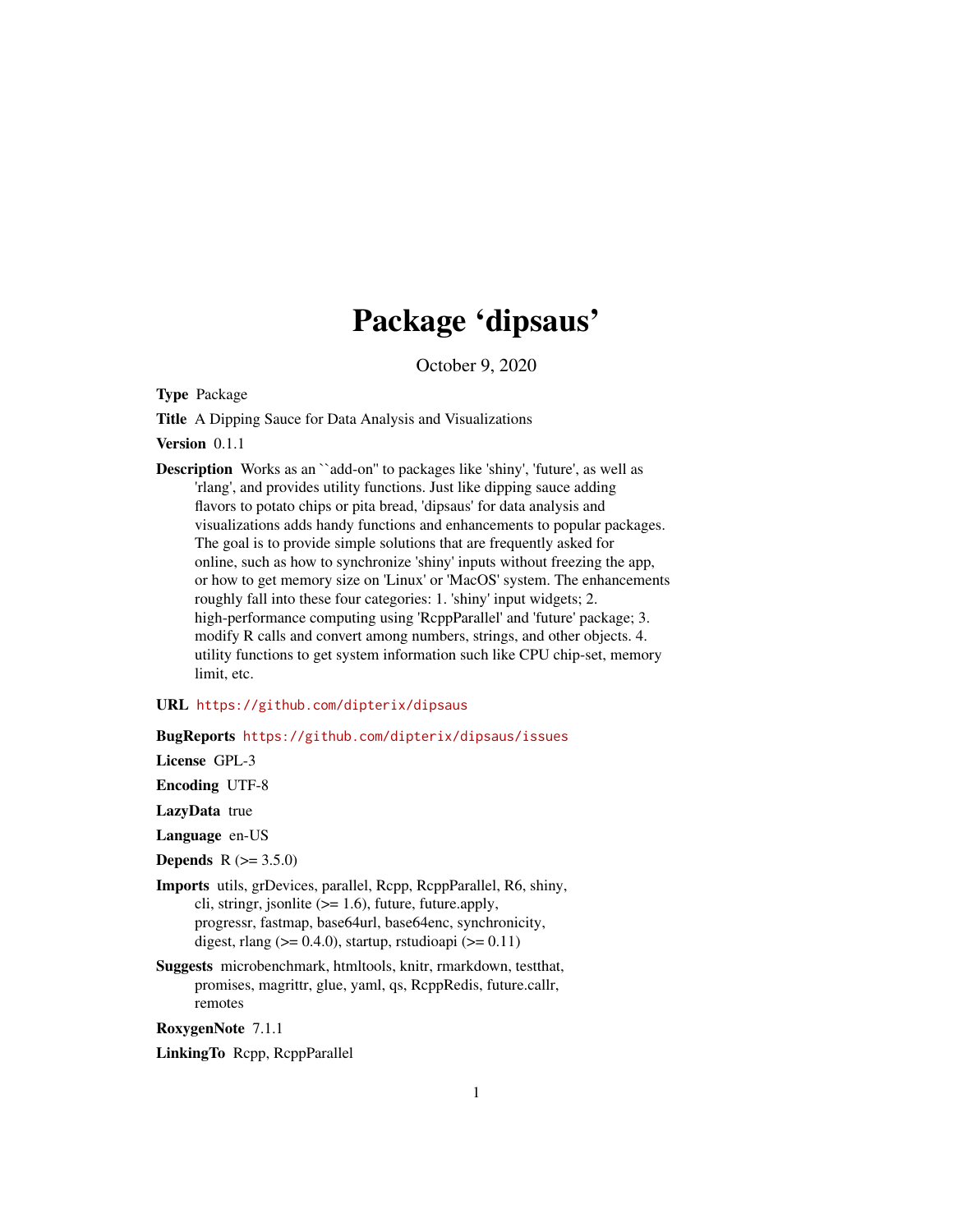VignetteBuilder knitr **NeedsCompilation** yes Author Zhengjia Wang [aut, cre] Maintainer Zhengjia Wang <zhengjia.wang@rice.edu> Repository CRAN Date/Publication 2020-10-09 07:50:02 UTC

# R topics documented:

|                         | $\overline{\mathcal{A}}$ |
|-------------------------|--------------------------|
|                         | $\overline{4}$           |
|                         | 6                        |
|                         | 8                        |
|                         | 8                        |
|                         | 9                        |
| 10<br>async             |                          |
| 11                      |                          |
| 12                      |                          |
| 12                      |                          |
| 14                      |                          |
| 15<br>$base64_to_i = 0$ |                          |
| 15                      |                          |
| 18                      |                          |
| 18                      |                          |
| 19                      |                          |
| 20                      |                          |
| 20                      |                          |
| 21                      |                          |
| 22                      |                          |
| 25                      |                          |
| 26                      |                          |
| 27                      |                          |
| 28                      |                          |
| 28                      |                          |
| 29                      |                          |
| -30                     |                          |
| 32                      |                          |
| 33                      |                          |
| 34                      |                          |
| 35                      |                          |
| - 36                    |                          |
| 37                      |                          |
| 37                      |                          |
| 39                      |                          |
| 40                      |                          |
| 41                      |                          |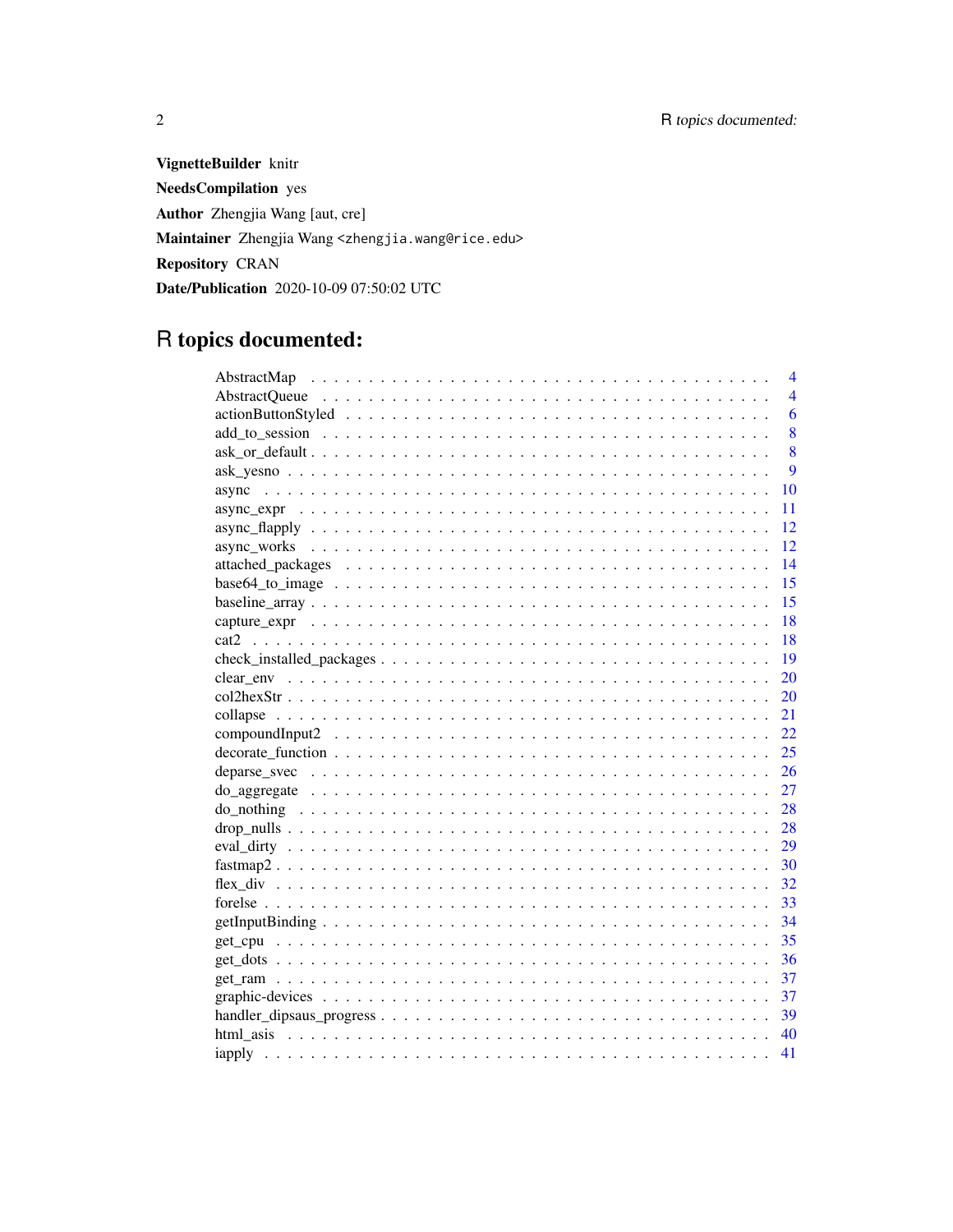| 42                                                                                                                           |
|------------------------------------------------------------------------------------------------------------------------------|
| $list_to_fastmap2 \ldots \ldots \ldots \ldots \ldots \ldots \ldots \ldots \ldots \ldots \ldots \ldots \ldots$<br>43          |
| 44                                                                                                                           |
| 45                                                                                                                           |
| 46                                                                                                                           |
| 47                                                                                                                           |
| 50                                                                                                                           |
| 51                                                                                                                           |
| 51                                                                                                                           |
| 52                                                                                                                           |
| $new_function2 \dots \dots \dots \dots \dots \dots \dots \dots \dots \dots \dots \dots \dots \dots \dots \dots \dots$<br>52  |
| 54                                                                                                                           |
| 55                                                                                                                           |
| 56                                                                                                                           |
| 57                                                                                                                           |
| 58                                                                                                                           |
| 59                                                                                                                           |
| 60                                                                                                                           |
| 62                                                                                                                           |
| 62                                                                                                                           |
| 63                                                                                                                           |
| 63                                                                                                                           |
| 64<br>$rs\_exec \dots \dots \dots \dots \dots \dots \dots \dots \dots \dots \dots \dots \dots \dots \dots \dots \dots \dots$ |
| 65                                                                                                                           |
| 65                                                                                                                           |
| 65                                                                                                                           |
| 66                                                                                                                           |
| 66                                                                                                                           |
| 67                                                                                                                           |
| 68                                                                                                                           |
| 69                                                                                                                           |
| 73                                                                                                                           |
| 74                                                                                                                           |
| 74                                                                                                                           |
| 75                                                                                                                           |
| - 76                                                                                                                         |
| 77                                                                                                                           |
| 77                                                                                                                           |
| 78                                                                                                                           |
| 78                                                                                                                           |
| 80                                                                                                                           |
| 80                                                                                                                           |
| 81                                                                                                                           |
| $% ? < -%$<br>82                                                                                                             |
| 83                                                                                                                           |
|                                                                                                                              |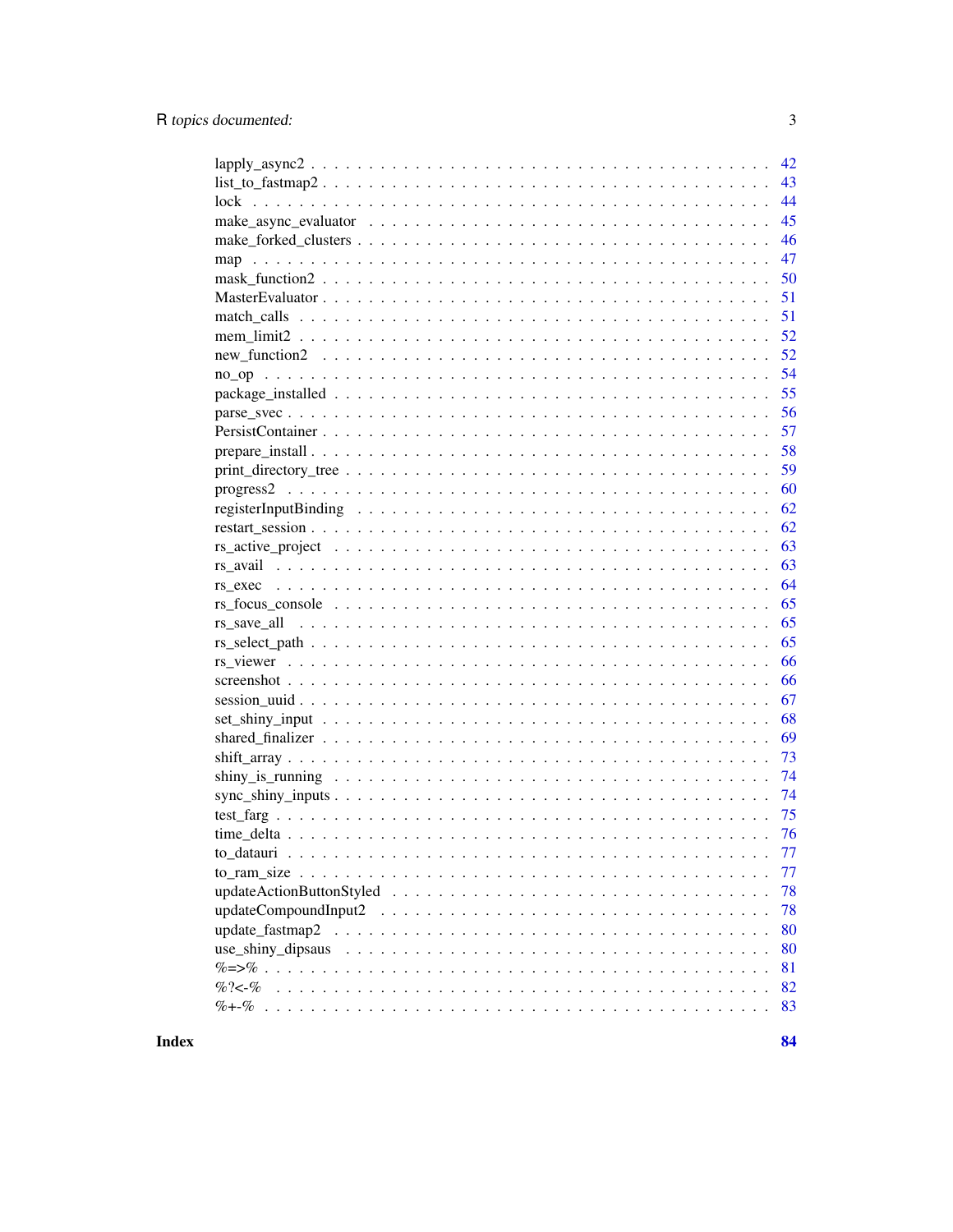<span id="page-3-0"></span>

Abstract Map to store key-value pairs

AbstractQueue *Defines abstract queue class*

#### Description

This class is inspired by <https://cran.r-project.org/package=txtq>. The difference is AbstractQueue introduce an abstract class that can be extended and can queue not only text messages, but also arbitrary R objects, including expressions and environments. All the queue types in this package inherit this class.

#### Abstract Public Methods

Methods start with  $\mathcal{Q}$ ... are not thread-safe. Most of them are not used directly by users. However, you might want to override them if you inherit this abstract class. Methods marked as "(override)" are not implemented, meaning you are supposed to implement the details. Methods marked as "(optional)" usually have default alternatives.

- $initialize(...)$  (override) The constructor. Usually three things to do during the process: 1. set get\_locker free\_locker if you don't want to use the default lockers. 2. set lock file (if using default lockers). 3. call self\$connect(...)
- get\_locker(), free\_locker() (optional) Default is NULL for each methods, and queue uses an internal private\$default\_get\_locker and private\$default\_free\_locker. These two methods are for customized locker, please implement these two methods as functions during self\$initialization get\_locker obtains and lock access (exclusive), and free\_locker frees the locker. Once implemented, private\$exclusive will take care the rest. Type: function; parameters: none; return: none
- @get\_head(), @set\_head(v) (override) Get head so that we know where we are in the queue self\$@get\_head() should return a integer indicating where we are at the queue self\$@set\_head(v) stores that integer. Parameter v is always non-negative, this is guaranteed. Users are not supposed to call these methods directly, use self\$head and self\$head<- instead. However, if you inherit this class, you are supposed to override the methods.
- @get\_total(), @set\_total(v) (override) Similar to @get\_head and @set\_head, defines the total items ever stored in the queue. total-head equals current items in the queue.
- @inc\_total(n=1) (optional) Increase total, usually this doesn't need to be override, unless you are using files to store total and want to decrease number of file connections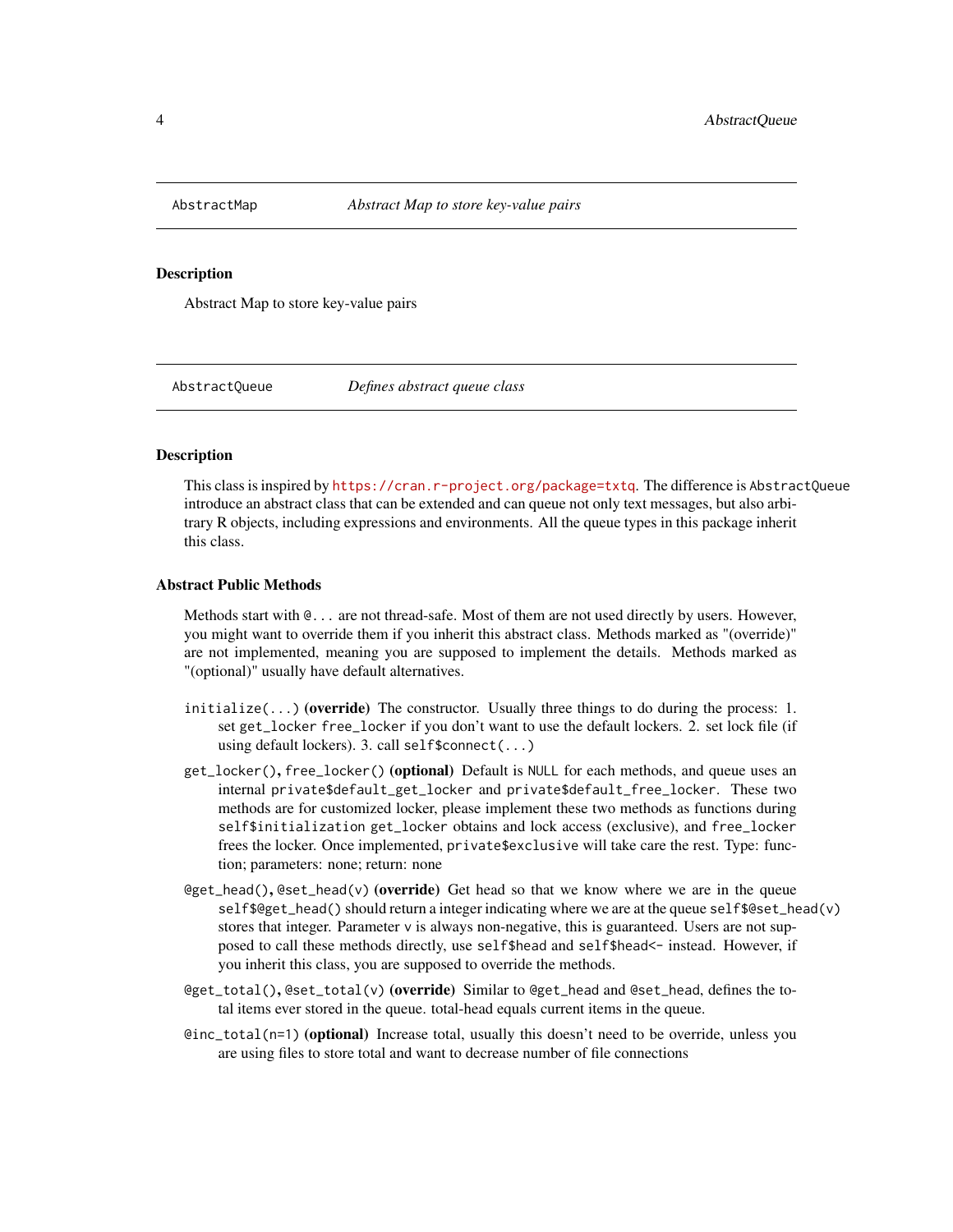- eappend\_header(msg, ...) (override) msg will be vector of strings, separated by "|", containing encoded headers: 'time', 'key', 'hash', and 'message'. to decode what's inside, you can use self\$print\_items(stringr::str\_split\_fixed(msg,'\|',4)). Make sure to return a number, indicating number of items stored. Unless handled elsewhere, usually return(length(msg)).
- @store\_value(value, key) (**override**) Defines how to store value. 'key' is unique identifier generated from time, queue ID, and value. Usually I use it as file name or key ID in database. value is an arbitrary R object to store. you need to store value somewhere and return a string that will be passed as 'hash' in self\$restore\_value.
- restore\_value(hash, key, preserve = FALSE) (override) Method to restore value from given combination of 'hash' and 'key'. 'hash' is the string returned by @store\_value, and 'key' is the same as key in @store\_value. preserve is a indicator of whether to preserve the value for future use. If set to FALSE, then you are supposed to free up the resource related to the value. (such as free memory or disk space)
- @log(n = -1, all = FALSE) (override) get n items from what you saved to during @append\_header. n less equal than 0 means listing all possible items. If all=TRUE, return all items (number of rows should equals to self\$total), including popped items. If all=FALSE, only return items in the queue (number of rows is self\$count). The returned value should be a n x 4 matrix. Usually I use stringr::str\_split\_fixed(...,'\|',4). Please see all other types implemented for example.
- $\Theta$  reset(...) (override) Reset queue, remove all items and reset head, total to be 0.
- @clean() (override) Clean the queue, remove all the popped items.
- @validate() (override) Validate the queue. Stop if the queue is broken.
- econnect(con, ...) (override) Set up connection. Usually should be called at the end of self\$initialization to connect to a database, a folder, or an existing queue you should do checks whether the connection is new or it's an existing queue.
- connect(con, ...) (optional) Thread-safe version. sometimes you need to override this function instead of @connect, because private\$exclusive requires lockfile to exist and to be locked. If you don't have lockers ready, or need to set lockers during the connection, override this one.
- destroy() (optional) Destroy a queue, free up space and call delayedAssign('.lockfile', {stop(...)}, assign.env= to raise error if a destroyed queue is called again later.

#### Public Methods

Usually don't need to override unless you know what you are doing.

- push(value, message='',...) Function to push an arbitrary R object to queue. message is a string giving notes to the pushed item. Usually message is stored with header, separated from values. The goal is to describe the value. ... is passed to @append\_header
- pop(n = 1, preserve = FALSE) Pop n items from the queue. preserve indicates whether not to free up the resources, though not always guaranteed.
- print\_item(item), print\_items(items) To decode matrix returned by log(), returning named list or data frame with four heads: 'time', 'key', 'hash', and 'message'.
- list(n=-1) List items in the queue, decoded. If n is less equal than 0, then list all results. The result is equivalent to self\$print\_items(self\$log(n))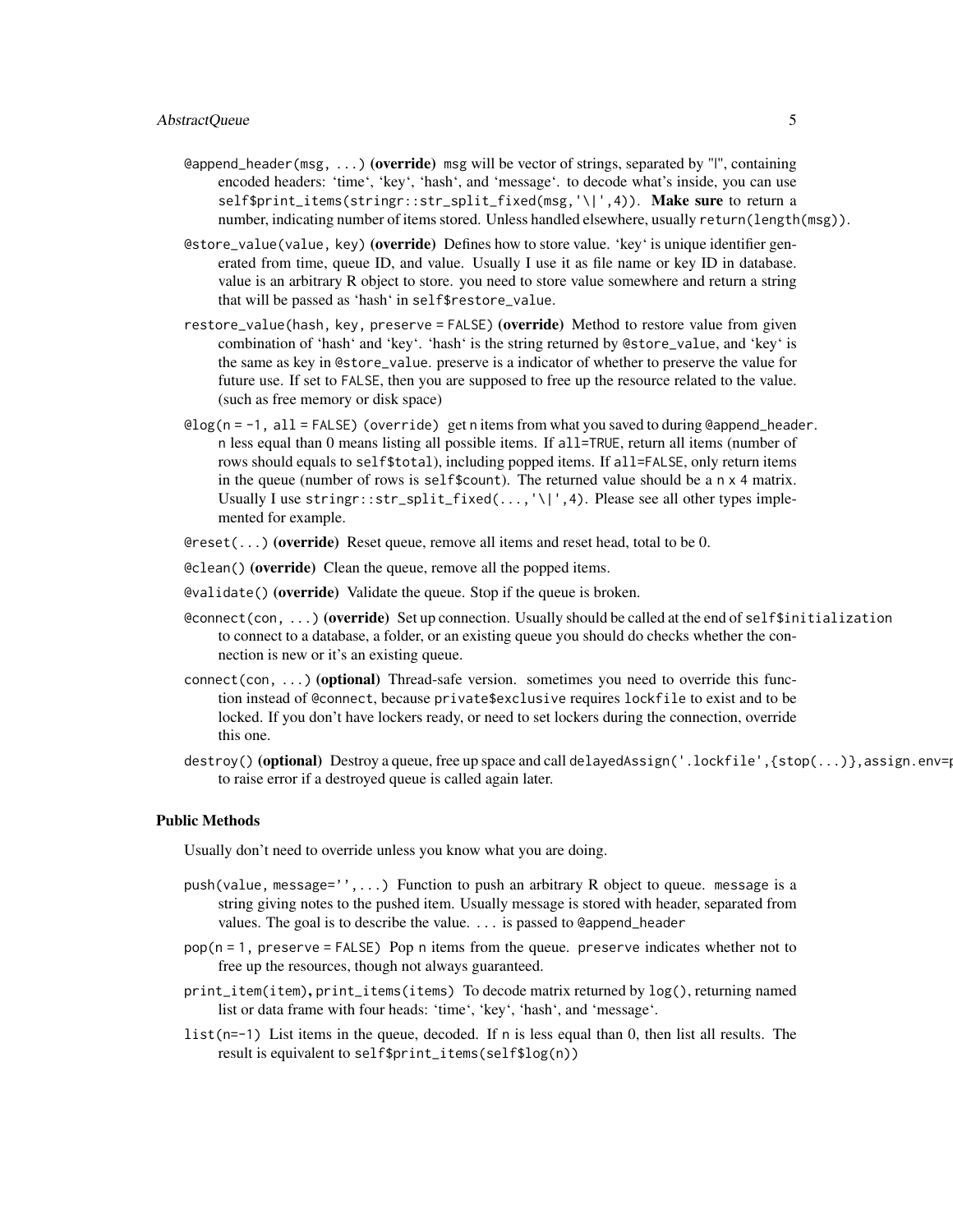<span id="page-5-0"></span>log(n=-1,all=FALSE) List items in the queue, encoded. This is used with self\$print\_items. When all=TRUE, result will list the records ever pushed to the queue since the last time queue is cleaned. When all=FALSE, results will be items in the queue. n is the number of items.

#### Public Active Bindings

id Read-only property. Returns unique ID of current queue.

lockfile The lock file.

head Integer, total number of items popped, i.e. inactive items.

total Total number of items ever pushed to the queue since last cleaned, integer.

count Integer, read-only, equals to total - head, number of active items in the queue

#### Private Methods or properties

.id Don't use directly. Used to store queue ID.

.lockfile Location of lock file.

lock Preserve the file lock.

exclusive(expr,...) Function to make sure the methods are thread-safe

default\_get\_locker() Default method to lock a queue

default\_free\_locker Default method to free a queue

actionButtonStyled *Action Button but with customized styles*

#### Description

Action Button but with customized styles

# Usage

```
actionButtonStyled(
  inputId,
  label,
  icon = NULL,
  width = NULL,type = "primary",
 btn_type = "button",
 class = ",
  ...
)
```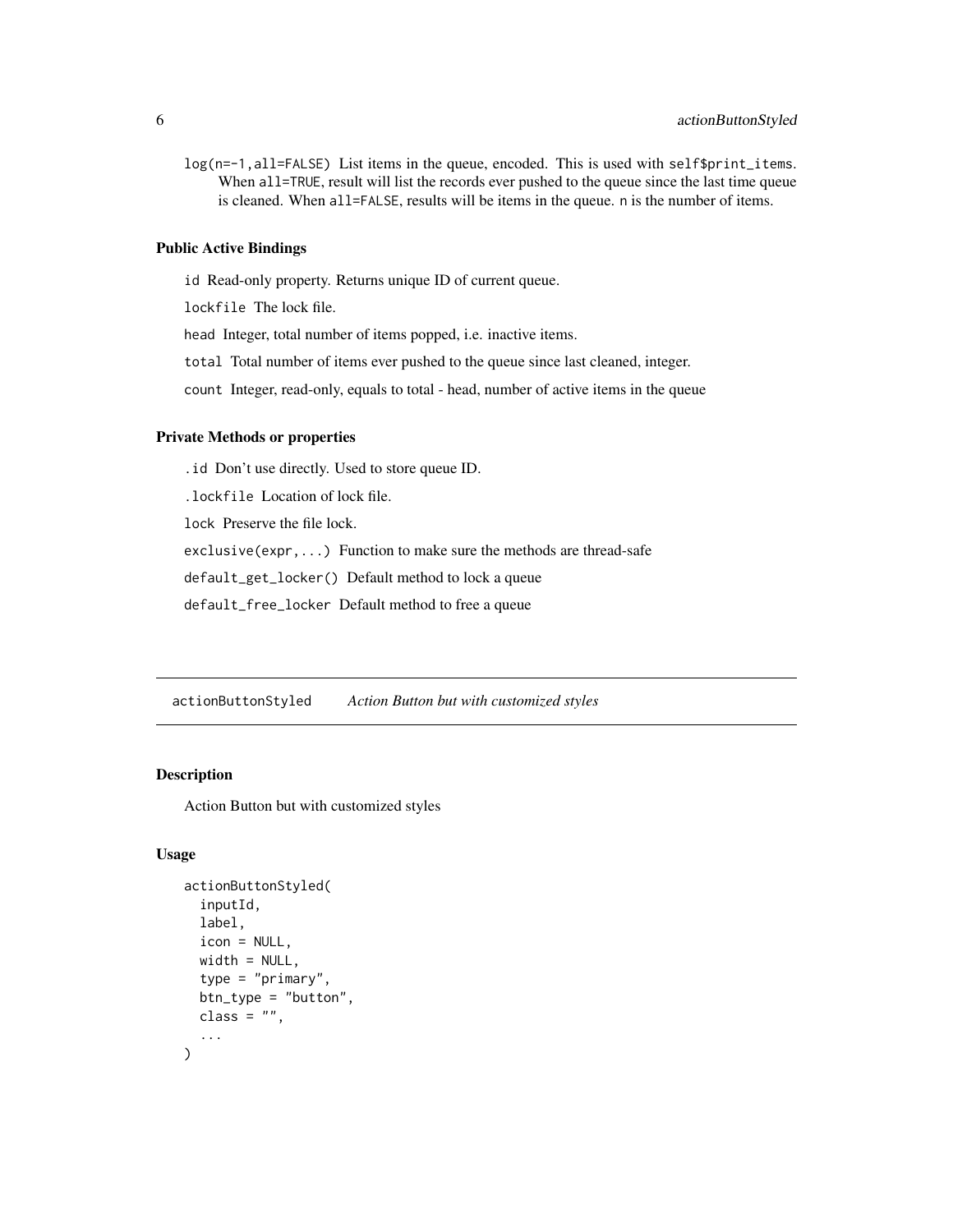# actionButtonStyled 7

#### Arguments

|          | inputId, label, icon, width,                                                                 |
|----------|----------------------------------------------------------------------------------------------|
|          | passed to shiny::actionButton                                                                |
| type     | button type, choices are 'default', 'primary', 'info', 'success', 'warning', and<br>'danger' |
| btn_type | HTML tag type, either "button" or "a"                                                        |
| class    | additional classes to be added to the button                                                 |

#### Value

'HTML' tags

# See Also

[updateActionButtonStyled](#page-77-1) for how to update the button.

```
# demo('example-actionButtonStyled', package='dipsaus')
library(shiny)
library(dipsaus)
ui <- fluidPage(
  actionButtonStyled('btn', label = 'Click me', type = 'default'),
  actionButtonStyled('btn2', label = 'Click me2', type = 'primary')
\lambdaserver <- function(input, output, session) {
  btn_types = c('default', 'primary', 'info', 'success', 'warning', 'danger')
  observeEvent(input$btn, {
    btype = btn_types[((input$btn-1) %% (length(btn_types)-1)) + 1]
    updateActionButtonStyled(session, 'btn2', type = btype)
  })
  observeEvent(input$btn2, {
    updateActionButtonStyled(session, 'btn',
                             disabled = c(FALSE, TRUE)[(input$btn2 % 2) + 1])})
}
if( interactive() ){
  shinyApp(ui, server, options = list(launch.browser=TRUE))
}
```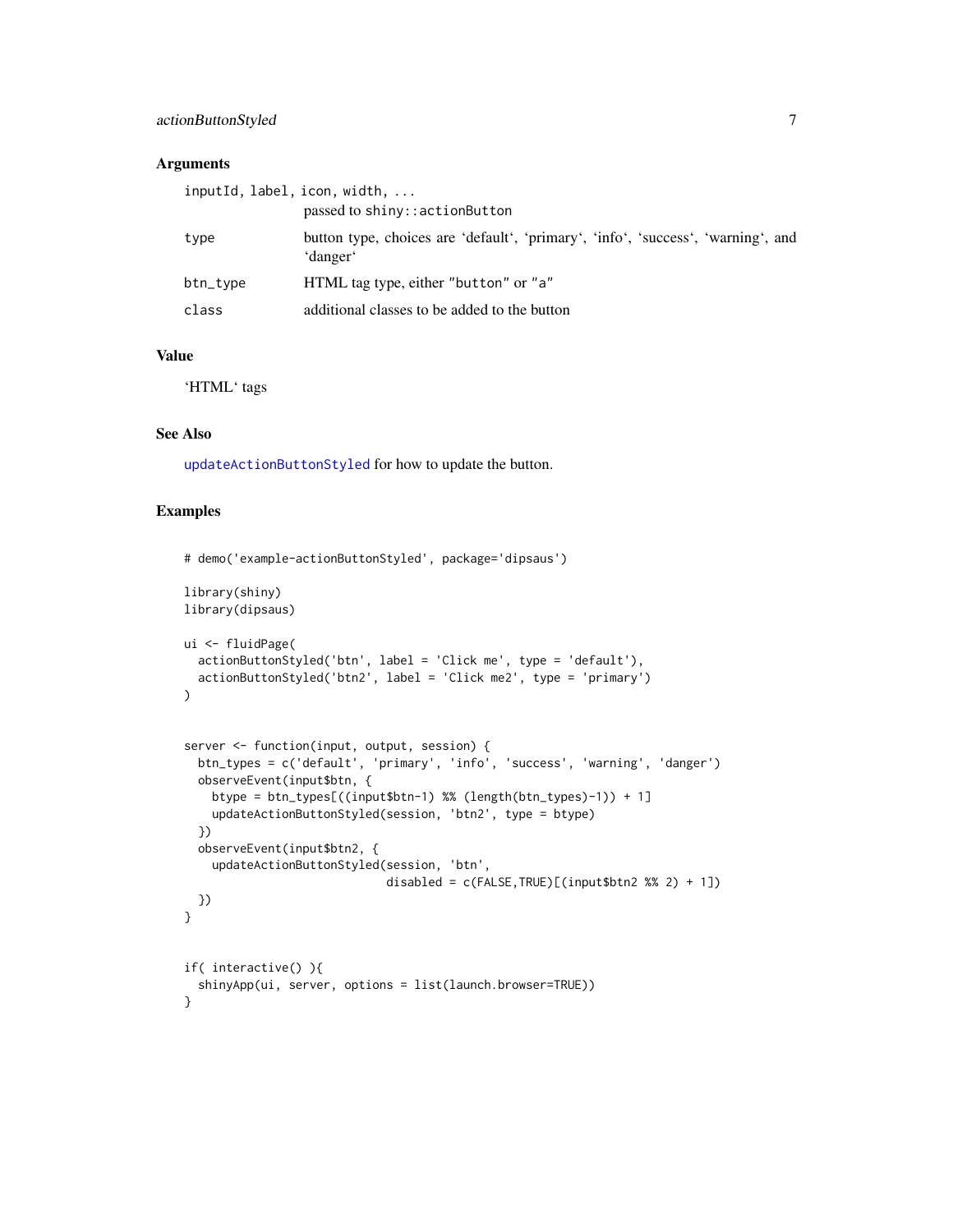<span id="page-7-0"></span>

If key is missing, it'll be created, otherwise ignored or overwritten.

#### Usage

```
add_to_session(
 session,
 key = "rave_id",val = paste(sample(c(letters, LETTERS, 0:9), 20), collapse = ""),
 override = FALSE
)
```
# Arguments

| session  | 'Shiny' session                               |
|----------|-----------------------------------------------|
| kev      | character, key to store                       |
| val      | value to store                                |
| override | if key exists, whether to overwrite its value |

# Value

If session is shiny session, returns current value stored in session, otherwise returns NULL

<span id="page-7-1"></span>ask\_or\_default *Read a Line from the Terminal, but with Default Values*

# Description

Ask a question and read from the terminal in interactive scenario

# Usage

```
ask_or_default(..., default = "", end = "", level = "INFO")
```
#### Arguments

| $\ldots$ , end, level passed to cat2 |                                                |
|--------------------------------------|------------------------------------------------|
| default                              | default value to return in case of blank input |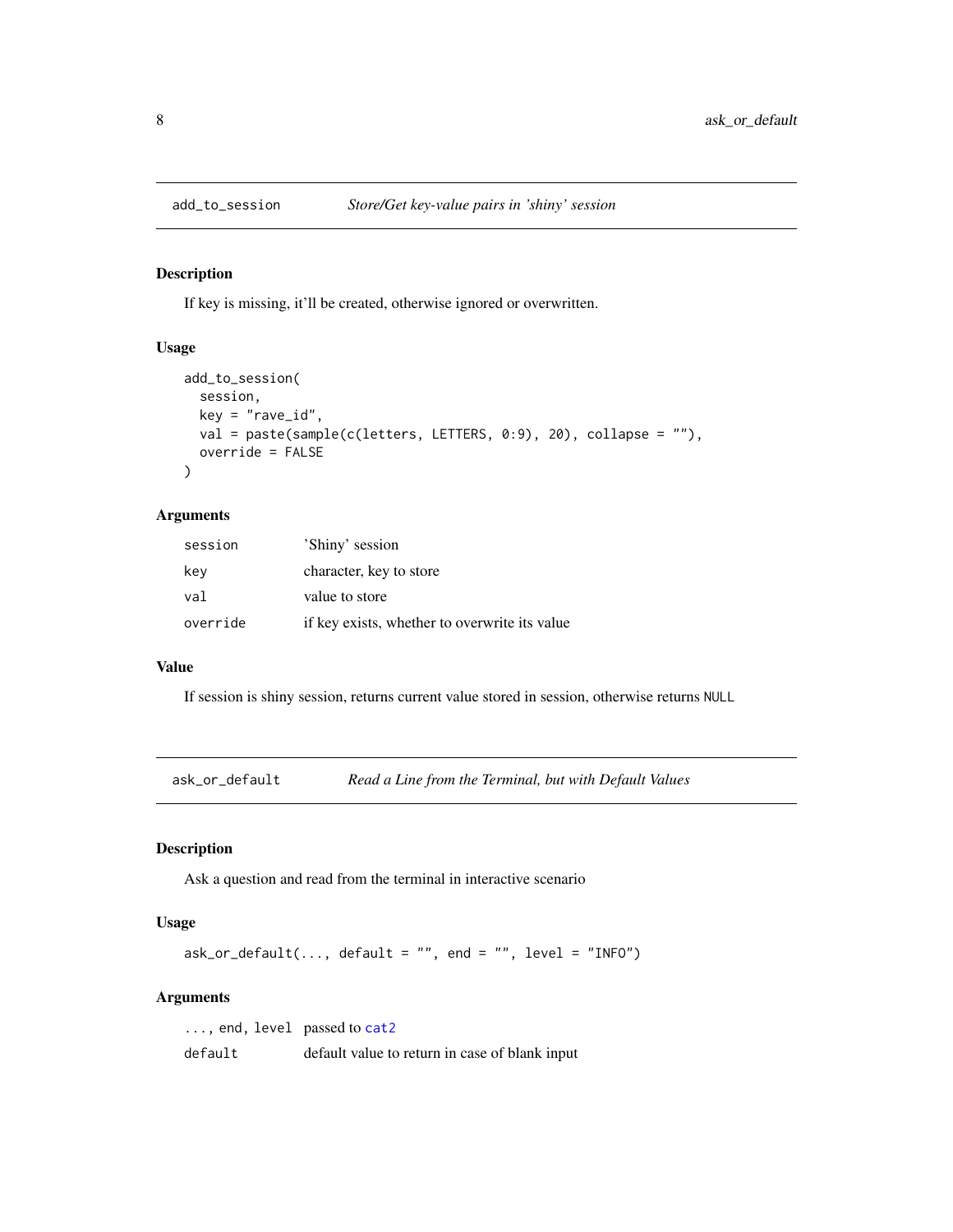<span id="page-8-0"></span>ask\_yesno 9

#### Details

The prompt string will ask a question, providing defaults. Users need to enter the answer. If the answer is blank (no space), then returns the default, otherwise returns the user input.

This can only be used in an [interactive](#page-0-0) session.

#### Value

A character from the user's input, or the default value. See details.

# See Also

```
cat2, readline, ask_yesno
```
#### Examples

```
if(interactive()){
ask_or_default('What is the best programming language?',
               default = 'PHP')
}
```
<span id="page-8-1"></span>ask\_yesno *Ask and Return True or False from the Terminal*

#### Description

Ask a question and read from the terminal in interactive scenario

#### Usage

```
ask_yesno(
  ...,
  end = ",
 level = "INFO",
  error_if_canceled = TRUE,
 use\_rs = TRUE,ok = "Yes",
  cancel = "No",rs_title = "Yes or No:"
)
```
### Arguments

```
cat2
error_if_canceled
            raise error if canceled
use_rs whether to use rstudioapi if possible
```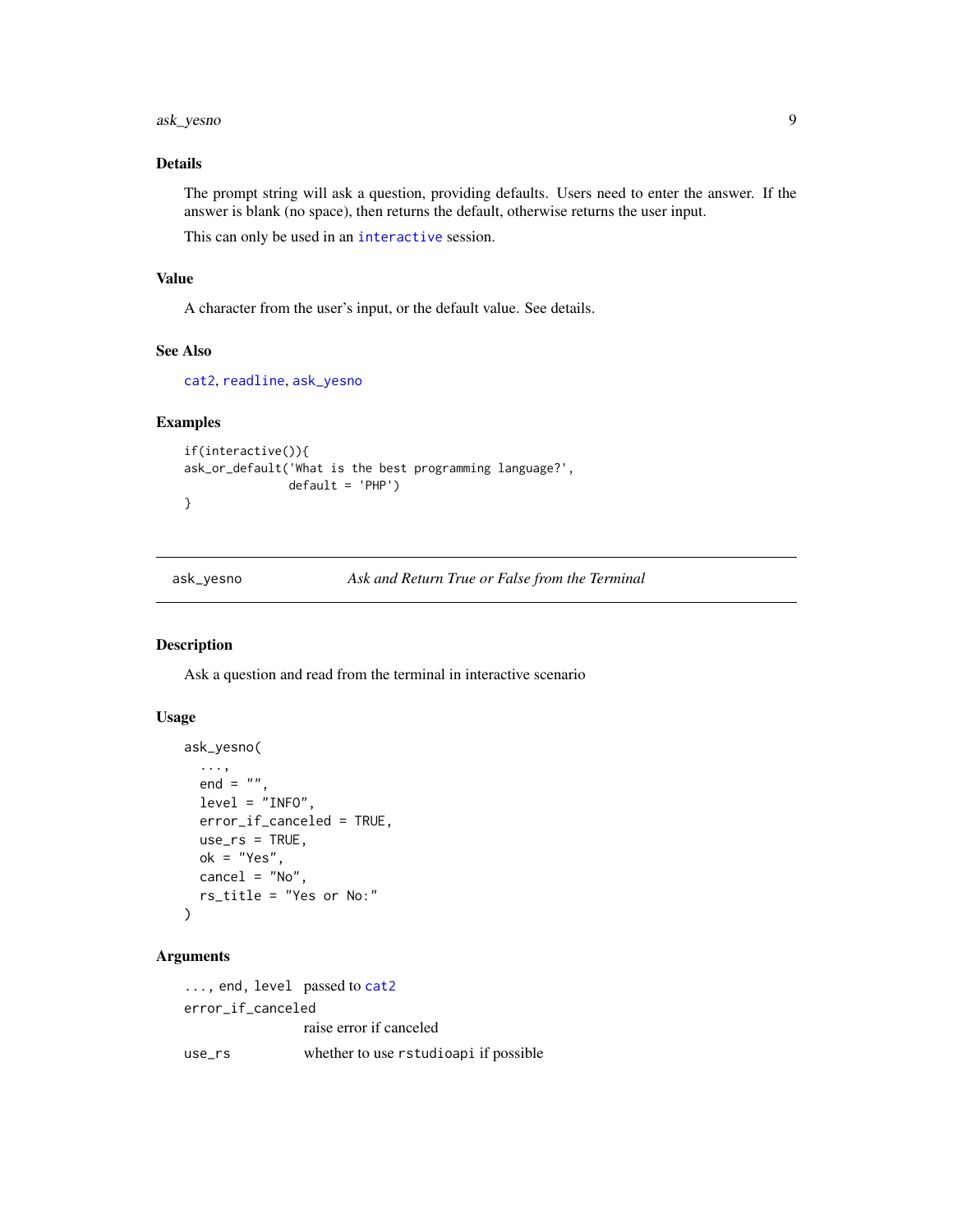<span id="page-9-0"></span>10 async

| ok       | button label for yes                             |
|----------|--------------------------------------------------|
| cancel   | button label for no                              |
| rs_title | message title if 'RStudio' question box pops up. |

# Details

The prompt string will ask for an yes or no question. Users need to enter "y", "yes" for yes, "n", "no" or no, and "c" for cancel (case-insensitive).

This can only be used in an [interactive](#page-0-0) session.

#### Value

logical or NULL or raise an error. If "yes" is entered, returns TRUE; if "no" is entered, returns FALSE; if "c" is entered, error\_if\_canceled=TRUE will result in an error, otherwise return NULL

#### See Also

[cat2](#page-17-1), [readline](#page-0-0), [ask\\_or\\_default](#page-7-1)

# Examples

```
if(interactive()){
ask_yesno('Do you know how hard it is to submit an R package and ',
          'pass the CRAN checks?')
ask_yesno('Can I pass the CRAN check this time?')
}
```
async *Evaluate expression in* async\_expr

# Description

Evaluate expression in async\_expr

#### Usage

async(expr)

#### Arguments

expr R expression

#### See Also

[async\\_expr](#page-10-1)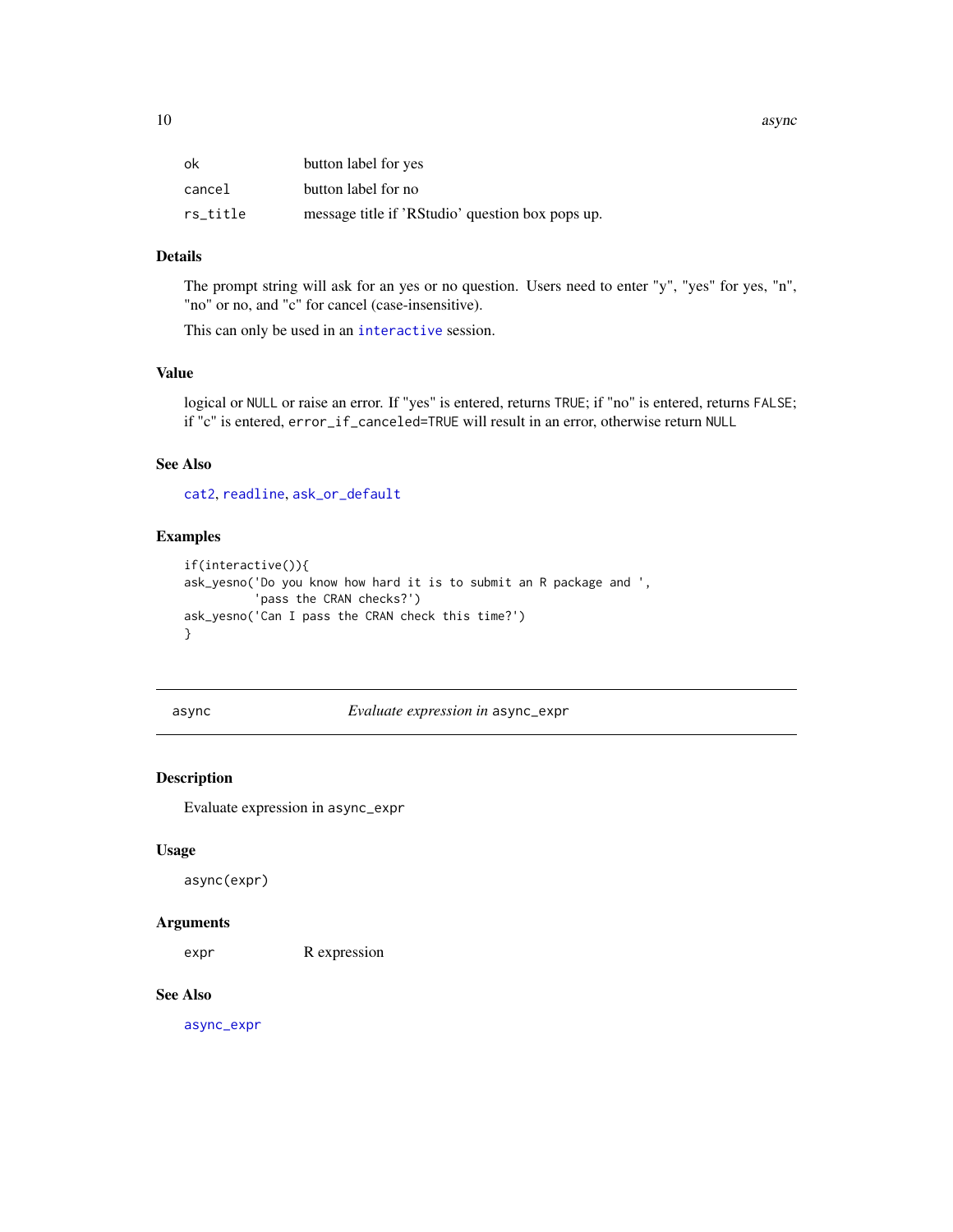<span id="page-10-1"></span><span id="page-10-0"></span>

Apply R expressions in a parallel way

#### Usage

```
async_expr(
  .X,
  .expr,
  varrow = "x",envir = parent.frame(),.pre_run = NULL,
  .ncore = future::availableCores(),
  ...
)
```
#### Arguments

| . $\times$ | a vector or a list to apply evaluation on     |
|------------|-----------------------------------------------|
| .expr      | R expression, unquoted                        |
| .varname   | variable name representing element of each. X |
| envir      | environment to evaluate expressions           |
| .pre_run   | expressions to be evaluated before looping.   |
| .ncore     | number of CPU cores                           |
|            | passed to future:: future                     |

#### Details

async\_expr uses lapply and future::future internally. Within each loop, an item in ".X" will be assigned to variable "x" (defined by ". varname") and enter the evaluation. During the evaluation, function async is provided. Expressions within async will be evaluated in another session, otherwise will be evaluated in current session. Below is the workflow:

- Run .pre\_run
- For i in seq\_along(.X):
	- 1. Assign x with .X[[i]], variable name x is defined by .varname
	- 2. Evaluate expr in current session.
		- \* a. If async is not called, return evaluated expr
		- \* b. If async(aync\_expr) is called, evaluate aync\_expr in another session, and return the evaluation results if aync\_expr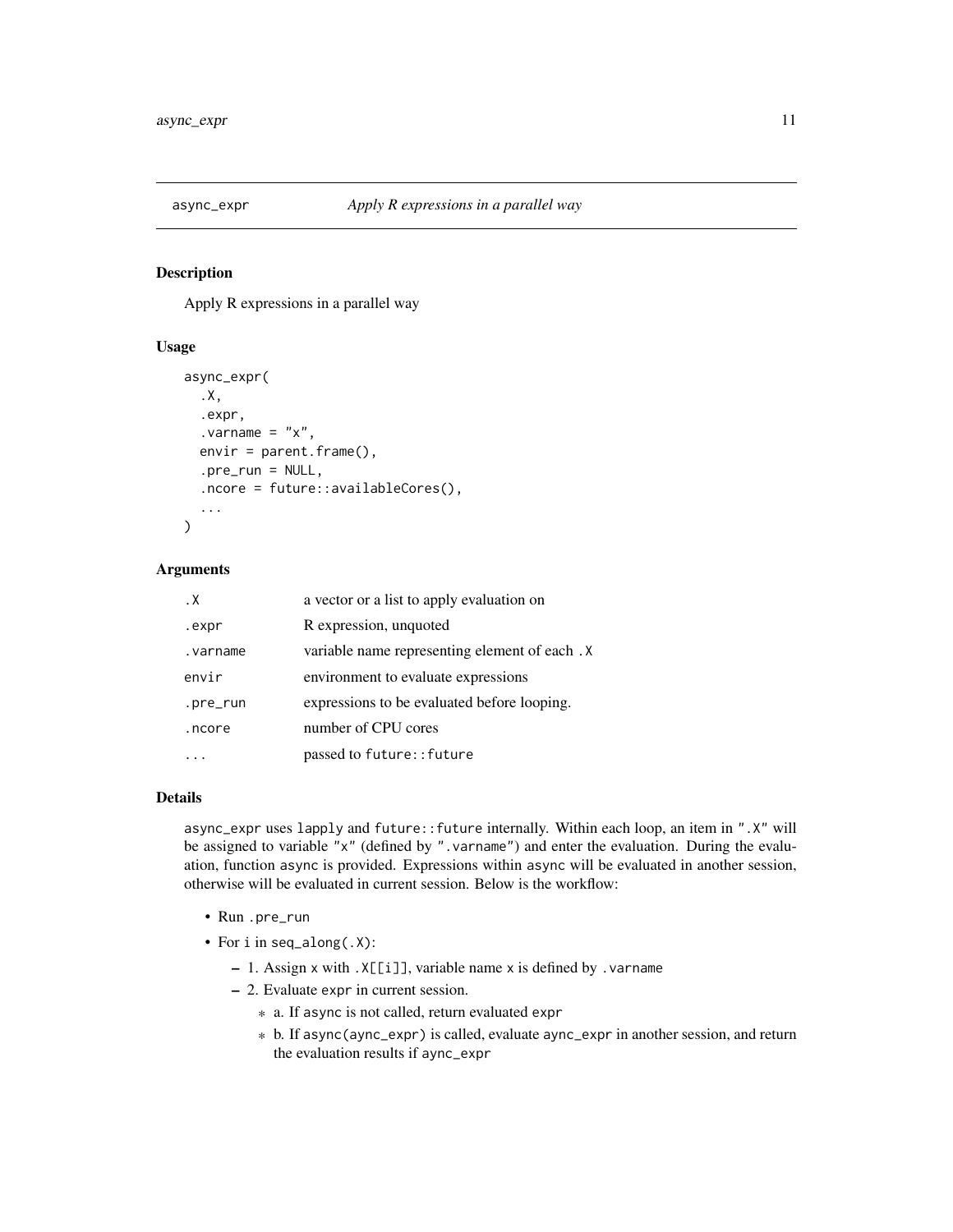#### <span id="page-11-0"></span>Value

a list whose length equals to .X. The value of each item returned depends on whether async is called. See details for workflow.

async\_flapply *Wrapper for* future.apply::future\_lapply

### Description

Wrapper for future.apply::future\_lapply

#### Usage

async\_flapply(X, FUN, ...)

#### Arguments

X, FUN, ... passing to future.apply::future\_lapply

#### See Also

[future\\_lapply](#page-0-0)

async\_works *Run jobs in other R sessions without waiting*

#### Description

Run jobs in other R sessions without waiting

#### Usage

```
async_works(
 X,
 FUN,
  ...,
  .globals = NULL,
  .name = "Untitled",
  rs = FALSE,value = TRUE,.chunk_size = Inf,
  .nworkers = future::availableCores(),
  .simplify = FALSE,
  .quiet = FALSE,
  .log
)
```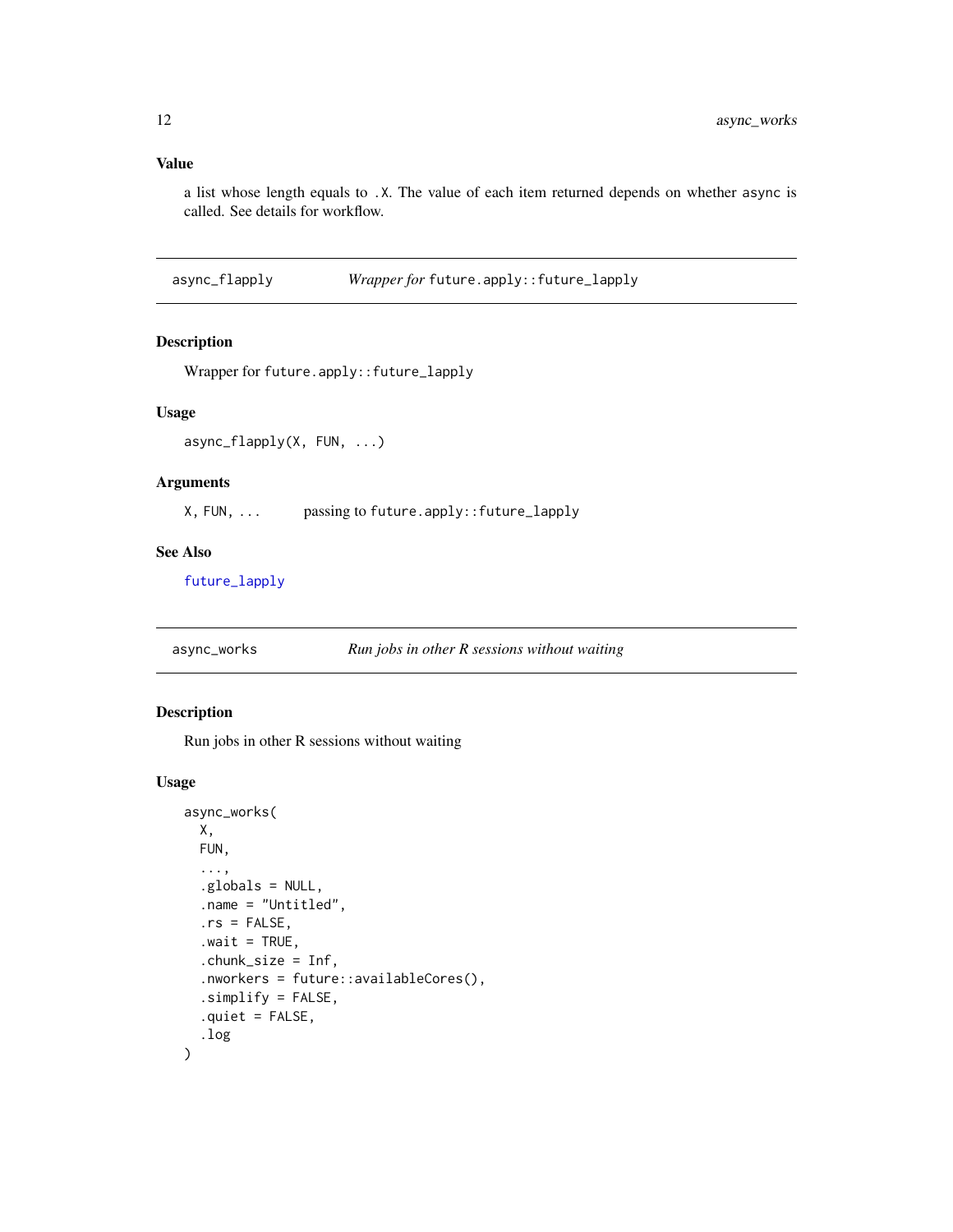# async\_works 13

#### **Arguments**

| vector or list to be applied                                                                                                                                                        |
|-------------------------------------------------------------------------------------------------------------------------------------------------------------------------------------|
| function with the first argument to be each element of X                                                                                                                            |
| further arguments to be passed to FUN                                                                                                                                               |
| global variables to be evaluated in FUN                                                                                                                                             |
| job names, used if backed by rstudioapi jobs                                                                                                                                        |
| whether to use rstudioapi jobs                                                                                                                                                      |
| whether to wait for the results                                                                                                                                                     |
| used only when .wait=FALSE, chunk size for each workers at a time. Only<br>useful for printing progress messages, but might slow down the process when<br>. chunk size is too small |
| number of workers at a time                                                                                                                                                         |
| whether to simplify the results, <i>i.e.</i> merge list of results to vectors or arrays                                                                                             |
| whether to suppress the printing messages                                                                                                                                           |
| internally used                                                                                                                                                                     |
|                                                                                                                                                                                     |

# Details

Unlike future package, where the global variables can be automatically detected, async\_works require users to specify global variables explicitly via .globals

async\_works is almost surely slower than future.apply packages. However, it provides a functionality that future.apply can hardly achieve: being non-block. When setting .wait=FALSE, the process will run in the background, and one may run as many of these tasks as they want. This is especially useful when large data generating process occurs ( such as read in from a file, process, generate summarizing reports).

# Value

If .wait=TRUE, returns the applied results of FUN on each of X. The result types depend on . simplify (compare the difference between [lapply](#page-0-0) and [sapply](#page-0-0)). If .wait=FALSE, then returns a function that can check the result. The function takes timeout argument that blocks the session at most timeout seconds waiting for the results. See examples.

```
## Not run:
# requires a sub-process to run the code
# Basic usage
a < -1async_works(1:10, function(ii){
 ii + a # sub-process don't know a, hence must pass a as globals
}, .globals = list(a = a))
# non-blocking case
system.time({
```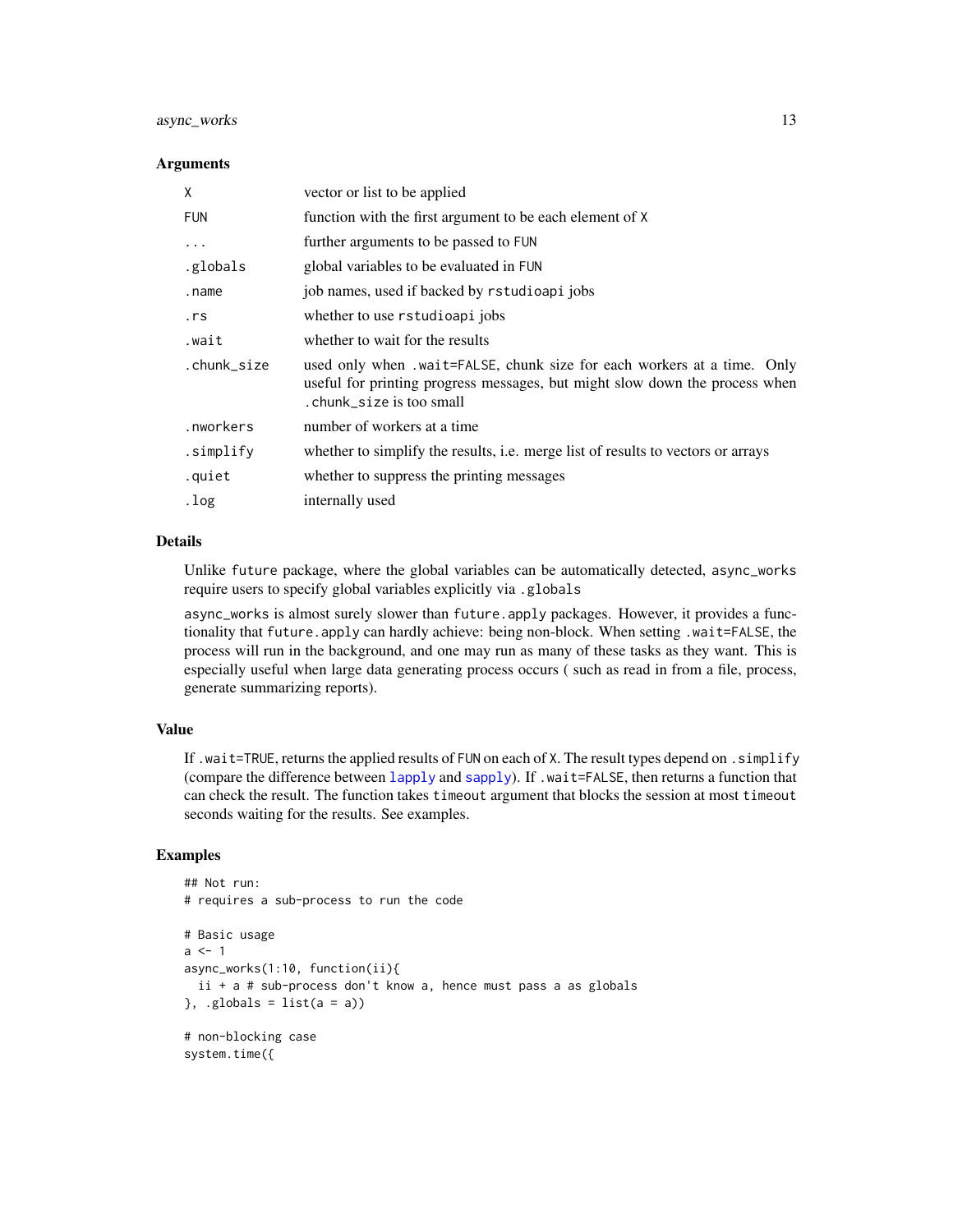```
check <- async_works(1:10, function(ii){
    # simulating process, run run run
    Sys.sleep(ii)
    Sys.getpid()
  }, \dotswait = FALSE)
})
# check the results
res < -</math> check(timeout = 0.1)attr(res, 'resolved') # whether it's resolved
# block the session waiting for the results
res <- check(timeout = Inf)
attr(res, 'resolved')
```
## End(Not run)

attached\_packages *Get attached package names in current session*

# Description

Get attached package names in current session

#### Usage

attached\_packages(include\_base = FALSE)

# Arguments

include\_base whether to include base packages

#### Value

characters, package names that are attached in current session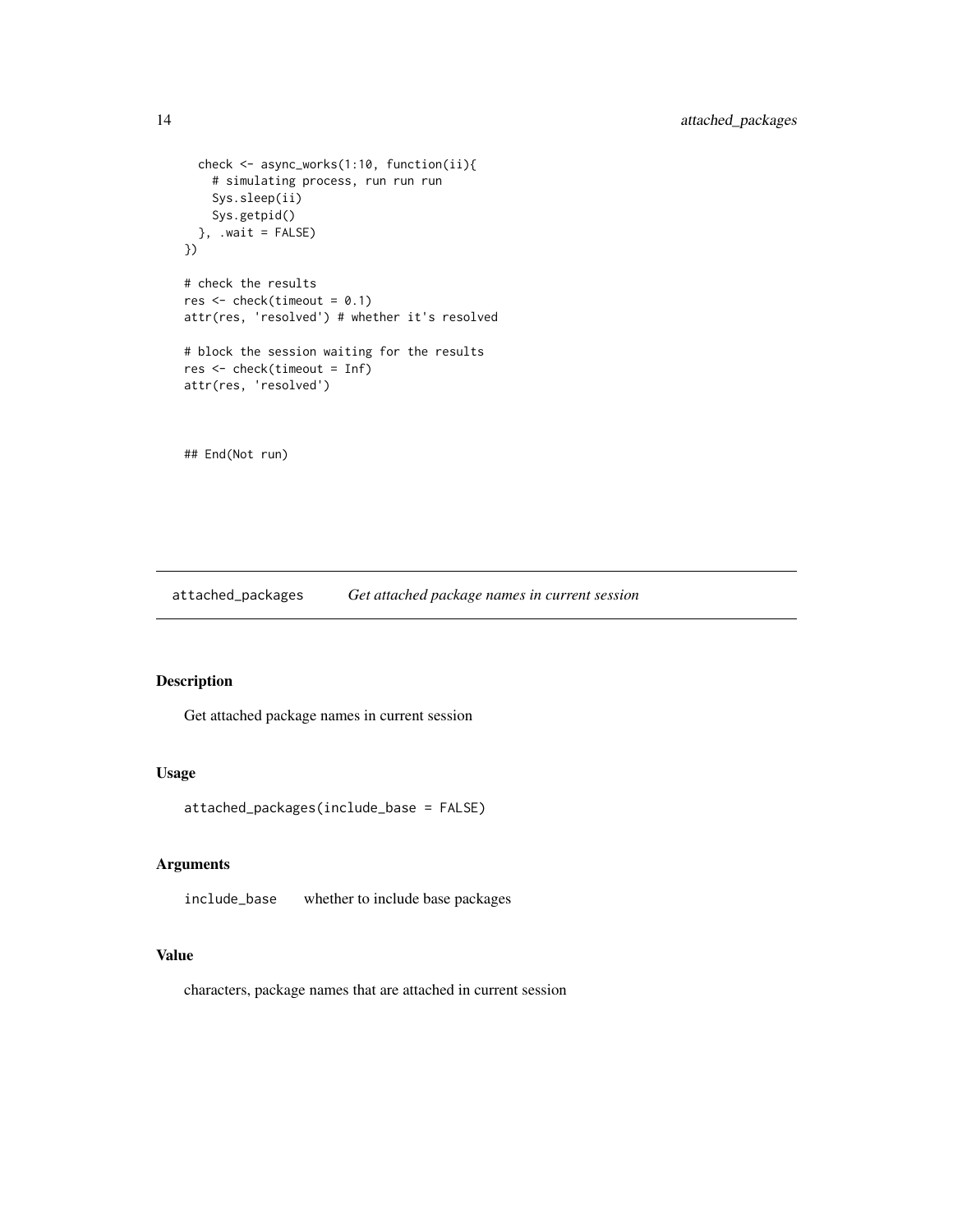<span id="page-14-0"></span>base64\_to\_image *Save "Base64" Data to Images*

# Description

Save "Base64" Data to Images

#### Usage

```
base64_to_image(data, path)
```
# Arguments

| data | characters, encoded "Base64" data for images |
|------|----------------------------------------------|
| path | file path to save to                         |

#### Value

Absolute path of the saved file

| baseline_array | Calculate Contrasts of Arrays in Different Methods |  |
|----------------|----------------------------------------------------|--|
|                |                                                    |  |

# Description

Provides five methods to baseline an array and calculate contrast.

# Usage

```
baseline_array(
  x,
  along_dim,
 baseline_indexpoints,
 unit\_dims = seq\_along(dim(x))[-along\_dim],method = c("percentage", "sqrt_percentage", "decibel", "zscore", "sqrt_zscore")
)
```
# Arguments

| x.                   | array (tensor) to calculate contrast                                                                                        |  |  |
|----------------------|-----------------------------------------------------------------------------------------------------------------------------|--|--|
| along_dim            | integer range from 1 to the maximum dimension of x. baseline along this di-<br>mension, this is usually the time dimension. |  |  |
| baseline_indexpoints |                                                                                                                             |  |  |
|                      | integer vector, which index points are counted into baseline window? Each                                                   |  |  |
|                      | index ranges from 1 to $dim(x)[[along_dim]]$ . See Details.                                                                 |  |  |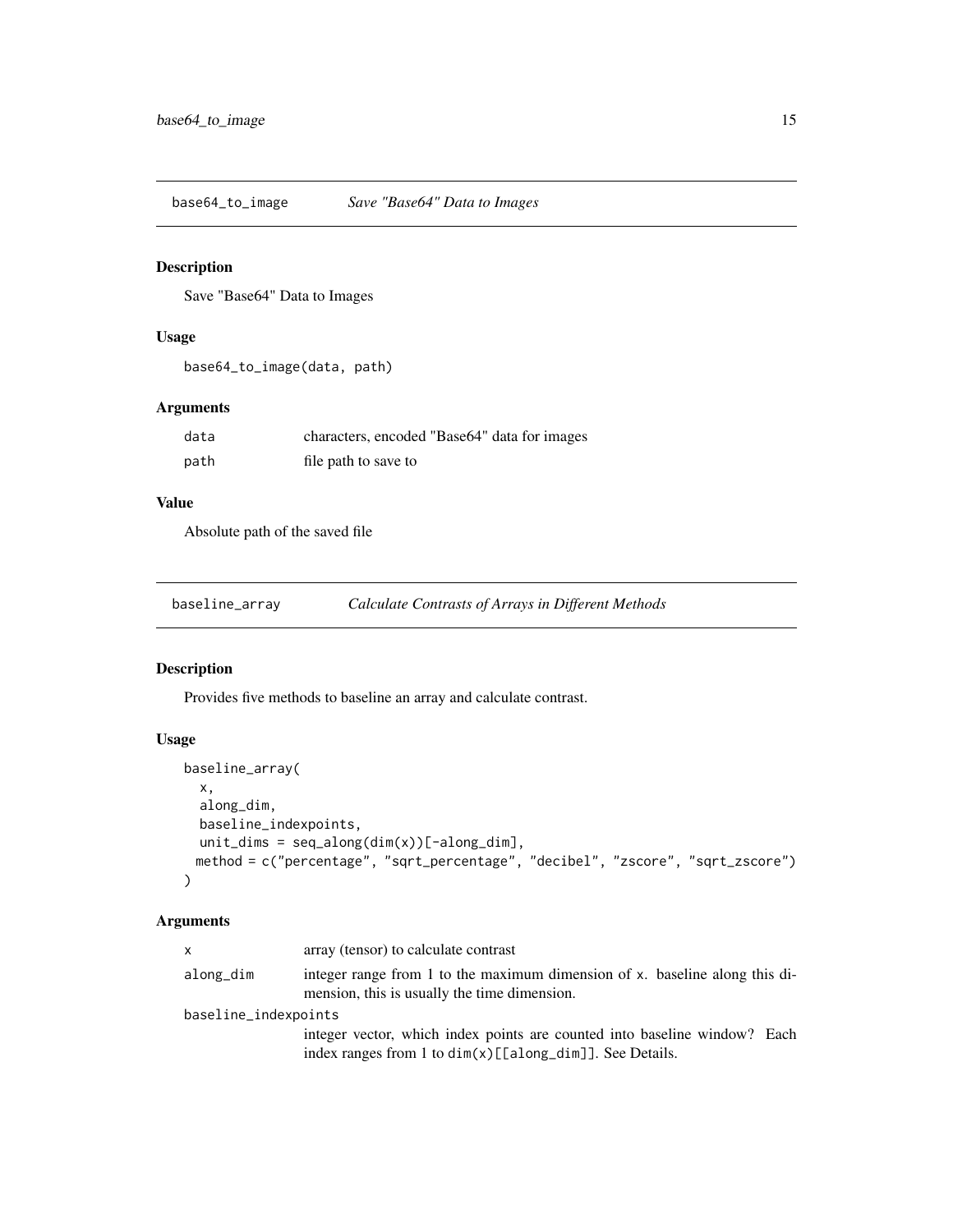16 baseline\_array

| unit dims | integer vector, baseline unit: see Details.                                                                        |
|-----------|--------------------------------------------------------------------------------------------------------------------|
| method    | character, baseline method options are: "percentage", "sqrt_percentage",<br>"decibel", "zscore", and "sqrt_zscore" |

# Details

Consider a scenario where we want to baseline a bunch of signals recorded from different locations. For each location, we record n sessions. For each session, the signal is further decomposed into frequency-time domain. In this case, we have the input x in the following form:

#### sessionxfrequencyxtimexlocation

Now we want to calibrate signals for each session, frequency and location using the first 100 time points as baseline points, then the code will be

$$
baseline_{a}rray(x,along_{d}im=3,1:100, unit_{d}ims=c(1,2,4))
$$

along\_dim=3 is dimension of time, in this case, it's the third dimension of x. baseline\_indexpoints=1:100, meaning the first 100 time points are used to calculate baseline. unit\_dims defines the unit signal. Its value  $c(1,2,4)$  means the unit signal is per session (first dimension), per frequency (second) and per location (fourth).

In some other cases, we might want to calculate baseline across frequencies then the unit signal is frequencyxtime, i.e. signals that share the same session and location also share the same baseline. In this case, we assign  $unit\_dims = c(1, 4)$ .

There are five baseline methods. They fit for different types of data. Denote  $z$  is an unit signal,  $z_0$ is its baseline slice. Then these baseline methods are:

"percentage"

$$
\frac{z-\bar{z_0}}{\bar{z_0}}\times 100\%
$$

"sqrt\_percentage"

$$
\frac{\sqrt{\bar{z}}-\bar{\sqrt{z_0}}}{\sqrt{\bar{z_0}}}\times 100\%
$$

"decibel"

$$
10 \times (\log_{10}(z) - \log_{10}^{-}(z_0))
$$

"zscore"

$$
\frac{z-\bar{z_0}}{sd(z_0)}
$$

"sqrt\_zscore"

$$
\frac{\sqrt{z}-\sqrt{z_0}}{sd(\sqrt{z_0})}
$$

#### Value

Contrast array with the same dimension as x.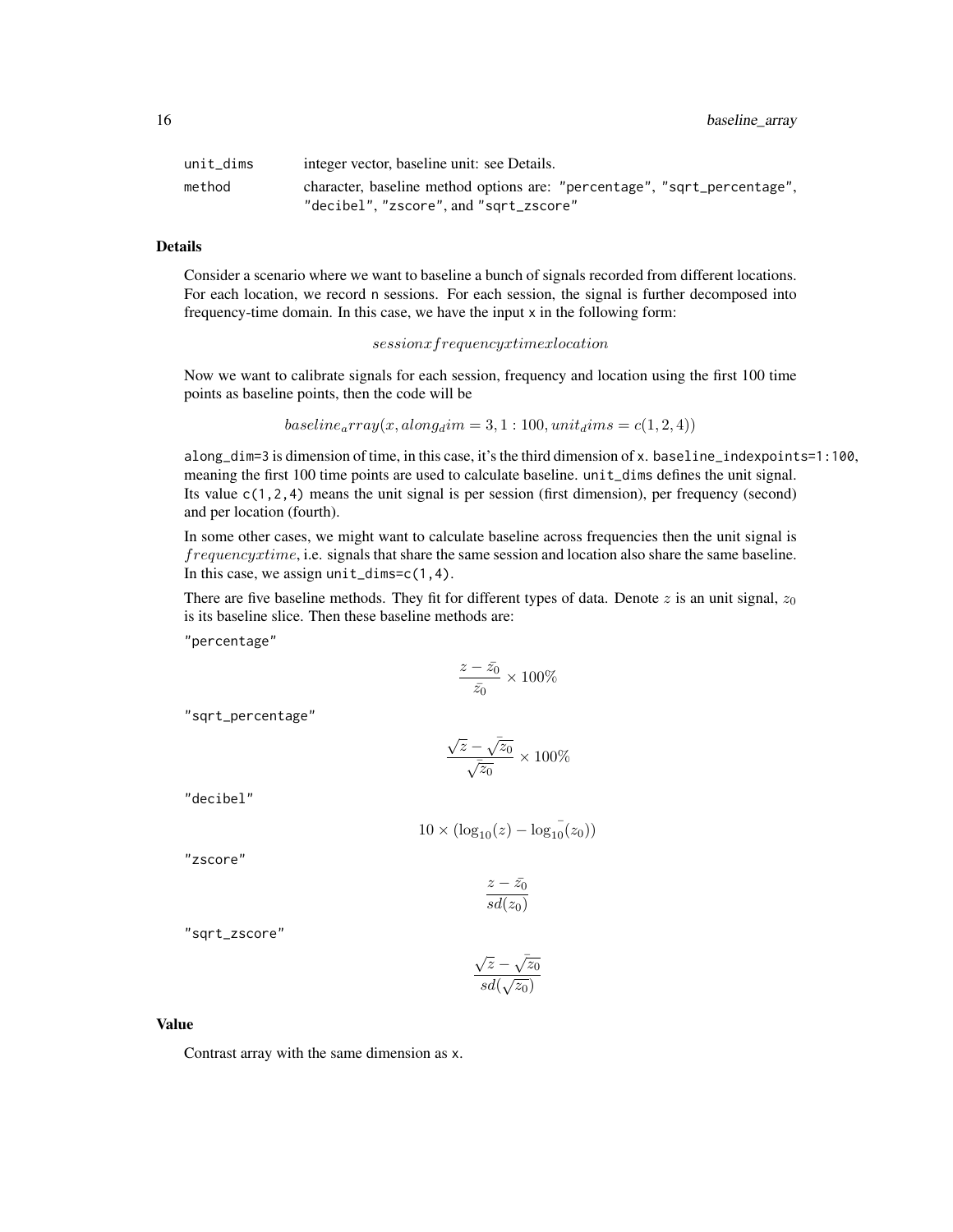# baseline\_array 17

```
library(dipsaus)
set.seed(1)
# Generate sample data
dims = c(10, 20, 30, 2)x = array(rnorm(prod(dims))^2, dims)# Set baseline window to be arbitrary 10 timepoints
baseline_window = sample(30, 10)
# ----- baseline percentage change ------
# Using base functions
re1 <- aperm(apply(x, c(1,2,4), function(y){
 m <- mean(y[baseline_window])
  (y/m - 1) * 100}), c(2,3,1,4))
# Using dipsaus
re2 \leq baseline_array(x, 3, baseline_window, c(1,2,4),
                      method = 'percentage')
# Check different, should be very tiny (double precisions)
range(re2 - re1)
# Check speed for large dataset
if(interactive()){
  dims = c(200, 20, 300, 2)x = array(rnorm(pred(dims))^2, dims)# Set baseline window to be arbitrary 10 timepoints
  baseline_window = seq_len(100)
  f1 \leftarrow function(){
   aperm(apply(x, c(1,2,4), function(y))m <- mean(y[baseline_window])
      (y/m - 1) * 100}), c(2,3,1,4))
  }
  f2 \leftarrow function()# equivalent as bl = x[,,baseline_window, ]
    #
   baseline_array(x, along_dim = 3,
                   baseline_indexpoints = baseline_window,
                   unit\_dims = c(1,2,4), method = 'sqrt_percentage')
  }
  microbenchmark::microbenchmark(f1(), f2(), times = 3L)
}
```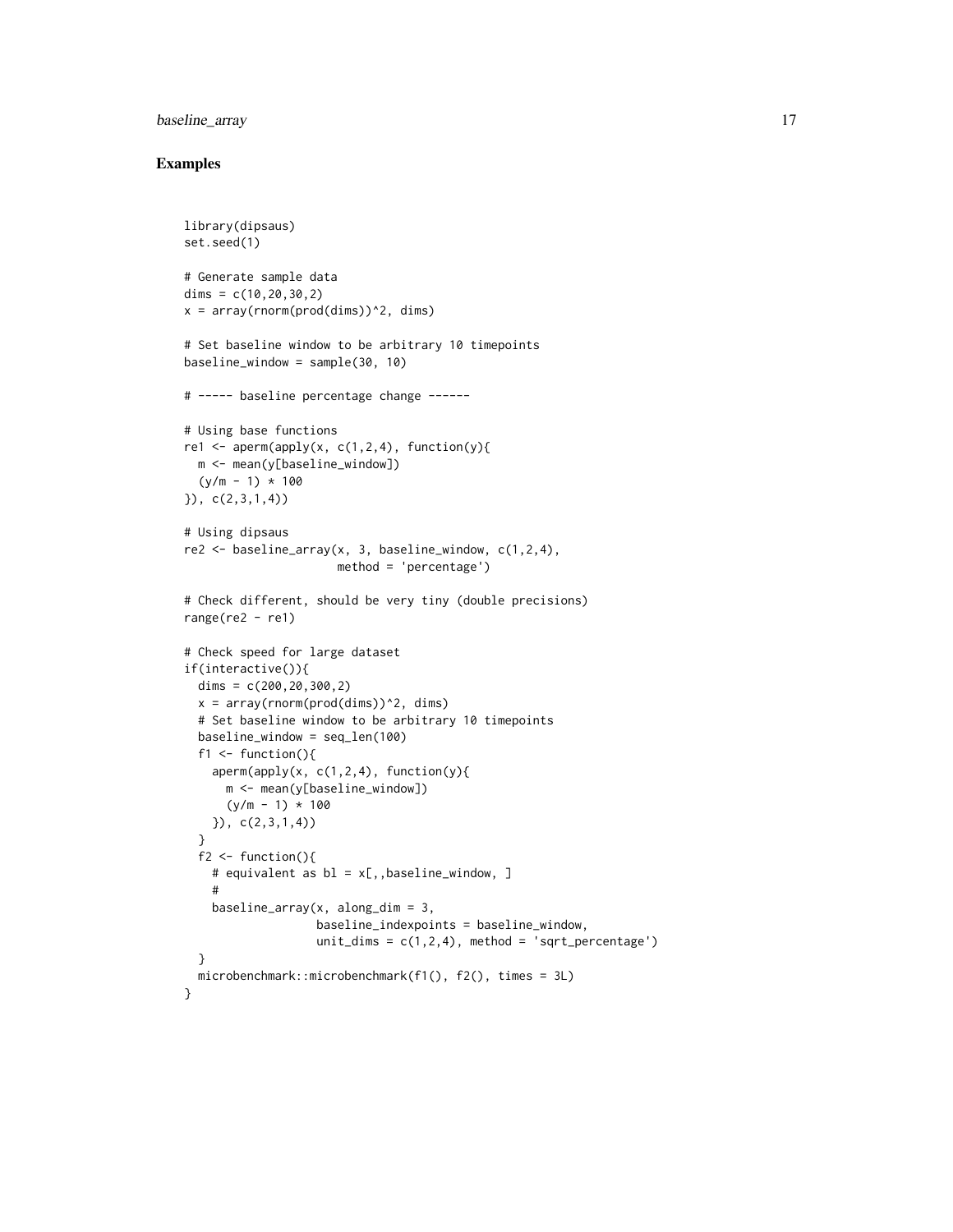<span id="page-17-0"></span>

Evaluate expression and captures output as characters, then concatenate as one single string.

#### Usage

```
capture_expr(expr, collapse = "\n", type = c("output", "message"))
```
# Arguments

| expr     | R expression                     |
|----------|----------------------------------|
| collapse | character to concatenate outputs |
| type     | passed to capture, output        |

#### Value

Character of length 1: output captured by [capture.output](#page-0-0)

#### <span id="page-17-1"></span>cat2 *Color Output*

# Description

Color Output

#### Usage

```
cat2(
  ...,
 level = "DEBUG",
 print_level = FALSE,
 file = ",
  sep = " " "fill = FALSE,labels = NULL,
  append = FALSE,
  end = ''\n\cdot".
 pal = list(DEBUG = "grey60", INFO = "#1d9f34", WARNING = "#ec942c", ERROR =
    "#f02c2c", FATAL = "#763053", DEFAULT = "grey60"),
  use_cli = TRUE,bullet = "auto"
)
```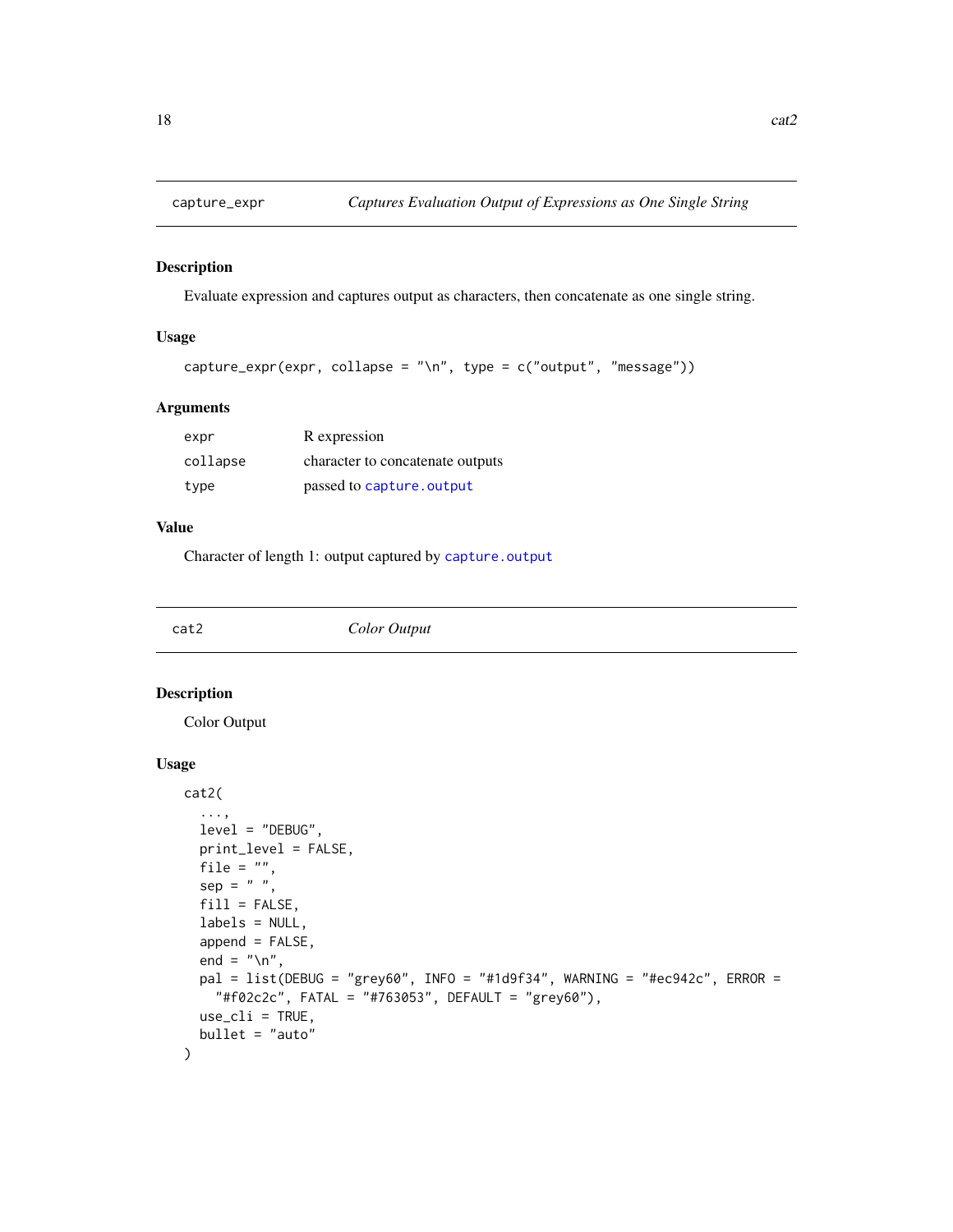# <span id="page-18-0"></span>Arguments

| $\ddots$ .                      | to be printed                                                    |
|---------------------------------|------------------------------------------------------------------|
| level                           | 'DEBUG', 'INFO', 'WARNING', 'ERROR', or 'FATAL' (total 5 levels) |
| print_level                     | if true, prepend levels before messages                          |
| file, sep, fill, labels, append |                                                                  |
|                                 | pass to base:: cat                                               |
| end                             | character to append to the string                                |
| pal                             | a named list defining colors see details                         |
| use_cli                         | logical, whether to use package 'cli'                            |
| bullet                          | character, if use 'cli', which symbol to show, see symbol        |

# Details

There are five levels of colors by default: 'DEBUG', 'INFO', 'WARNING', 'ERROR', or FATAL. Default colors are: 'DEBUG' (grey60), 'INFO' (#1d9f34), 'WARNING' (#ec942c), 'ERROR' (#f02c2c), 'FATAL' (#763053) and 'DEFAULT' (#000000, black). If level is not in preset five levels, the color will be "default"-black color.

# Value

none.

check\_installed\_packages

*Check If Packages Are Installed, Returns Missing Packages*

# Description

Check If Packages Are Installed, Returns Missing Packages

# Usage

```
check_installed_packages(
  pkgs,
  libs = base::.libPaths(),
  auto_install = FALSE,
  ...
```
# $\mathcal{L}$

# Arguments

| pkgs         | vector of packages to install             |
|--------------|-------------------------------------------|
| libs         | paths of libraries                        |
| auto_install | automatically install packages if missing |
|              | other parameters for install.packages     |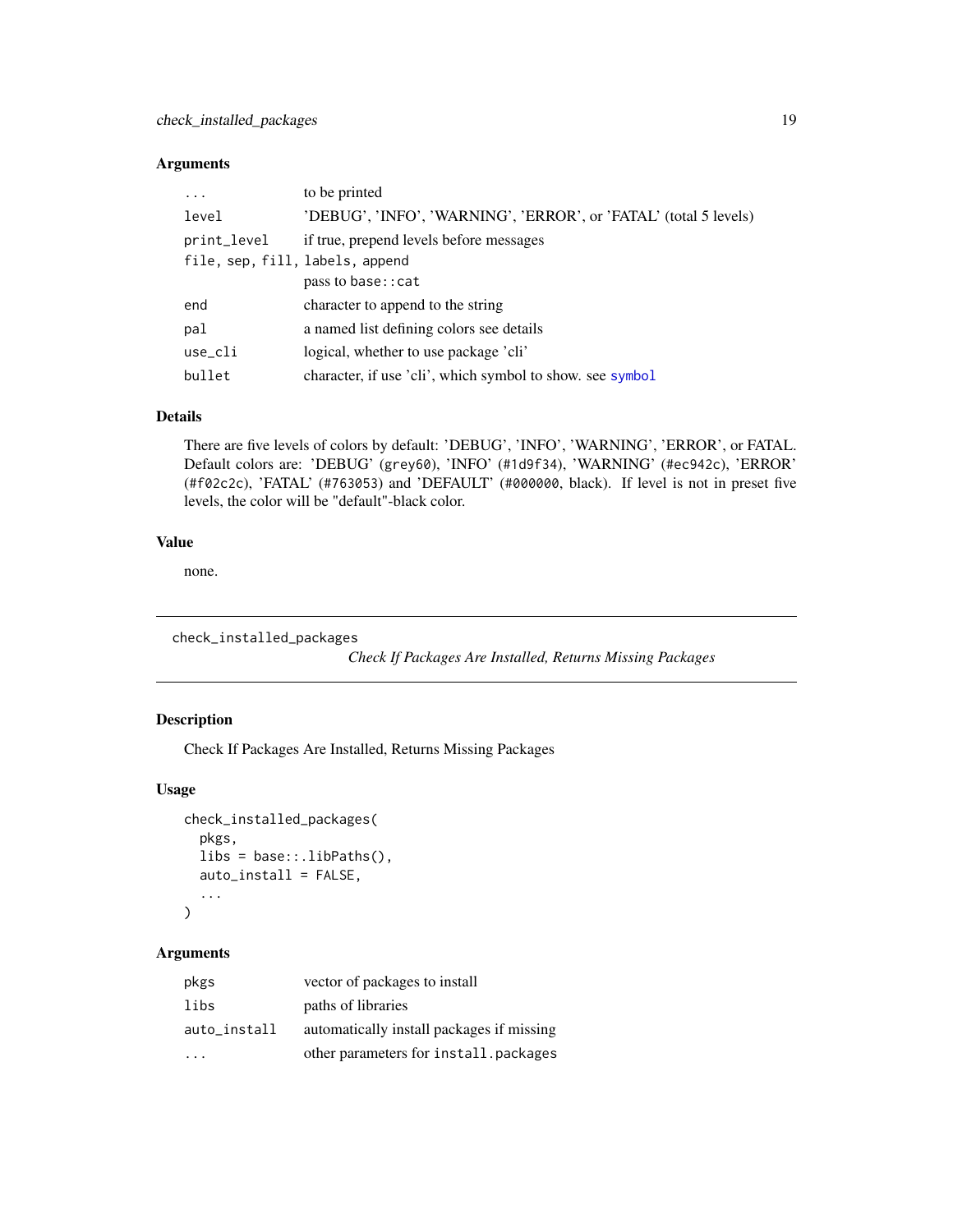# Value

package names that are not installed

clear\_env *Function to clear all elements within environment*

# Description

Function to clear all elements within environment

# Usage

clear\_env(env, ...)

# Arguments

| env | environment to clean, can be an R environment, or a fastmap? instance |
|-----|-----------------------------------------------------------------------|
| .   | ignored                                                               |

# Examples

 $env = newenv()$ env\$a =  $1$ print(as.list(env))

clear\_env(env) print(as.list(env))

col2hexStr *Convert color to Hex string*

# Description

Convert color to Hex string

#### Usage

```
col2hexStr(col, alpha = NULL, prefix = "#", ...)
```
# Arguments

| col                     | character or integer indicating color             |
|-------------------------|---------------------------------------------------|
| alpha                   | NULL or numeric, transparency. See grDevices::rgb |
| prefix                  | character, default is "#"                         |
| $\cdot$ $\cdot$ $\cdot$ | passing to adjustcolor                            |

<span id="page-19-0"></span>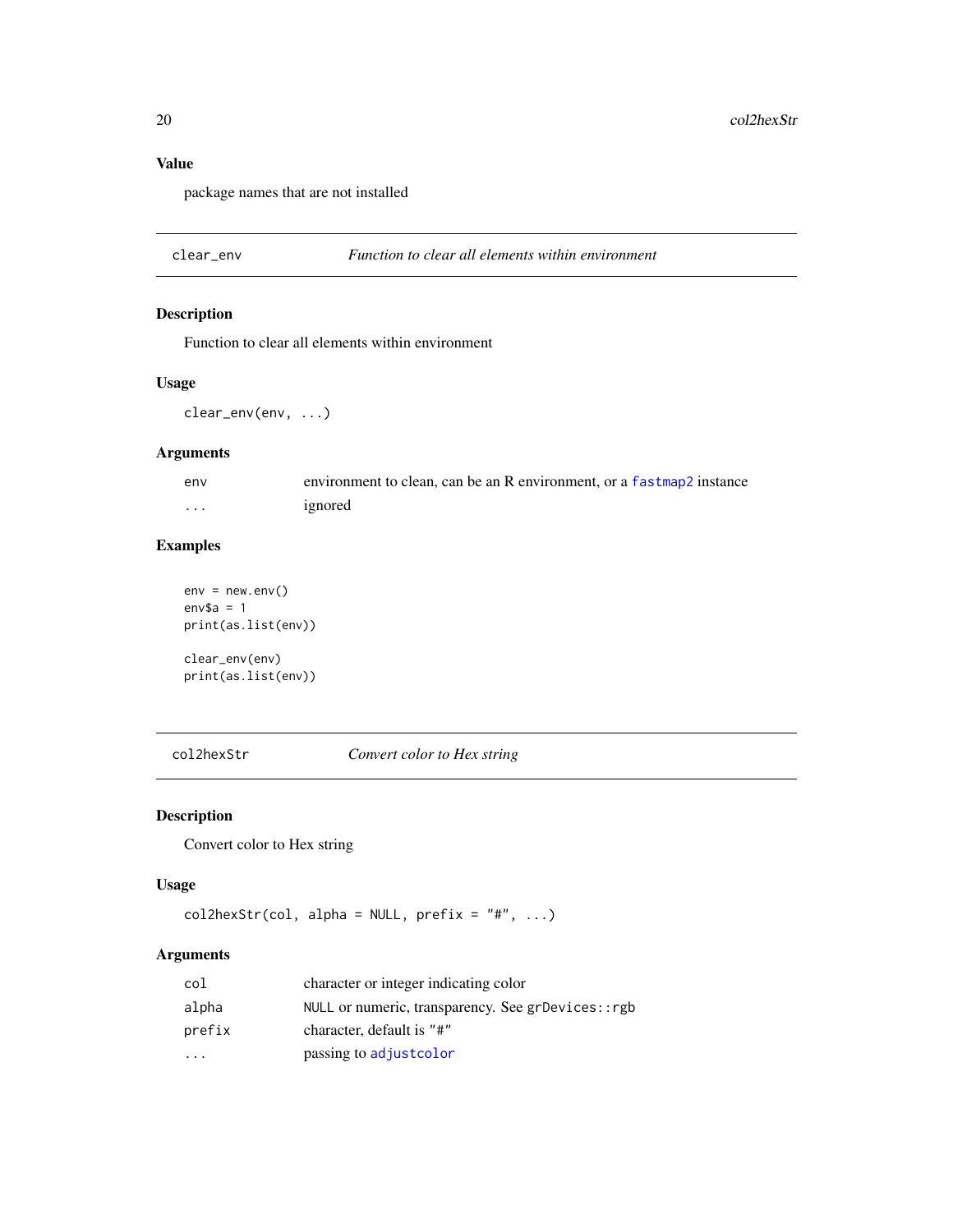#### <span id="page-20-0"></span>collapse 21

#### Details

col2hexStr converts colors such as 1, 2, 3, "red", "blue", ... into hex strings that can be easily recognized by 'HTML', 'CSS' and 'JavaScript'. Internally this function uses [adjustcolor](#page-0-0) with two differences:

- 1. the returned hex string does not contain alpha value if alpha is NULL;
- 2. the leading prefix "#" can be customized

# Value

characters containing the hex value of each color. See details

# See Also

[adjustcolor](#page-0-0)

#### Examples

```
col2hexStr(1, prefix = '0x') # "0x000000"
col2hexStr('blue') # "#0000FF"
# Change default palette, see "grDevices::colors()"
grDevices::palette(c('orange3', 'skyblue1'))
col2hexStr(1) \qquad \qquad \qquad # Instead of #000000, #CD8500
```
collapse *Collapse Sensors And Calculate Summations/Mean (stable)*

#### Description

Collapse Sensors And Calculate Summations/Mean (stable)

#### Usage

```
collapse(x, keep, average = FALSE)
```
# Arguments

| X       | A numeric multi-mode tensor (array), without NA |
|---------|-------------------------------------------------|
| keep    | Which dimension to keep                         |
| average | collapse to sum or mean                         |

# Value

a collapsed array with values to be mean or summation along collapsing dimensions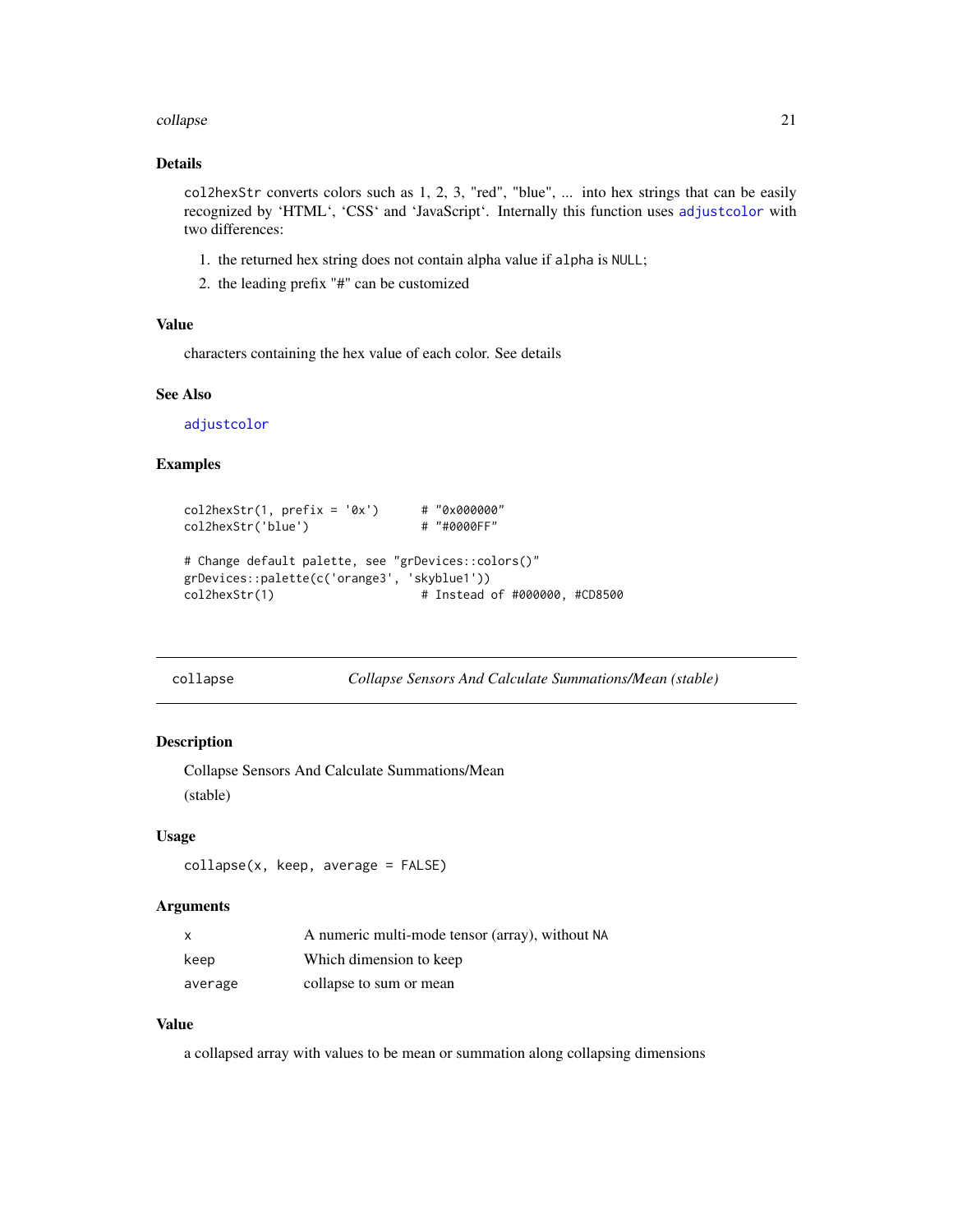#### Examples

```
# Example 1
x = matrix(1:16, 4)# Keep the first dimension and calculate sums along the rest
collapse(x, keep = 1)
rowsums(x) # Should yield the same result
# Example 2
x = array(1:120, dim = c(2,3,4,5))result = collapse(x, keep = c(3,2))compare = apply(x, c(3,2), sum)sum(abs(result - compare)) # The same, yield 0 or very small number (1e-10)
# Example 3 (performance)
RcppParallel::setThreadOptions(numThreads = -1) # auto multicores
# Small data, no big difference, even slower
x = \arctan((\text{norm}(240), \text{dim} = c(4, 5, 6, 2))microbenchmark::microbenchmark(
  result = collapse(x, keep = c(3,2)),compare = apply(x, c(3,2), sum),
  times = 1L, check = function(v){
    max(abs(range(do.call('-', v)))) < 1e-10
  }
\mathcal{L}# large data big difference
x = array(rnorm(prod(300, 200, 105)), c(300, 200, 105, 1))microbenchmark::microbenchmark(
  result = collapse(x, keep = c(3,2)),compare = apply(x, c(3,2), sum),
  times = 1L, check = function(v){
    max(abs(range(do-call('-'', v)))) < 1e-10})
```
compoundInput2 *Compound input that combines and extends shiny inputs*

# Description

Compound input that combines and extends shiny inputs

#### Usage

```
compoundInput2(
  inputId,
  label = "Group",
  components = shiny::tagList(),
```
<span id="page-21-0"></span>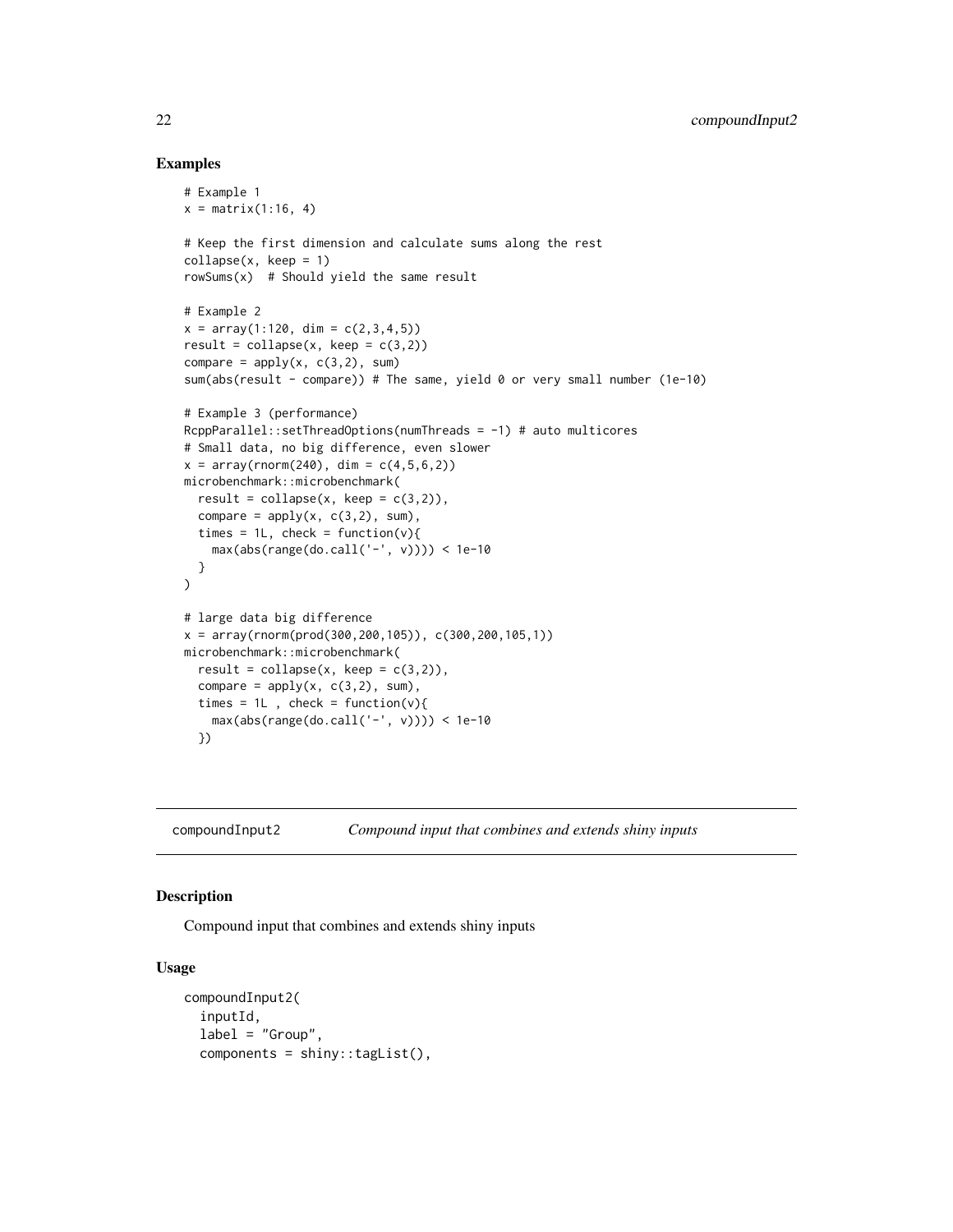# compoundInput2 23

```
initial_ncomp = 1,
  min\_ncomp = 0,
  max\_ncomp = 10,
  value = NULL,
  label_color = 1,
  max_height = NULL,
  ...
\mathcal{L}
```
# Arguments

| inputId       | character, shiny input ID                                                                  |
|---------------|--------------------------------------------------------------------------------------------|
| label         | character, will show on each groups                                                        |
| components    | 'HTML' tags that defines and combines HTML components within groups                        |
| initial_ncomp | numeric initial number of groups to show, non-negative                                     |
| min_ncomp     | minimum number of groups, default is 0, non-negative                                       |
| max_ncomp     | maximum number of groups, default is 10, greater or equal than min_ncomp                   |
| value         | list of lists, initial values of each inputs, see examples.                                |
| label_color   | integer or characters, length of 1 or max_ncomp, assigning colors to each group<br>labels, |
| max_height    | maximum height of the widget                                                               |
| $\ddots$ .    | will be ignored                                                                            |

# Value

'HTML' tags

# See Also

[updateCompoundInput2](#page-77-2) for how to update inputs

```
library(shiny); library(dipsaus)
compoundInput2(
 'input_id', 'Group',
   div(
   textInput('text', 'Text Label'),
   sliderInput('sli', 'Slider Selector', value = 0, min = 1, max = 1)
 ),
 label\_color = 1:10,value = list(
   list(text = '1'), # Set text first group to be "1"
   list(), \# no settings for second group
   list( s1i = 0.2) # s1i = 0.2 for the third group
 ))
```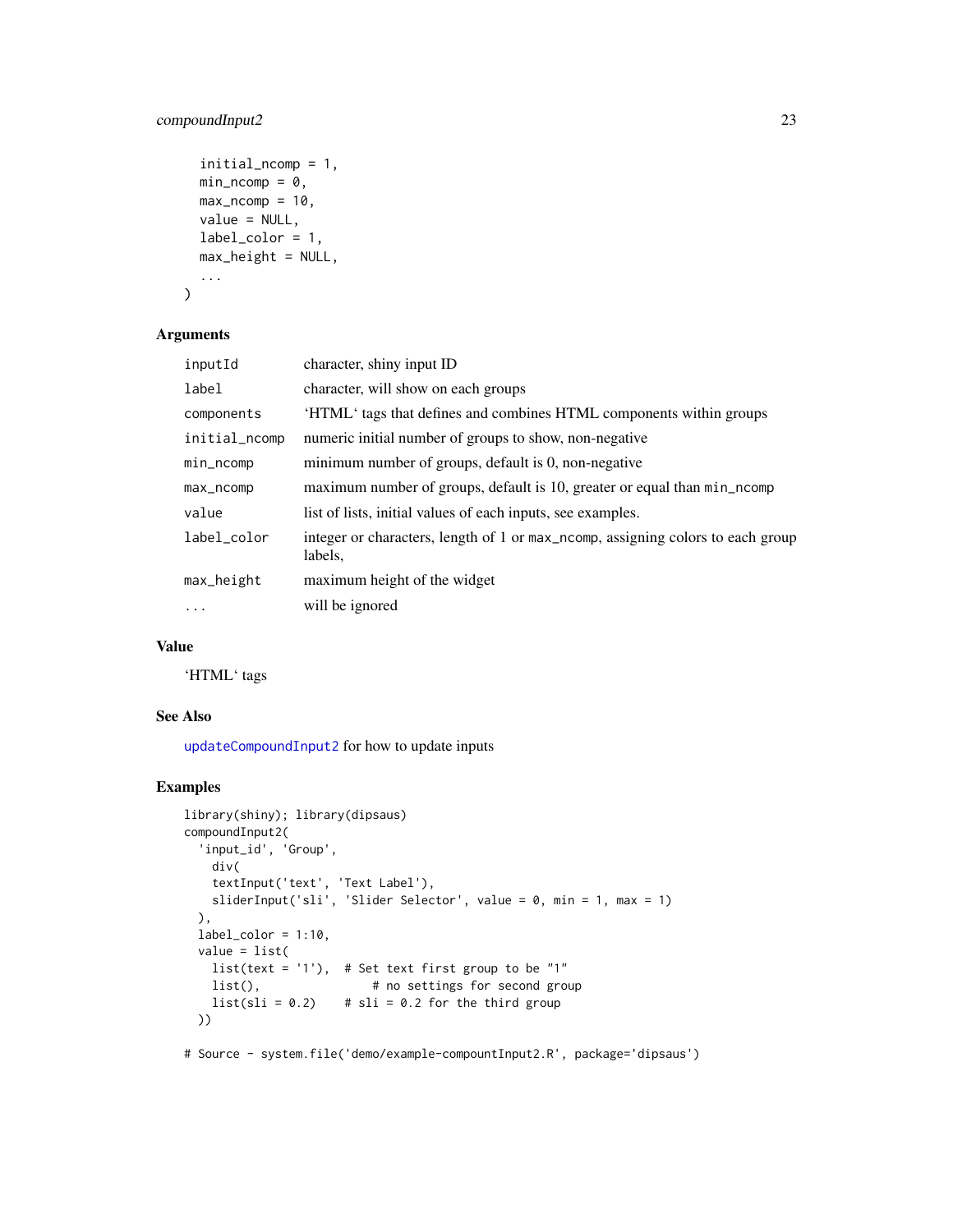```
# demo('example-compountInput2', package='dipsaus')
library(shiny)
library(dipsaus)
ui <- fluidPage(
  fluidRow(
    column(
      width = 4,
      compoundInput2(
        'compound', 'Group Label', label_color = 1:10,
        components = div(textInput('txt', 'Text'),
           selectInput('sel', 'Select', choices = 1:10, multiple = TRUE),
           sliderInput('sli', 'Slider', max=1, min=0, val=0.5)
        ),
        value = list(
          list(txt = '1'), # Set text first group to be "1"<br>", # no settings for second group
                              # no settings for second group
          list( s1i = 0.2) # s1i = 0.2 for the third group
        )
      ),
      hr(),
      actionButton('action', 'Update compound input')
    )
 )
\mathcal{L}server <- function(input, output, session) {
  observe({
    print(input$compound)
  })
  observe({
    # Getting specific input at group 1
    print(input$compound_txt_1)
  })
  observeEvent(input$action, {
    updateCompoundInput2(
      session, 'compound',
      # Update values for each components
      value = lapply(1:5, function(ii))list(
          txt = sample(LETTERS, 1),
          sel = sample(1:10, 3),sli = runif(1))
      }), ncomp = NULL, txt = list(label = as.character(Sys.time())))
  })
}
if( interactive() ){
  shinyApp(ui, server, options = list(launch.browser = TRUE))
}
```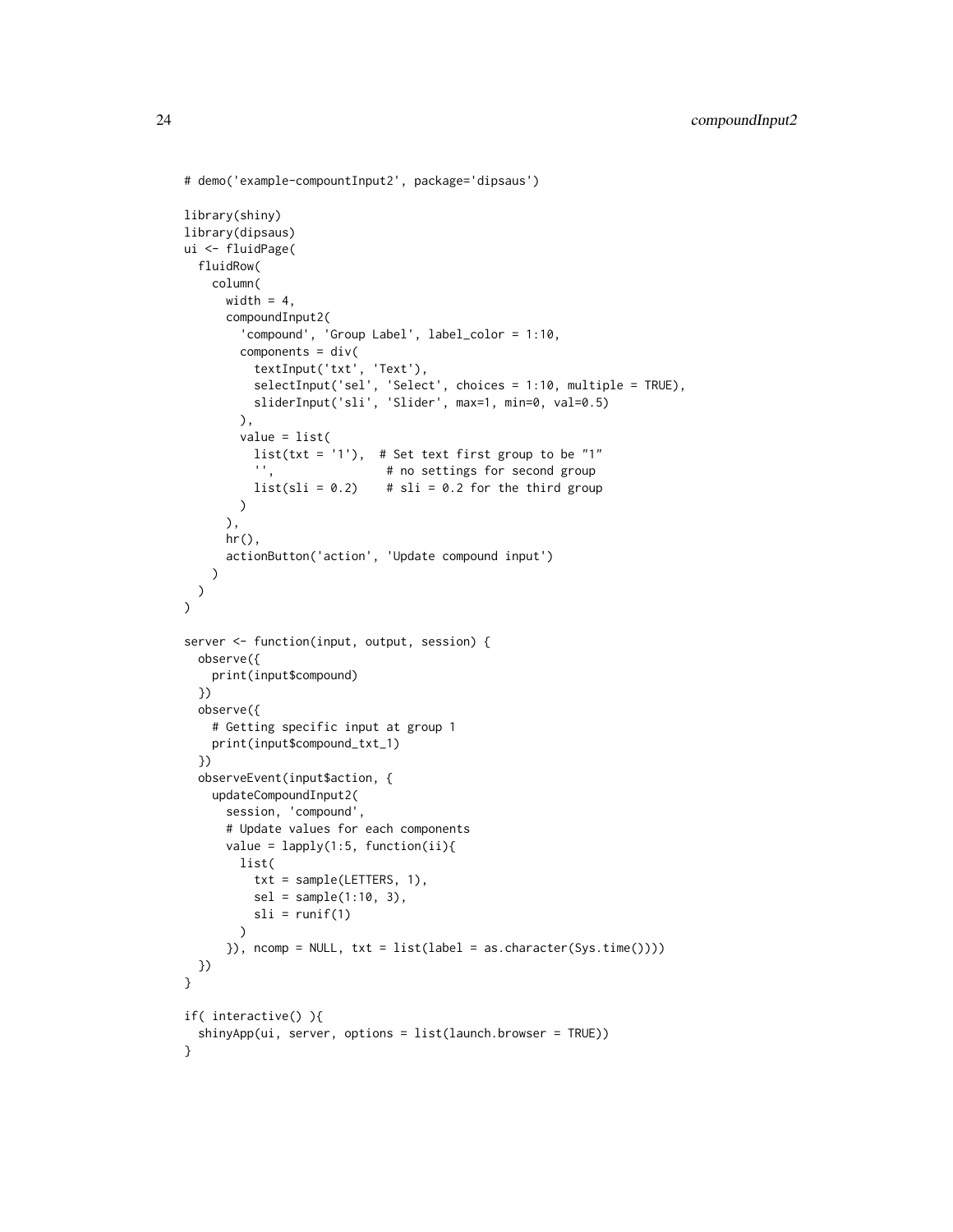<span id="page-24-0"></span>decorate\_function *Python-style decorator*

#### Description

Python-style decorator

### Usage

decorate\_function(orig, decor, ...)

lhs %D% rhs

# Arguments

| orig, lhs               | any function                                             |
|-------------------------|----------------------------------------------------------|
| decor, rhs              | decorator function that takes orig as its first argument |
| $\cdot$ $\cdot$ $\cdot$ | passed to decor                                          |

```
# Example 1: basic usage
# Decorator that prints summary of results and return results itself
verbose_summary <- function(...){
  summary_args <- list(...)
  function(f){
    function(...){
      results \leq f(\ldots)print(do.call(
        summary,
        c(list(results), summary_args)
      ))
      results
    }
  }
}
# runs as.list, but through verbose_summary
as_list2 <- decorate_function(as.list, verbose_summary)
# run test
```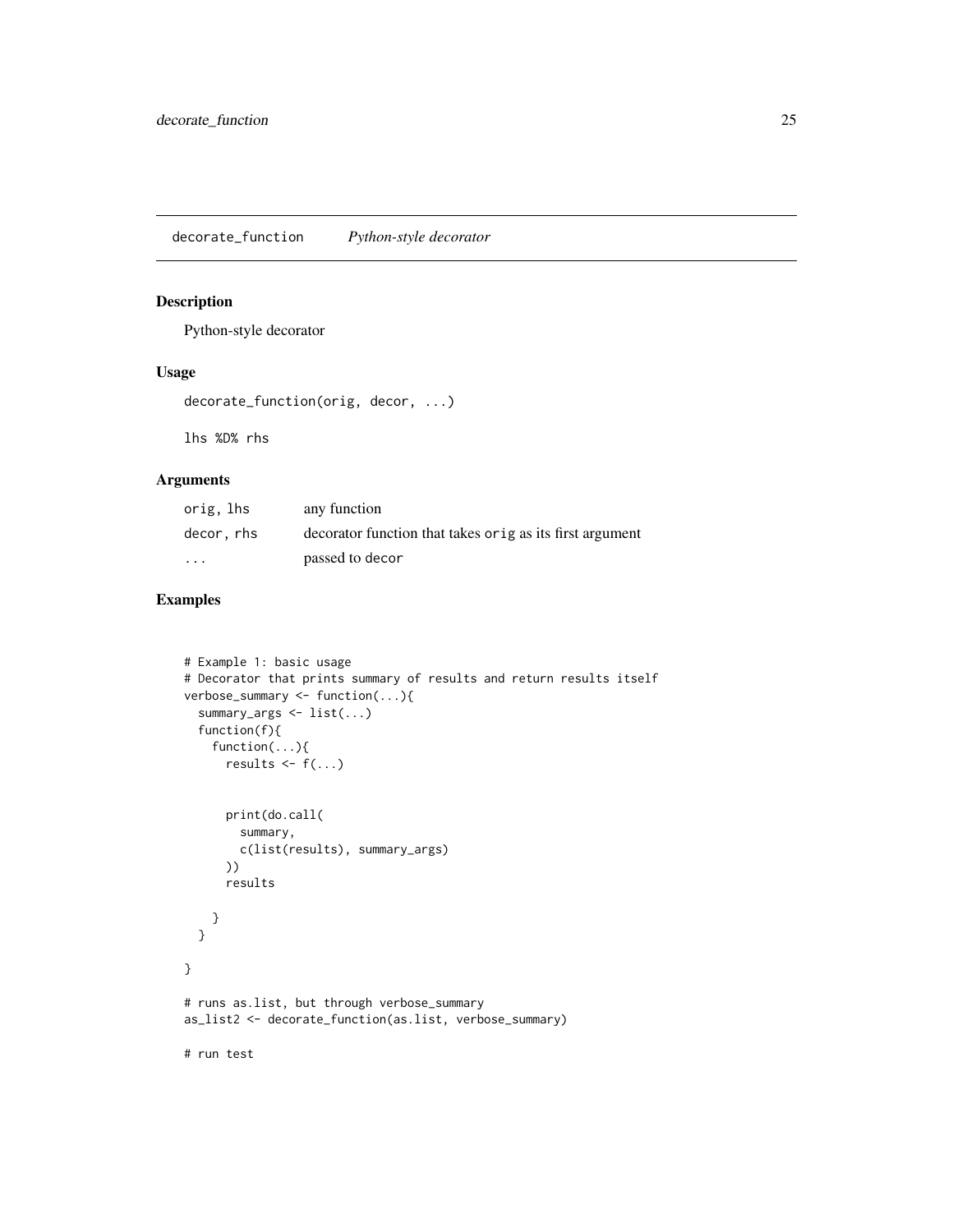```
res <- as_list2(1:3) # will verbose summary
identical(res, as.list(1:3))
# Example 2
x < -1:20y \leftarrow x + \text{norm}(20)# decorator, add a line with slope 1 with given intercept
abline_xy <- function(b){
  function(f){
    function(...){
      f(\ldots)intercept <- get_dots('intercept', 0, ...)
      abline(a = intercept, b = b)}
 }
}
# orig, plot whatever x vs jittered+intercept
plot_{xy} \leftarrow function(x, intercept = rnorm(1)){
  plot(x, jitter(x, amount = 3) + intercept)}
# new function that decorate plot_xy with abline_xy, and
# returns the intercept
plot_xy2 <- decorate_function(plot_xy, abline_xy, b = 1)
# alternatively, you might also want to try
plot_xy2 <- plot_xy %D% abline_xy(b = 1)
plot_{xy2}(x = 1:20)
```
deparse\_svec *Convert Integer Vectors To String (stable)*

#### Description

Convert Integer Vectors To String (stable)

#### Usage

```
deparse_svec(
 nums,
 connect = "-",
 concatenate = TRUE,
 collapse = ","max\_lag = 1)
```
<span id="page-25-0"></span>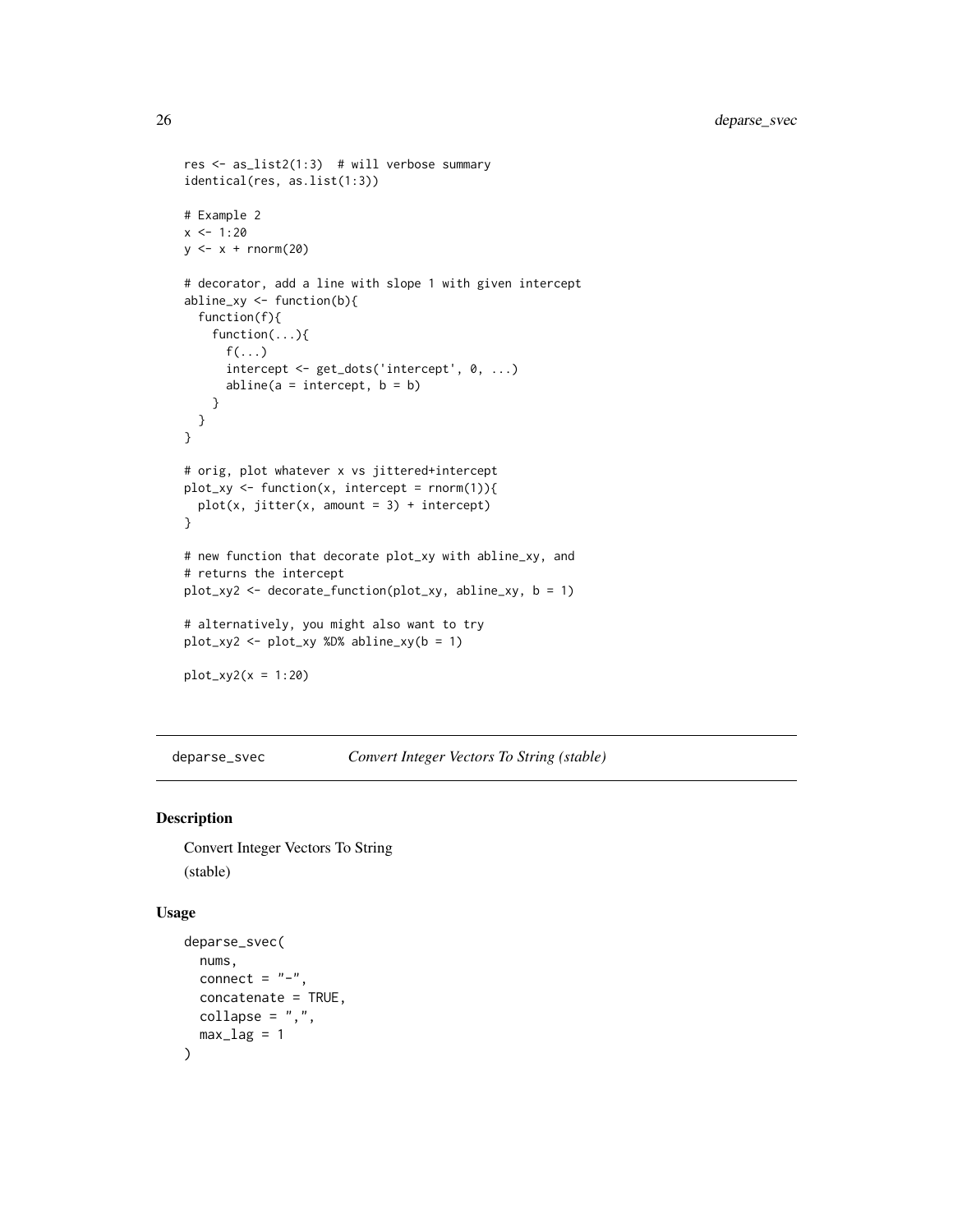# <span id="page-26-0"></span>do\_aggregate 27

# Arguments

| nums        | integer vector                                    |
|-------------|---------------------------------------------------|
| connect     | character used to connect consecutive numbers     |
| concatenate | connect strings if there are multiples            |
| collapse    | if concatenate, character used to connect strings |
| max_lag     | defines "consecutive", $min = 1$                  |

# Value

strings representing the input vector. For example, c(1,2,3) returns "1-3".

#### See Also

[parse\\_svec](#page-55-1)

# Examples

deparse\_svec(c(1:10, 15:18))

do\_aggregate *Make aggregate pipe-friendly*

# Description

A pipe-friendly wrapper of [aggregate](#page-0-0) when using formula as input.

# Usage

do\_aggregate(x, ...)

# Arguments

| x        | an R object                          |
|----------|--------------------------------------|
| $\cdots$ | other parameters passed to aggregate |

# Value

Results from [aggregate](#page-0-0)

# See Also

[aggregate](#page-0-0)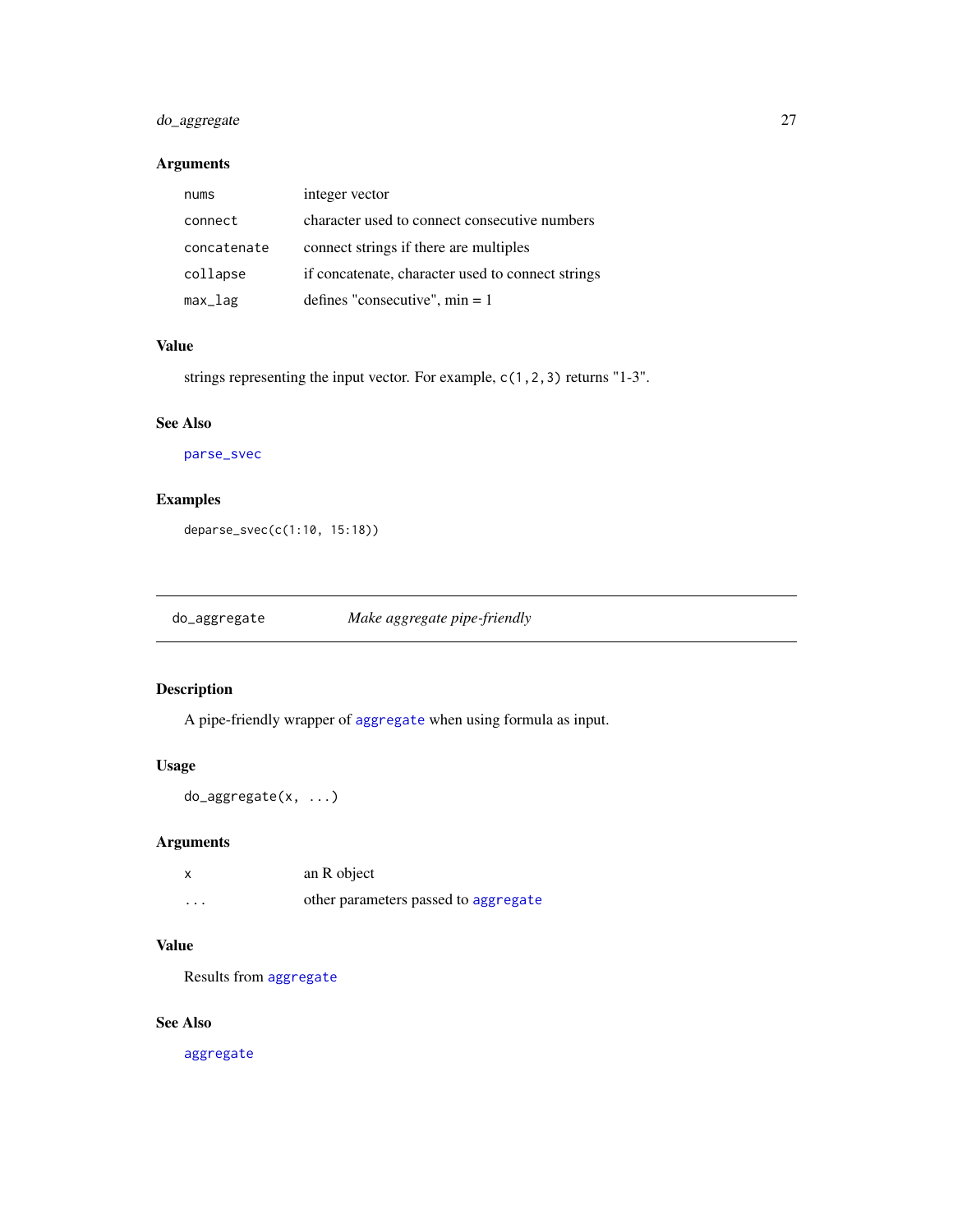# Examples

```
library(magrittr)
data(ToothGrowth)
ToothGrowth %>%
  do_aggregate(len ~ ., mean)
```
do\_nothing *A dummy function that literally does nothing*

# Description

A dummy function that literally does nothing

#### Usage

do\_nothing(...)

#### Arguments

... ignored

#### Value

Nothing

drop\_nulls *Drop* NULL *values from list or vectors*

# Description

Drop NULL values from list or vectors

# Usage

```
drop_nulls(x, .invalids = list("is.null"))
```
# Arguments

|            | list to check                                                |
|------------|--------------------------------------------------------------|
| .invalids. | a list of functions, or function name. Default is 'is.null'. |

#### Value

list or vector containing no invalid values

<span id="page-27-0"></span>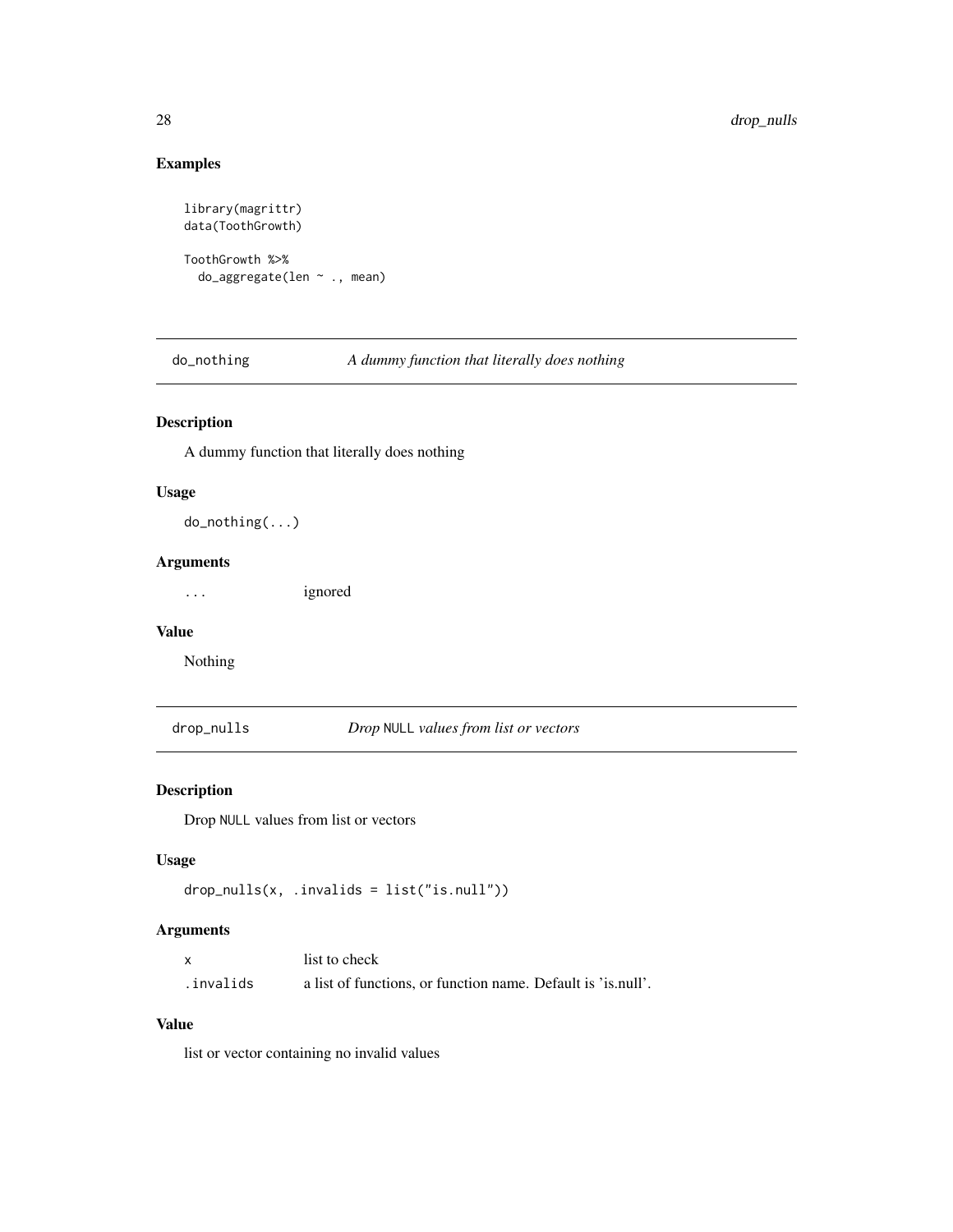#### <span id="page-28-0"></span>eval\_dirty 29

#### Examples

```
x \leftarrow list(NULL, NULL, 1, 2)
drop_nulls(x) # length of 2
```
eval\_dirty *Evaluate expressions*

# Description

Evaluate expressions

#### Usage

```
eval_dirty(expr, env = parent.frame(), data = NULL, quoted = TRUE)
```
#### Arguments

| expr   | R expression or 'rlang' quo                                                                                                                               |
|--------|-----------------------------------------------------------------------------------------------------------------------------------------------------------|
| env    | environment to evaluate                                                                                                                                   |
| data   | dataframe or list                                                                                                                                         |
| quoted | Is the expression quoted? By default, this is TRUE. This is useful when you don't<br>want to use an expression that is stored in a variable; see examples |

# Details

eval\_dirty uses base::eval() function to evaluate expressions. Compare to rlang::eval\_tidy, which won't affect original environment, eval\_dirty causes changes to the environment. Therefore if expr contains assignment, environment will be changed in this case.

#### Value

the executed results of expr evaluated with side effects.

```
env = newenv(); env$a = 1
rlang::eval_tidy(quote({a <- 111}), env = env)
print(env$a) # Will be 1. This is because eval_tidy has no side effect
eval_dirty(quote({a <- 111}), env)
print(env$a) # 111, a is changed
# Unquoted case
eval_dirty({a <- 222}, env, quoted = FALSE)
print(env$a)
```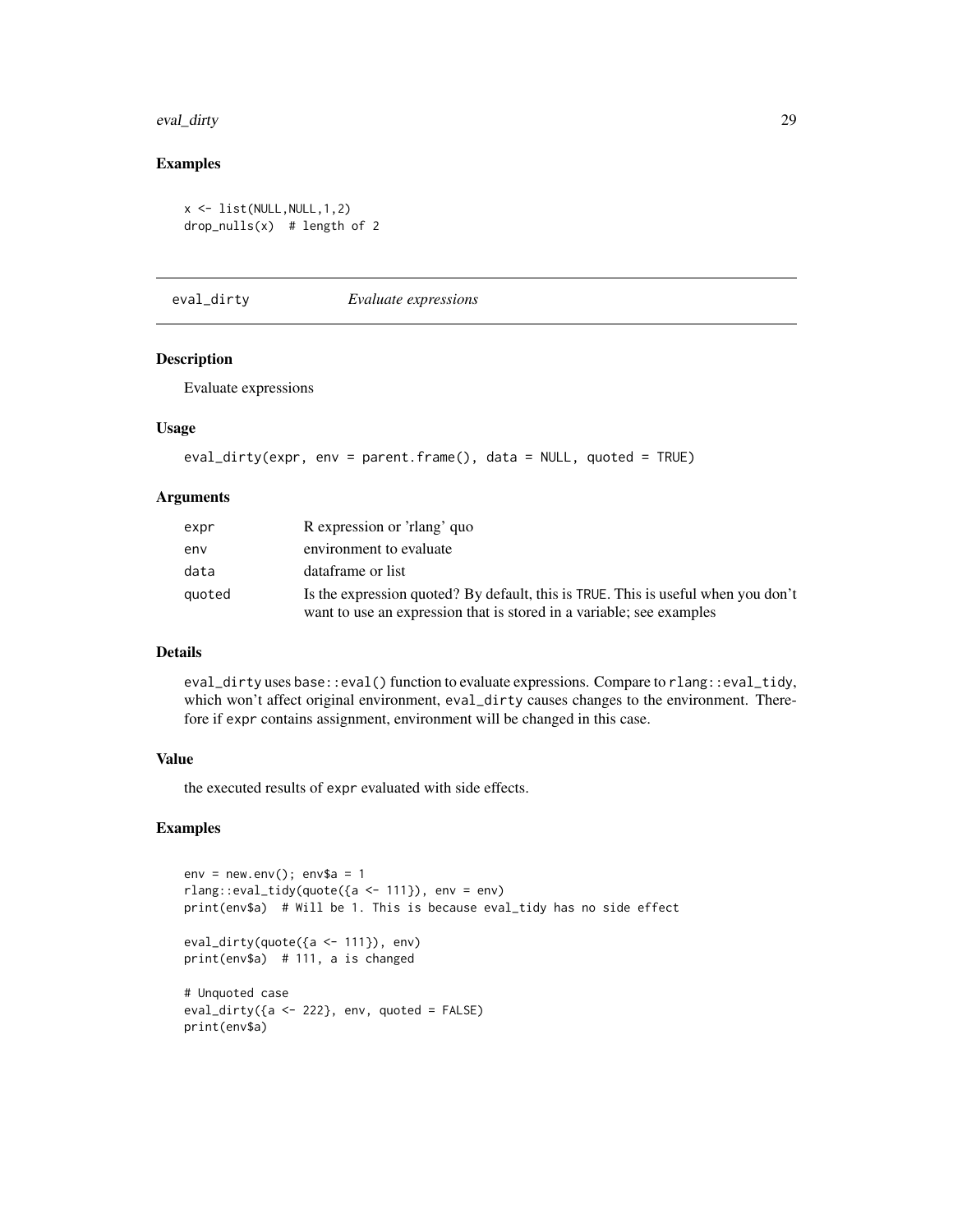<span id="page-29-1"></span><span id="page-29-0"></span>[fastmap](#page-0-0) provides a key-value store where the keys are strings and the values are any R objects. It differs from normal environment that [fastmap](#page-0-0) avoids memory leak. fastmap2 is a wrapper for fastmap, which provides several generic functions such that it has similar behaviors to lists or environments

#### Usage

```
fastmap2(missing_default = NULL)
## S3 method for class 'fastmap2'
x[[name]]
## S3 method for class 'fastmap2'
x$name
## S3 replacement method for class 'fastmap2'
x[[name]] <- value
## S3 replacement method for class 'fastmap2'
x$name <- value
## S3 method for class 'fastmap2'
x[i, j = NULL, ...]## S3 replacement method for class 'fastmap2'
x[i, j = NULL, ...] <- value
## S3 method for class 'fastmap2'
names(x)
## S3 method for class 'fastmap2'
print(x, \ldots)## S3 method for class 'fastmap2'
length(x)
## S3 method for class 'fastmap2'
as.list(x, \ldots)
```
#### Arguments

missing\_default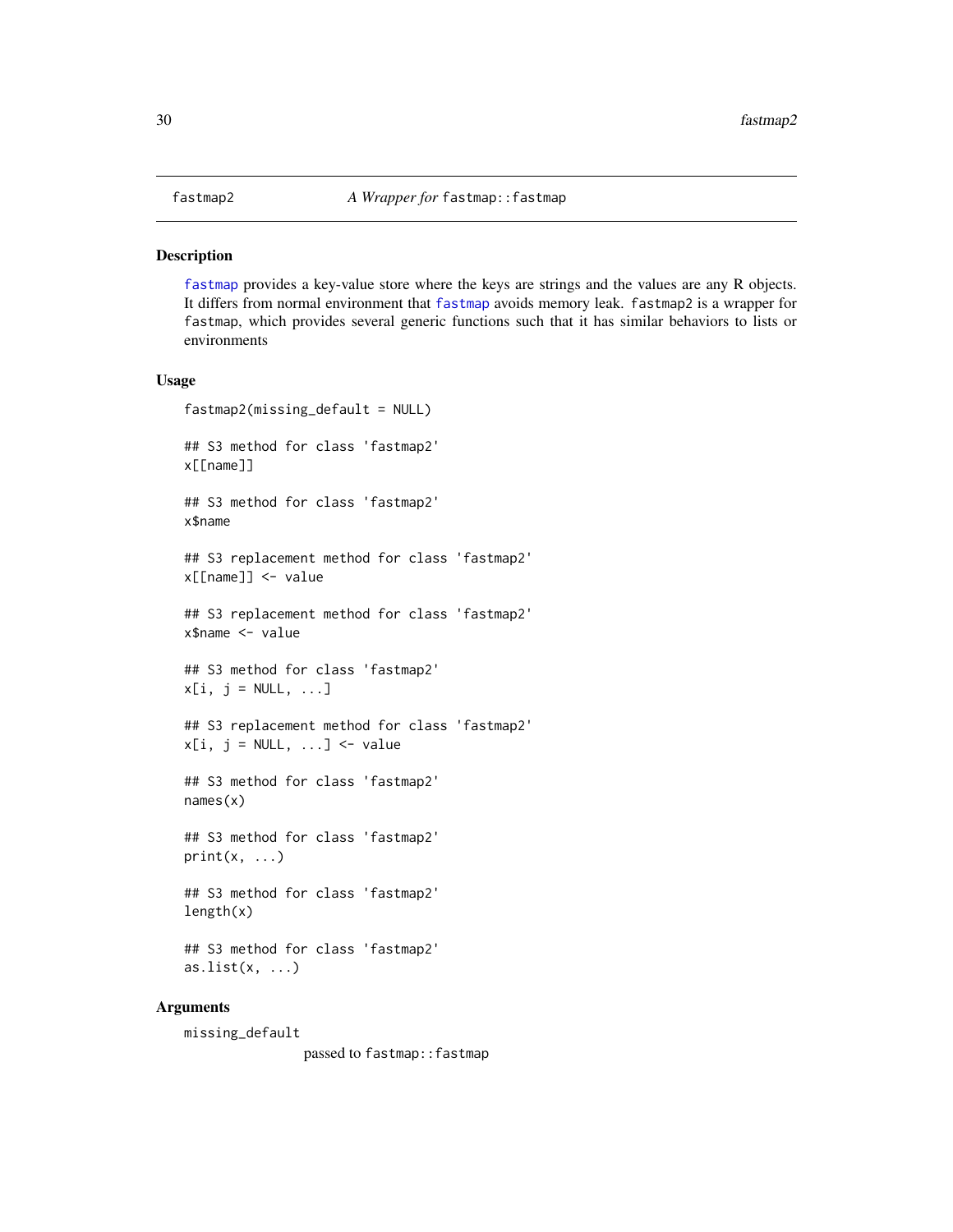#### $f$ astmap2 31

| x     | a 'fastmap2' object       |
|-------|---------------------------|
| name  | name, or key of the value |
| value | any R object              |
| i, j  | vector of names           |
|       | passed to other methods   |

# Value

A list of 'fastmap2' instance

```
## --------------------------- Basic Usage --------------------------
map <- fastmap2()
map$a = 1
map$b = 2
print(map)
map[c('a', 'b')]
# Alternative way
map['a', 'b']
map[c('c', 'd')] <- 3:4
# or
map['e', 'f'] <- 5:6
# The order is not guaranteed, unless sort=TRUE
as.list(map)
as.list(map, sort=TRUE)
names(map)
length(map)
## ----------------------- NULL value handles -----------------------
map$b <- NULL
names(map) # 'b' still exists!
as.list(map) # 'b' is NULL, but still there
# to remove 'b', you have to use `@remove` method
map$`@remove`('b')
## ---------------- Native fastmap::fastmap methods -----------------
# whether map has 'a'
map$`@has`('a')
# Remove a name from list
map$`@remove`('a')
# remove all from list
```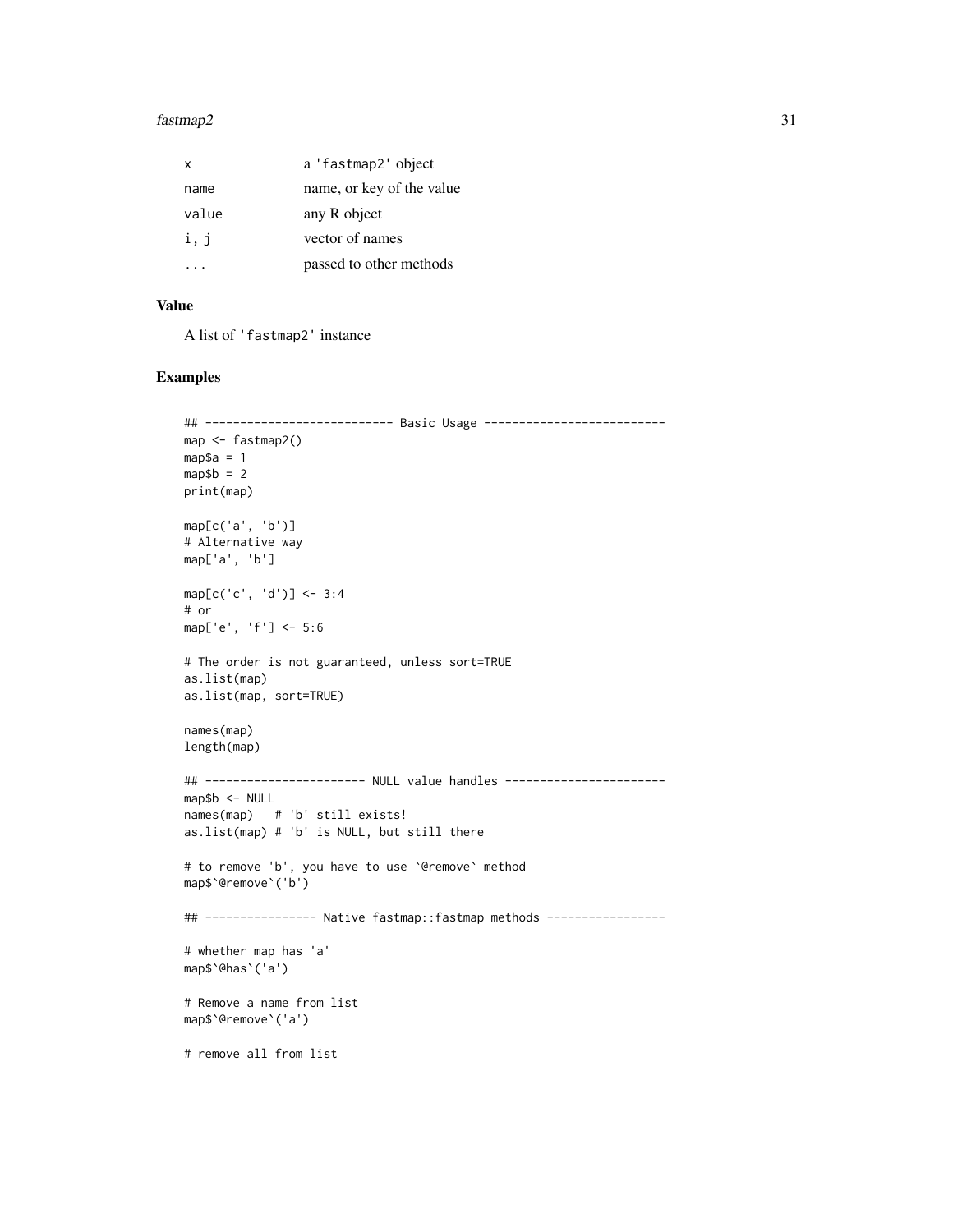```
map$`@reset`()
print(map)
```
flex\_div *Generate Shiny element with arrangement automatically*

# Description

Generate Shiny element with arrangement automatically

#### Usage

 $flex\_div(..., \text{ ncols} = "auto")$ 

#### **Arguments**

| .     | shiny UI elements                                               |
|-------|-----------------------------------------------------------------|
| ncols | number of columns, either "auto" or vector of positive integers |

#### Details

If multiple numbers of columns are specified, flex\_div will guess the best size that will be applied. For button UI, flex\_div automatically add "20px" on the top margin.

#### Value

HTML objects

```
ui <- flex_div(
 shiny::selectInput('sel', label = 'Select input',
                     choices = '', width = '100%'),
 shiny::textInput('id2', label = html_asis(' '), width = '100%',
                  value = 'Heights aligned'),
  actionButtonStyled('ok2', 'Button', width = '100%',),
  shiny::sliderInput('sl', 'Item 4', min = 1, max = 2,
                    value = 1.5, width = '100%'),
 shiny::fileInput('aa', 'item 5', width = '100%'),
 ncols = c(2,3) # Try to assign 2 or 3 items per column
)
if(interactive()){
 shiny::shinyApp(ui = shiny::fluidPage(shiny::fluidRow(ui)),
                  server = function(input, output, session){})
}
```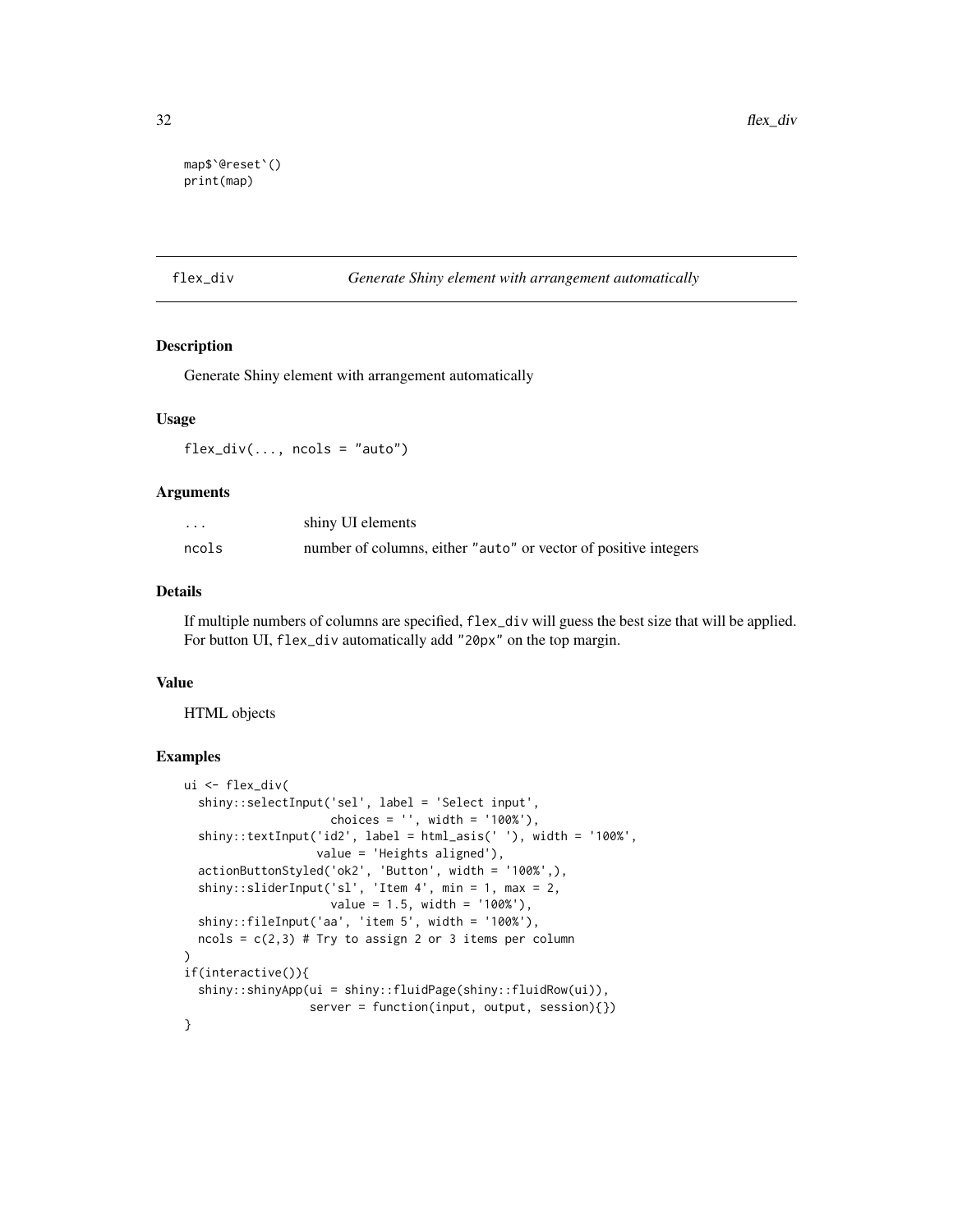<span id="page-32-0"></span>

Provide Python-style "for-else" that works as follows: for each element, execute "for" block, if there is break while executing "for" block, then just stop and ignore the "else" statement, otherwise run "else" block.

#### Usage

forelse(x, FUN, ALT\_FUN = NULL)

# Arguments

|         | iterative R objects such as list, vector, etc.             |
|---------|------------------------------------------------------------|
| FUN     | function that applies to each x                            |
| ALT FUN | function that takes no argument or other types of R object |

# Value

If any FUN returns anything other than NULL, then the function returns the first none NULL object. If all x fed to FUN return NULL, then this function returns ALT\_FUN (if ALT\_FUN is not a function) or the result of ALT\_FUN().

```
# --------------------------- Basic Usage ------------------------------
# 1. ALT_FUN get executed because FUN returns NULL for all items in x
forelse(
 1:10,
 function(x){
   cat('The input is', x, end = '\n')if(x > 10) return(x) else return(NULL)
 },
 function(){
   cat('ALT_FUN is executed!\n')
    'wow'
 }
\mathcal{L}# 2. FUN returns non-NULL object
forelse(
 1:10,
 function(x){
   cat('The input is ', x, end = '\n')
```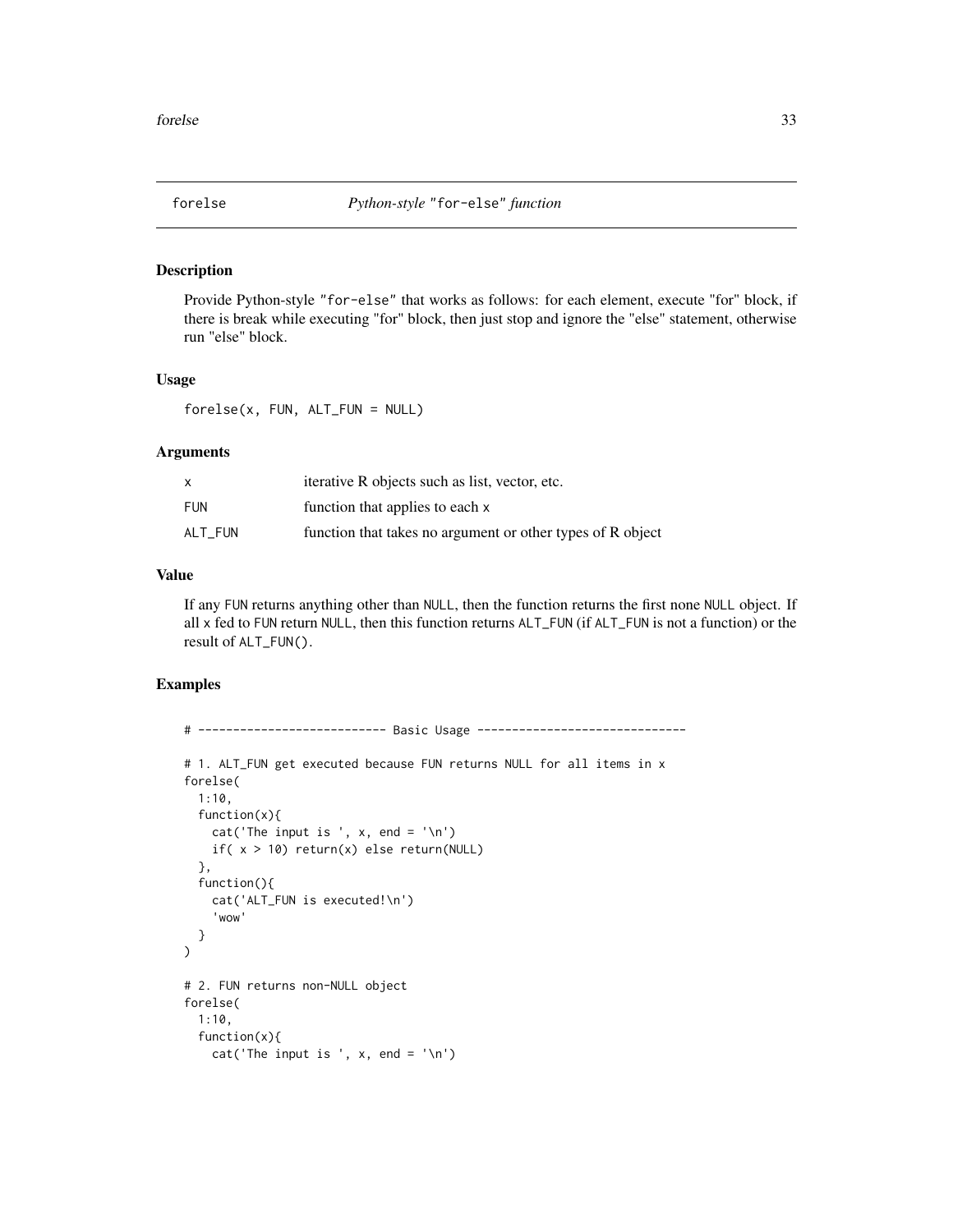```
if( x %% 2 == 0 ) return(x) else return(NULL)
  },
  'wow'
\mathcal{L}# --------------------------- Performance ------------------------------
FUN \leq function(x){
  Sys.sleep(0.01)
  if( x %% 2 == 0 ) return(x) else return(NULL)
}
microbenchmark::microbenchmark({
  forelse(1:10, FUN, 'wow')
}, {
  y <- unlist(lapply(1:10, FUN))
  if(length(y)){
    y <- y[[1]]
  }else{
    y < - 'wow'
  }
}, {
  y <- NULL
 for(x in 1:10){ y \leq FUN(x) }
 if(is.null(y)){ y <- 'wow' }}, times = 3)
```
getInputBinding *Obtain registered input bindings*

# Description

Obtain registered input bindings

#### Usage

```
getInputBinding(fname, pkg = NULL, envir = parent.frame())
```
#### Arguments

| fname | input function name, character or quoted expression such as 'shiny:: textInput'<br>or numericInput. |
|-------|-----------------------------------------------------------------------------------------------------|
| pkg   | (optional), name of package                                                                         |
| envir | environment to evaluate fname if pkg is not provided                                                |

# Value

a list containing: 1. 'JavaScript' input binding name; 2. 'R' updating function name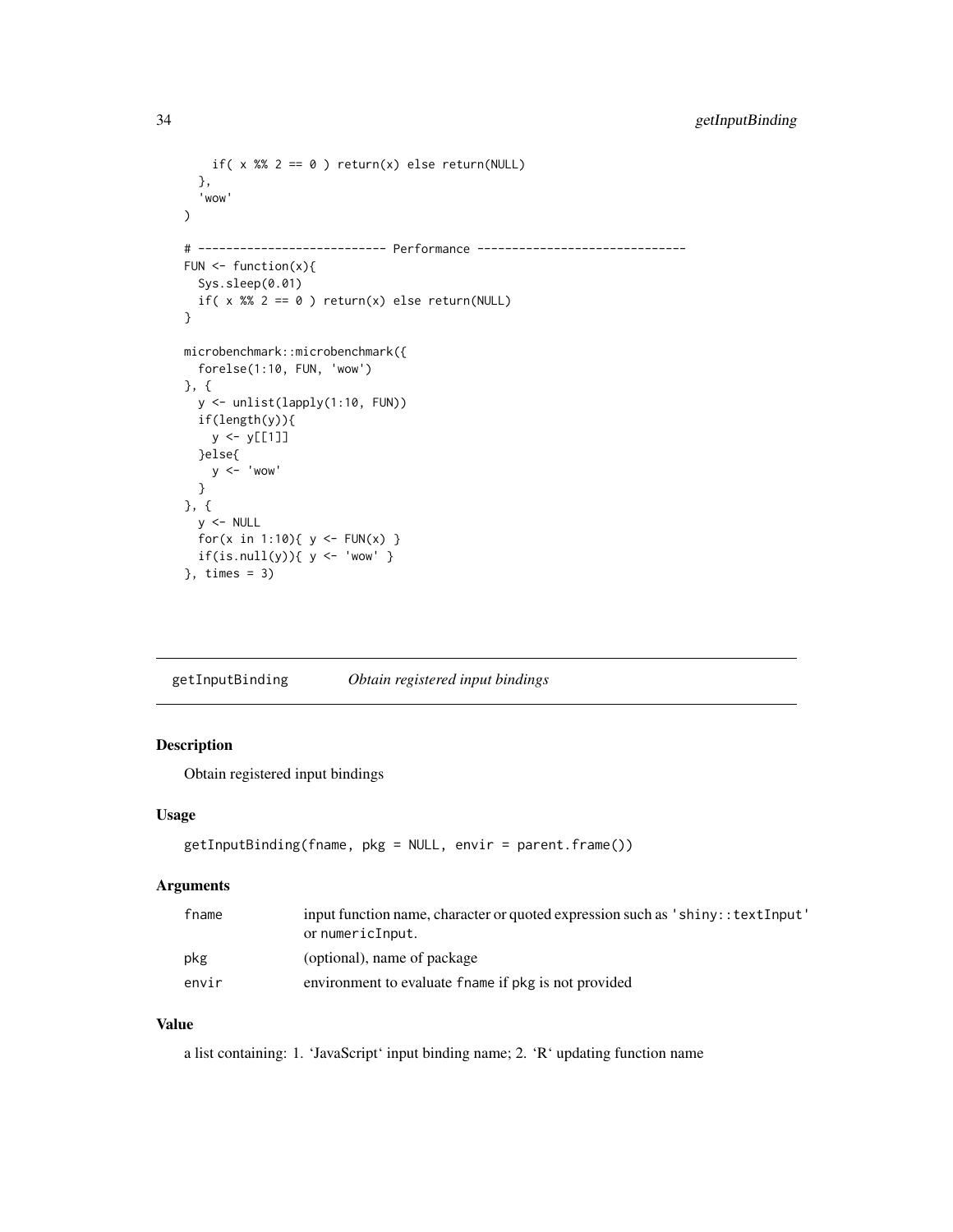<span id="page-34-0"></span>get\_cpu 35

# Examples

```
library(dipsaus)
# Most recommended usage
getInputBinding('compoundInput2', pkg = 'dipsaus')
# Other usages
getInputBinding('shiny::textInput')
getInputBinding(shiny::textInput)
getInputBinding(compoundInput2, pkg = 'dipsaus')
# Bad usage, raise errors in some cases
## Not run:
## You need to library(shiny), or set envir=asNamespace('shiny'), or pkg='shiny'
getInputBinding('textInput')
getInputBinding(textInput) # also fails
## Always fails
getInputBinding('dipsaus::compoundInput2', pkg = 'dipsaus')
```
## End(Not run)

get\_cpu *Get CPU Chip-set Information*

# Description

Get CPU Chip-set Information

# Usage

get\_cpu()

# Value

a list of vendor ID and CPU model name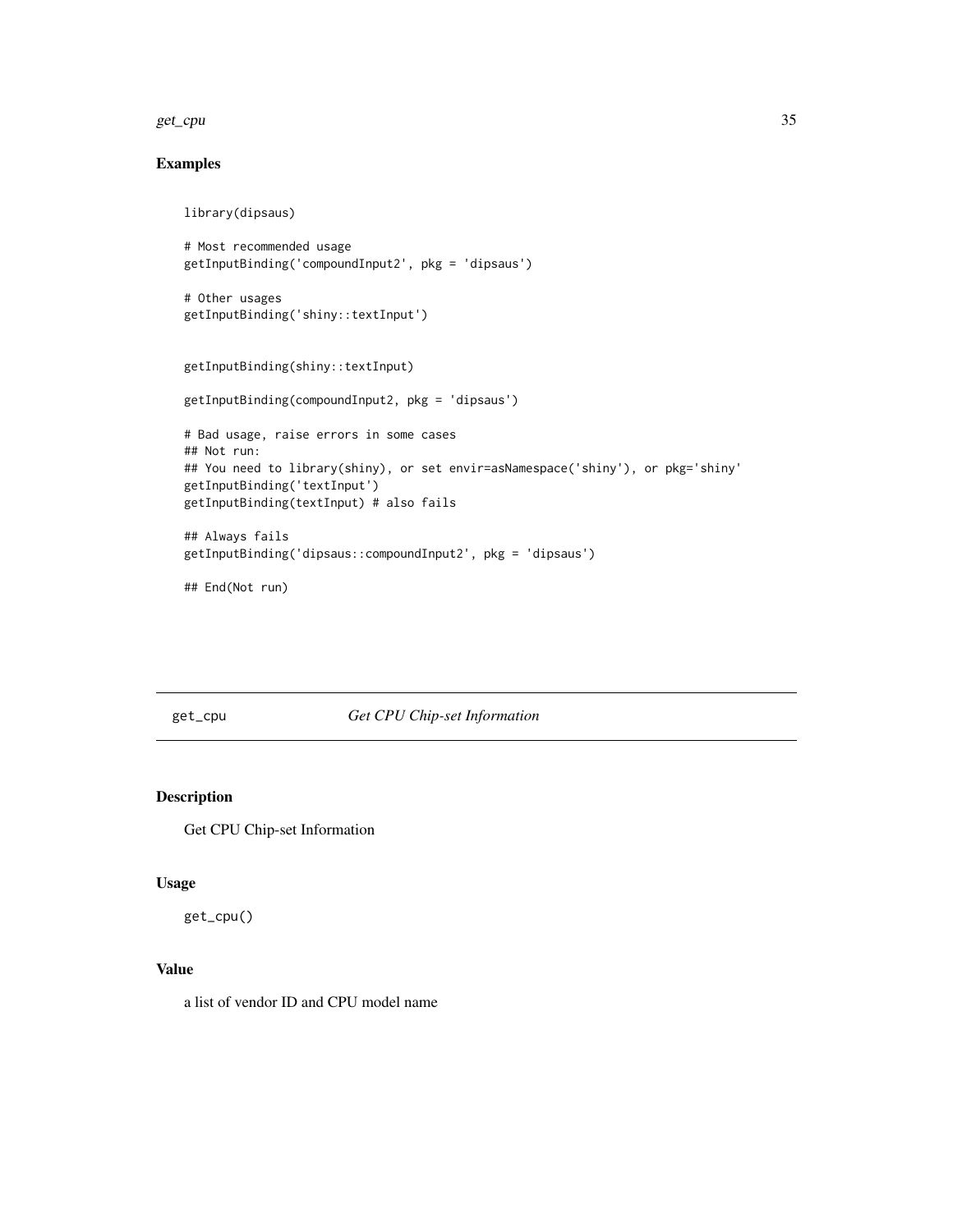<span id="page-35-1"></span><span id="page-35-0"></span>

Get specific key values from '...' without evaluating the rest of arguments.

#### Usage

```
get\_dots(..name, ..default = NULL, ...)
```
#### Arguments

| name                    | character name of the argument           |
|-------------------------|------------------------------------------|
| default.                | R object to return if argument not found |
| $\cdot$ $\cdot$ $\cdot$ | dots that contains argument              |

### Details

One could use list(...)[[name]] to extract any keys from the dots. However, such way reduces code readability. If some arguments have not evaluated, list(...) will [force](#page-0-0) evaluating them. Normally it's fine if these expressions take little time to run, but if the expression require time to run, [get\\_dots](#page-35-1) avoids unnecessary evaluations.

```
# ------------------------ Basic Usage ---------------------------
plot2 \leftarrow function(...)\{title = get_dots('main', 'There is no title', ...)
  plot(...)title
}
plot2(1:10)
plot2(1:10, main = 'Scatter Plot of 1:10')
# ------------------------ Comparisons ----------------------------
f1 <- function(...){ get\_dots('x', ...) }
f2 <- function(...){ list(...)[['x']] }
delayedAssign('y', { cat('y is evaluated!') })
# y will not evaluate
f1(x = 1, y = y)# y gets evaluated
f2(x = 1, y = y)
```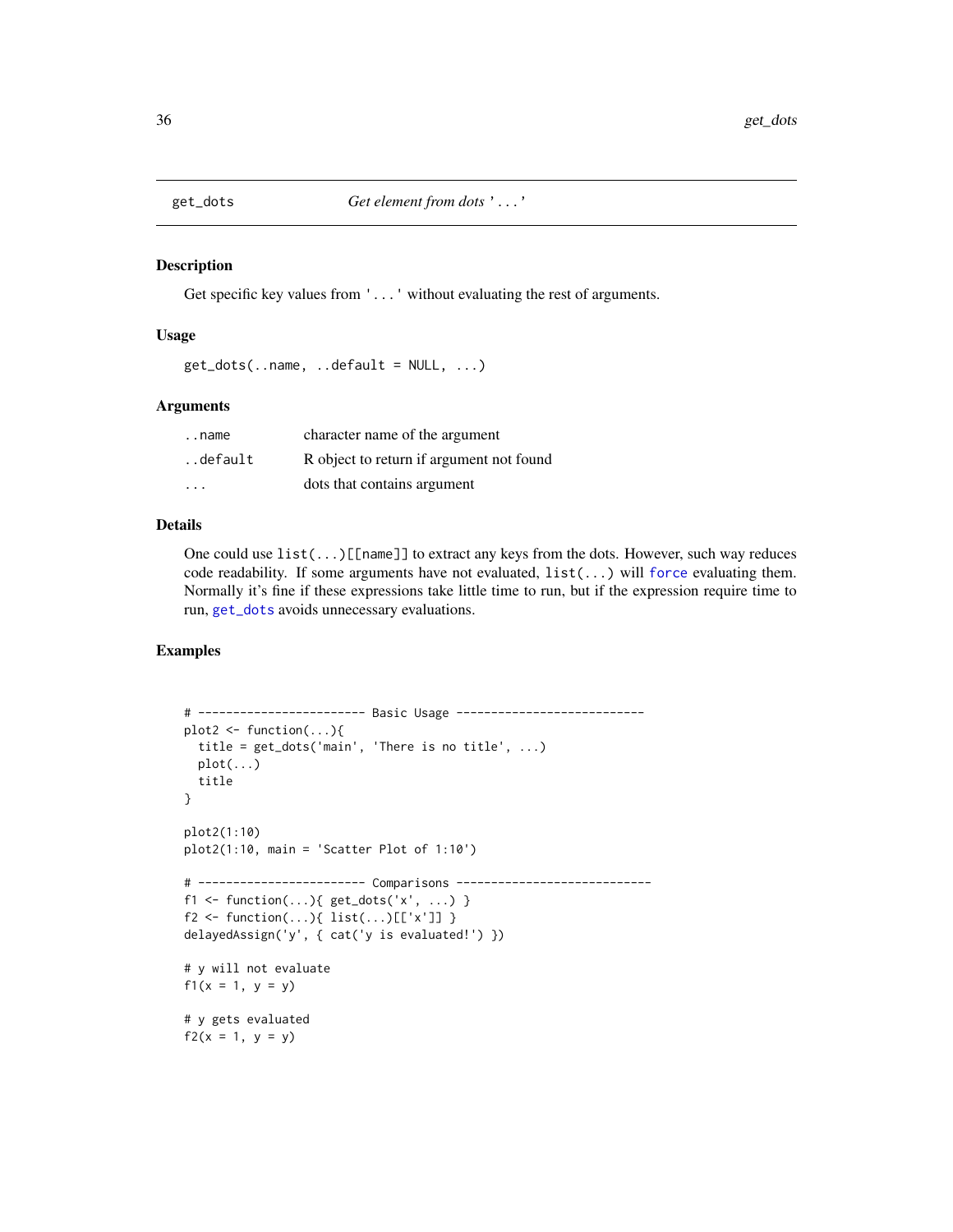#### get\_ram 37

```
# -------------------- Decorator example --------------------------
ret_range <- function(which_range = 'y'){
  function(f){
   function(...){
     f(\ldots)y_range <- range(get_dots(which_range, 0, ...))
     y_range
   }
 }
}
plot_ret_yrange <- plot %D% ret_range('y')
plot_ret_yrange(x = 1:10, y = rnorm(10))
```
# get\_ram *Get Memory Size*

# Description

Get Memory Size

#### Usage

get\_ram()

## Value

numeric in Bytes how big your system RAM is

graphic-devices *Create a group of named graphic devices*

# Description

Create a group of named graphic devices

## Usage

```
dev_create(..., env = parent.frame(), attributes = list())
```
get\_dev\_attr(which, dev = grDevices::dev.cur(), ifnotfound = NULL)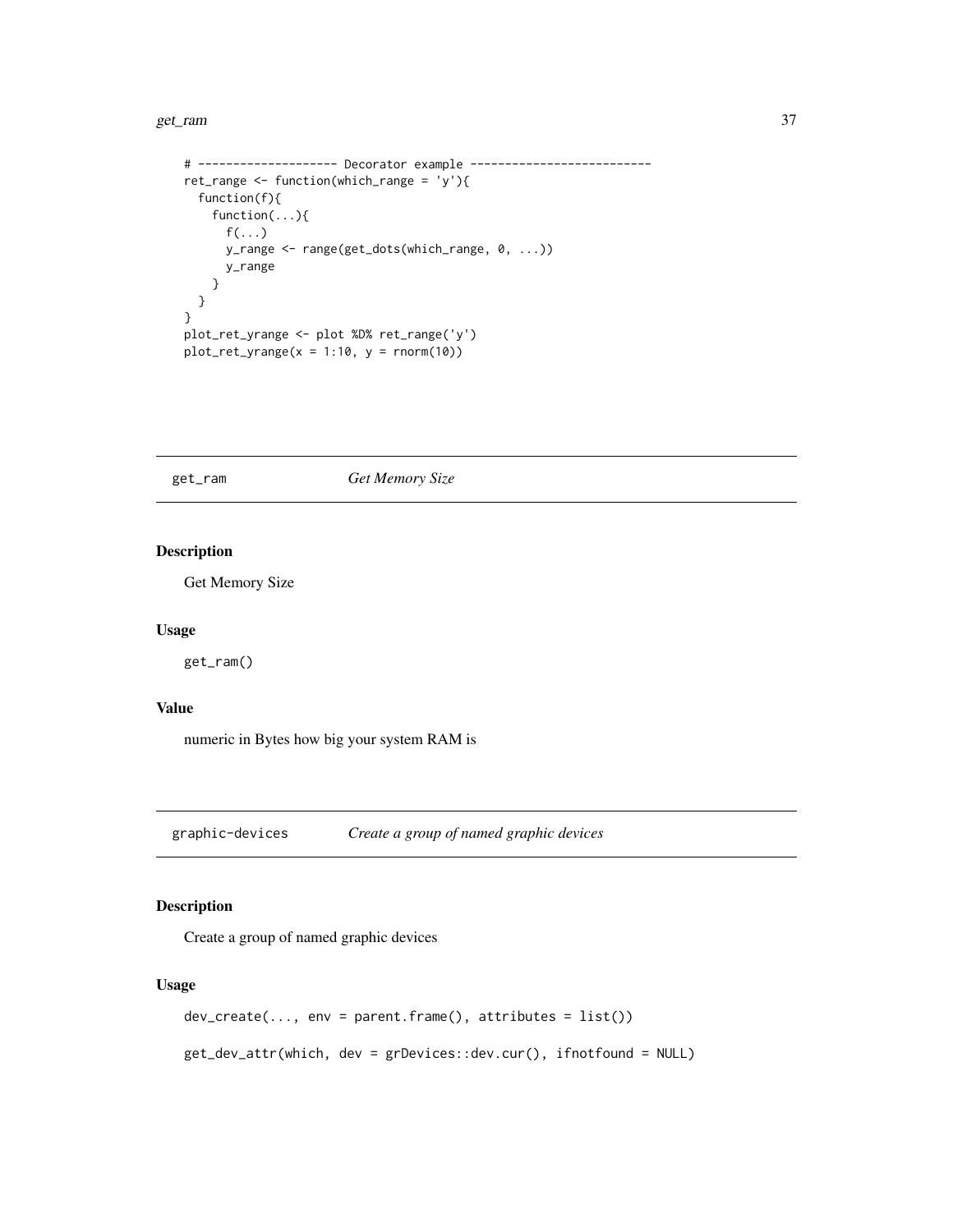#### Arguments

| $\ddots$   | named expressions to launch devices                                                             |
|------------|-------------------------------------------------------------------------------------------------|
| env        | environment to evaluate expressions                                                             |
| attributes | named list; names correspond to device names and values are attributes to set to<br>the devices |
| which      | which attribute to obtain                                                                       |
| dev        | which device to search for attributes                                                           |
| ifnotfound | value to return if attribute is not found                                                       |

## Value

A list of functions to query, control, and switch between devices

# Examples

## Not run: ## Unix-specific example

```
# Create multiple named devices, setting attributes to the second graph
devs <- dev_create(
 line = X11(), points = x11(),
  atributes = list(points = list(pch = 16)))
# switch to device named "points"
devs$dev_which('points')
# Plot points, with pch given as preset
plot(1:10, pch = get\_dev\_attr(which = 'pch', ifnotfound = 1))# switch to "line" device
devs$dev_switch('line')
plot(1:100, type='l')
# Create another group with conflict name
dev_another <- dev_create(line = X11())
# Query device name with 'line'
dev_another$dev_which('line') # 4
devs$dev_which('line') # 2, doesn't conflict with the new groups
dev.list()
# close one or more device
dev_another$dev_off('line')
dev.list()
# close all devices
devs$dev_off()
dev.list()
```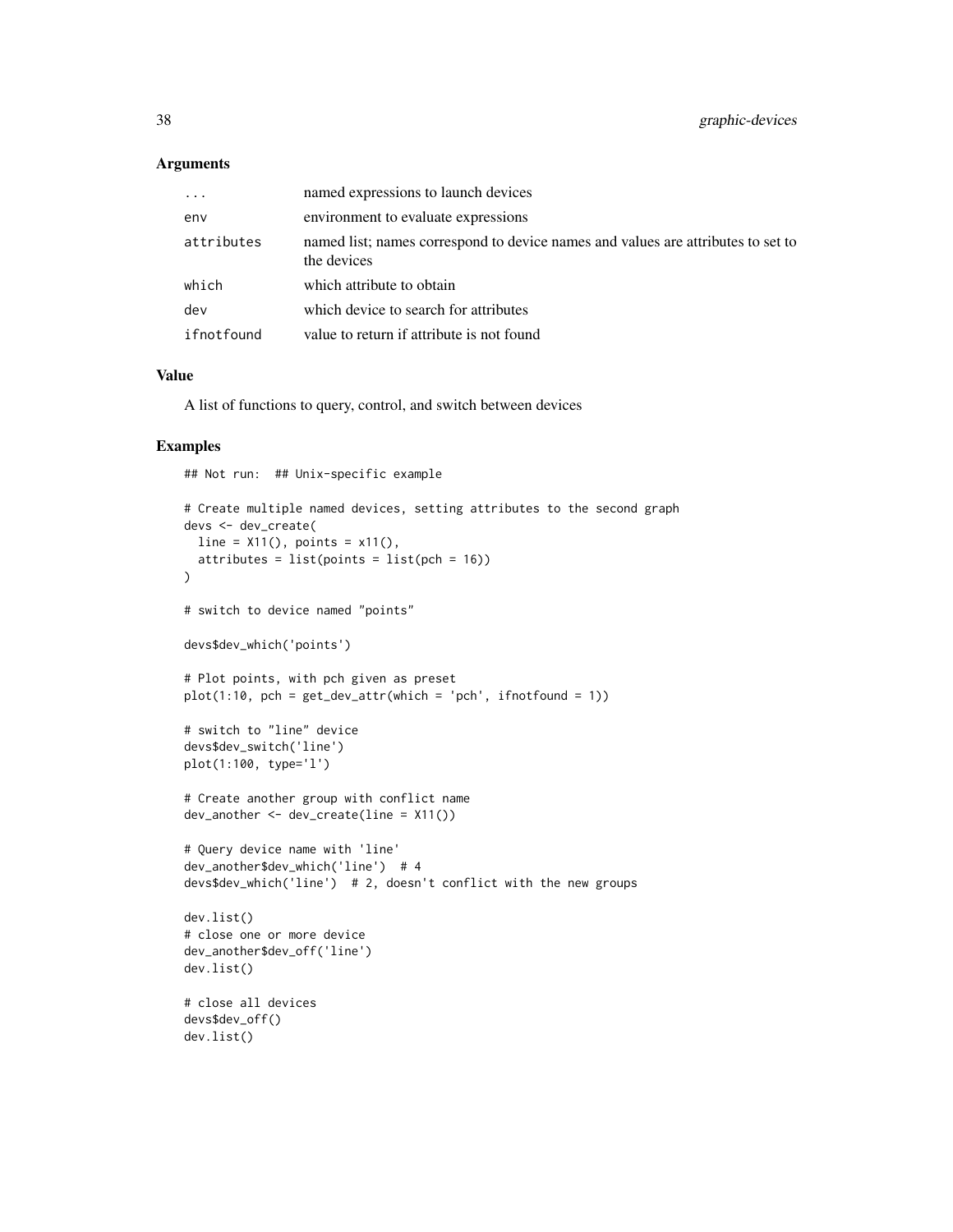## End(Not run)

handler\_dipsaus\_progress

*Progress-bar Handler*

# Description

Handler for [progress2](#page-59-0) to support progressr::handlers. See examples for detailed use case

# Usage

```
handler_dipsaus_progress(
  title = getOption("dipsaus.progressr.title", "Progress"),
  intrusiveness = getOption("progressr.intrusiveness.gui", 1),
 target = if (is.null(shiny::getDefaultReactiveDomain())) "terminal" else "gui",
  ...
\mathcal{L}
```
# Arguments

| title    | default title of progress2                                                                 |
|----------|--------------------------------------------------------------------------------------------|
|          | intrusiveness A non-negative scalar on how intrusive (disruptive) the reporter to the user |
| target   | where progression updates are rendered                                                     |
| $\cdots$ | passed to make_progression_handler                                                         |

# Examples

```
library(progressr)
library(shiny)
library(future)
## ------------------------------ Setup! -------------------------------
handlers(handler_dipsaus_progress())
# ------------------------------ A simple usage ------------------------
xs < -1:5handlers(handler_dipsaus_progress())
with_progress({
  p <- progressor(along = xs)
  y <- lapply(xs, function(x) {
   p(sprintf("x=%g", x))
   Sys.sleep(0.1)
   sqrt(x)
  })
```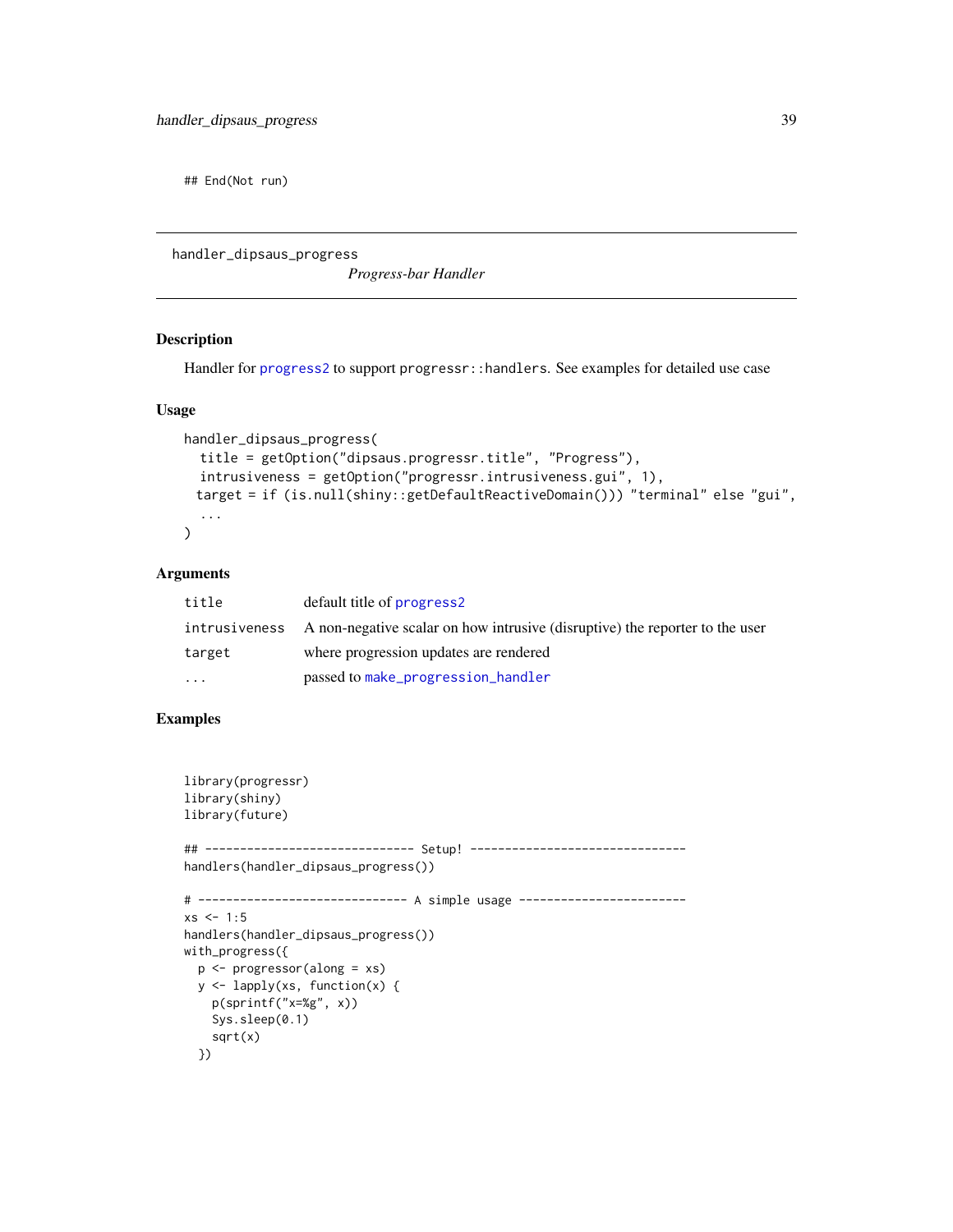```
# ------------------------ A future.apply case -------------------------
plan(sequential)
# test it yourself with plan(multisession)
handlers(handler_dipsaus_progress())
with_progress({
  p <- progressor(along = xs)
  y <- future.apply::future_lapply(xs, function(x) {
    p(sprintf("x=%g", x))
   Sys.sleep(0.1)
    sqrt(x)
  })
})
# ------------------------ A shiny case --------------------------------
ui <- fluidPage(
  actionButton('ok', 'Run Demo')
)
server <- function(input, output, session) {
  handlers(handler_dipsaus_progress())
  make_forked_clusters()
  observeEvent(input$ok, {
   with_progress({
      p <- progressor(along = 1:100)
      y <- future.apply::future_lapply(1:100, function(x) {
        p(sprintf("Input %d|Result %d", x, x+1))
        Sys.sleep(1)
        x+1
     })
   })
 })
}
if(interactive()){
  shinyApp(ui, server)
}
```
html\_asis *Escape HTML strings*

## Description

Escape HTML strings so that they will be displayed 'as-is' in websites.

})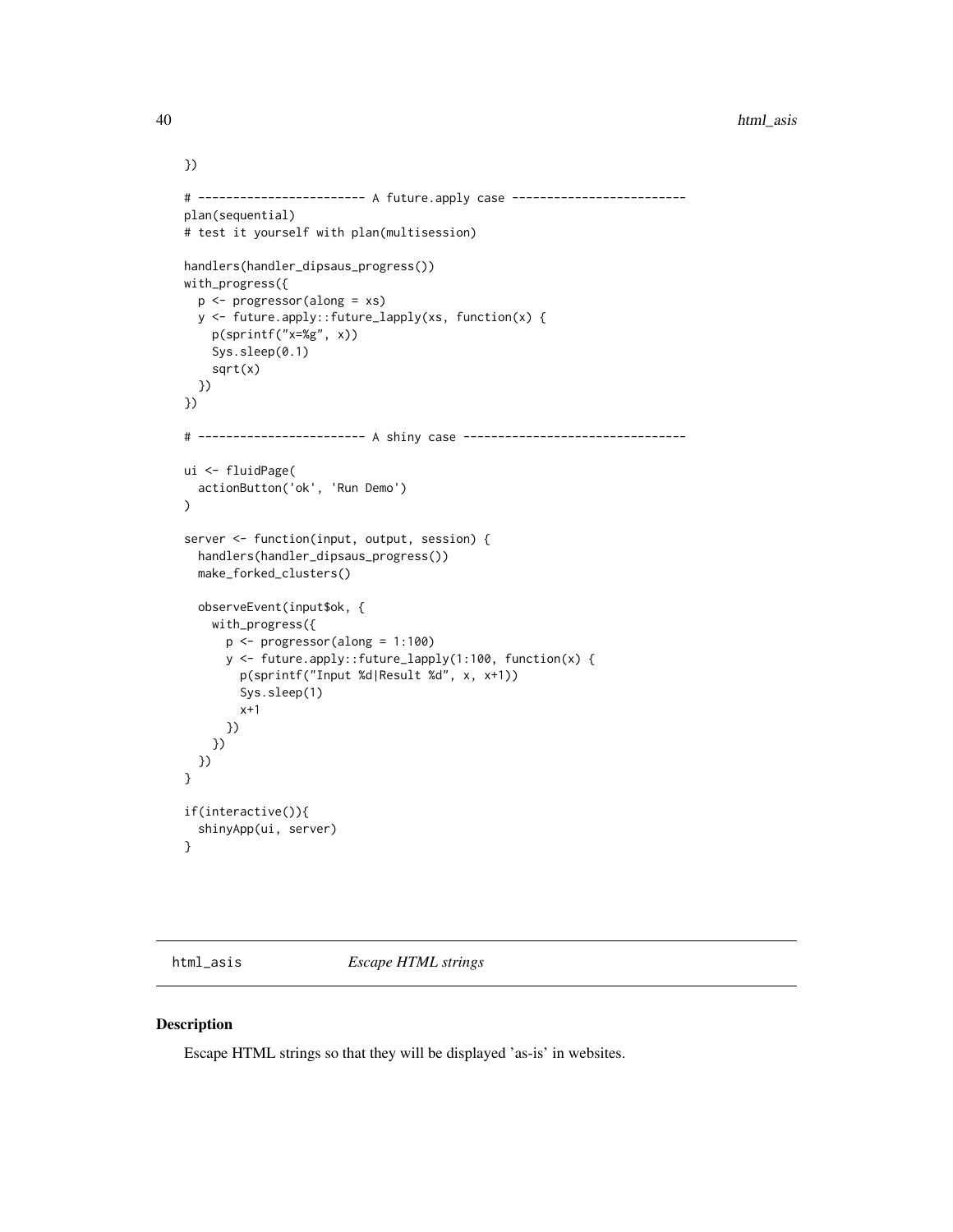#### iapply that the contract of the contract of the contract of the contract of the contract of the contract of the contract of the contract of the contract of the contract of the contract of the contract of the contract of th

# Usage

html\_asis(s, space = TRUE)

## Arguments

|       | characters                                           |
|-------|------------------------------------------------------|
| space | whether to also escape white space, default is true. |

## Value

An R string

# Examples

```
ui <- flex_div(
  shiny::textInput('id', ' ', width = '100%',
                   value = 'Height not aligned'),
  actionButtonStyled('ok', 'Button1', width = '100%',),
  shiny::textInput('id2', html_asis(' '), width = '100%',
                   value = 'Heights aligned'),
  actionButtonStyled('ok2', 'Button2', width = '100%',),
  ncols = 2
\mathcal{L}if(interactive()){
  shiny::shinyApp(ui = shiny::fluidPage(shiny::fluidRow(ui)),
                  server = function(input, output, session){})
}
```
iapply *Apply each elements with index as second input*

## Description

Apply function with an index variable as the second input.

# Usage

```
iapply(X, FUN, ..., method = c("sapply", "lapply", "vapply")
```
# Arguments

|           | a vector (atomic or list)                                       |
|-----------|-----------------------------------------------------------------|
| FUN       | the function to be applied to each element of X: see 'Details'. |
| $\ddotsc$ | passed to apply methods                                         |
| .method   | method to use, default is sapply                                |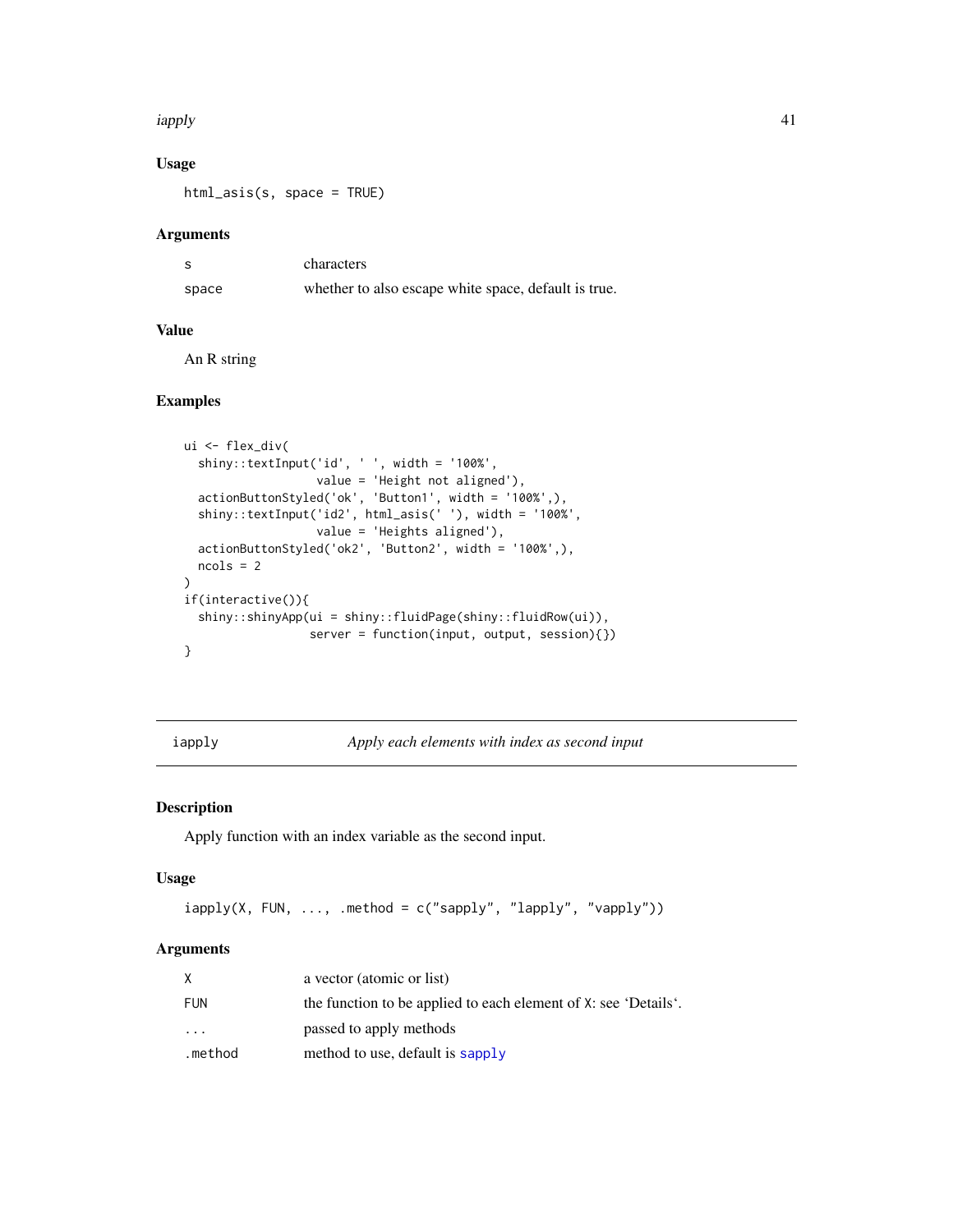## Details

FUN will be further passed to the apply methods. Unlike [lapply](#page-0-0), FUN is expected to have at least two arguments. The first argument is each element of X, the second argument is the index number of the element.

#### Value

a list or matrix depends on .method. See [lapply](#page-0-0)

lapply\_async2 *Apply, but in parallel*

## Description

Apply, but in parallel

## Usage

```
lapply_async2(
  x,
 FUN,
 FUN.args = list(),callback = NULL,
 plan = TRUE,
  future.chunk.size = NULL,
  future.seed = sample.int(1, n = 1e+05 - 1),
  ...
\mathcal{L}
```
## Arguments

| $\mathsf{x}$                   | vector, list                                                                                                                                                      |  |
|--------------------------------|-------------------------------------------------------------------------------------------------------------------------------------------------------------------|--|
| <b>FUN</b>                     | function to apply on each element of x                                                                                                                            |  |
| FUN.args                       | more arguments to feed into FUN                                                                                                                                   |  |
| callback                       | function to run after each iteration                                                                                                                              |  |
| plan                           | logical, or character or future plan; see Details.                                                                                                                |  |
| future.chunk.size, future.seed |                                                                                                                                                                   |  |
|                                | see also future_lapply. If you want the callbacks to be called immediately<br>after each loop, then set it to 1, which is not optimal but the only way right now. |  |
| $\ddotsc$                      | passed to plan                                                                                                                                                    |  |

# Details

When plan is logical, FALSE means use current plan. If plan=TRUE, then it equals to plan='multicore'. For characters, plan can be 'multicore', 'callr', 'sequential', 'multisession', 'multiprocess', etc. Alternatively, you could pass future [plan](#page-0-0) objects.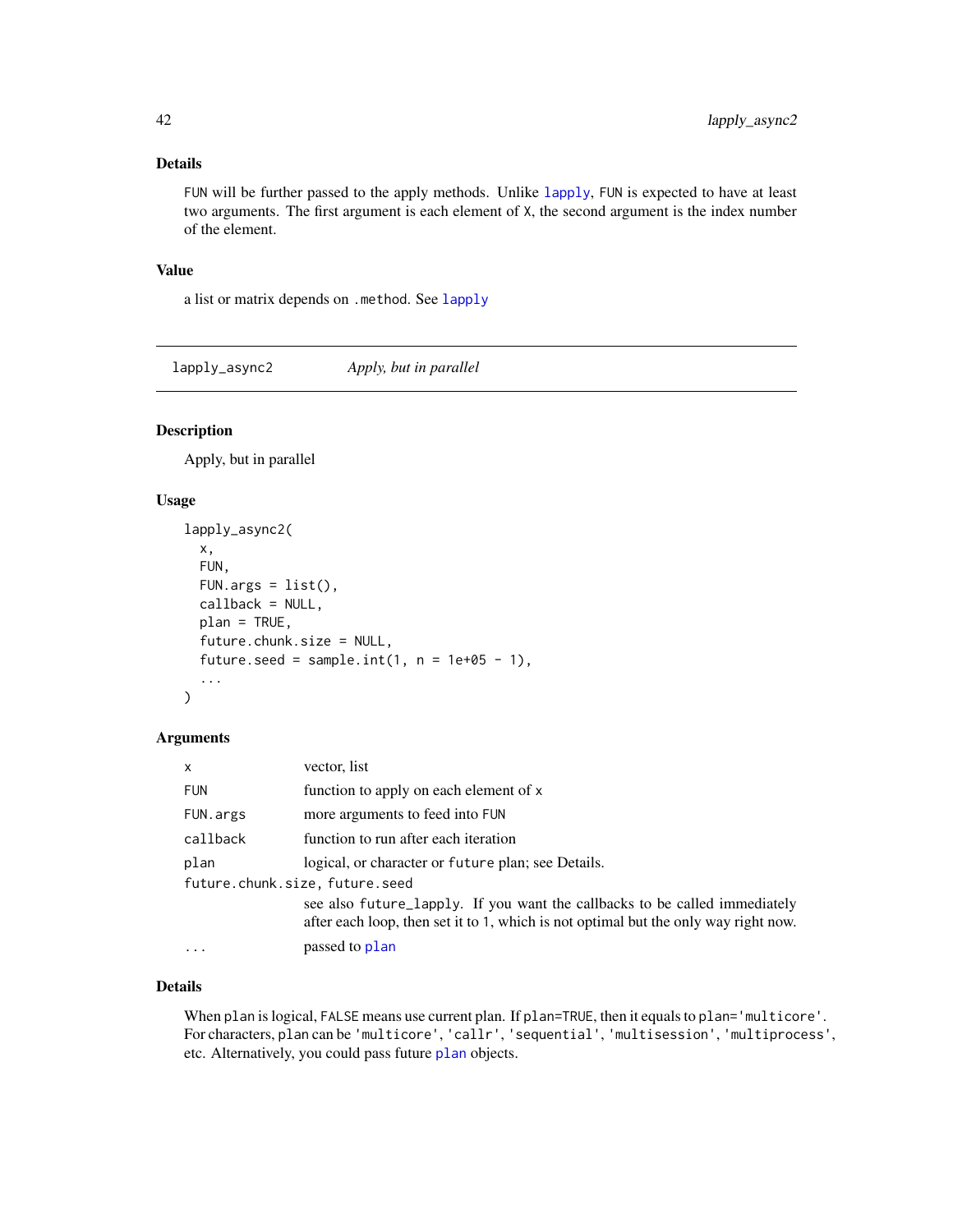# list\_to\_fastmap2 43

## Value

same as with(FUN.args,lapply(x,function(el){eval(body(FUN))}))

### Examples

```
library(future)
plan(sequential)
# Use sequential plan
# 1. Change `plan` to 'multicore', 'multisession', or TRUE to enable
# multi-core, but still with progress information
# 2. Change plan=FALSE will use current future plan
res <- lapply_async2(100:200, function(x){
  return(x+1)
}, callback = function(e){
  sprintf('Input=%d', e)
}, plan = 'sequential')
# Disable callback message, then the function reduce to
# normal `future.apply::future_lapply`
res <- lapply_async2(100:200, function(x){
  return(x+1)
}, callback = NULL, plan = FALSE)
```
list\_to\_fastmap2 *Copy elements to* fastmap2

## Description

Copy elements to fastmap2

#### Usage

```
list_to_fastmap2(li, map = NULL)
```
## Arguments

| 1i  | a list or an environment    |
|-----|-----------------------------|
| map | NULL or a fastmap2 instance |

## Value

If map is not NULL, elements will be added to map and return map, otherwise create a new instance.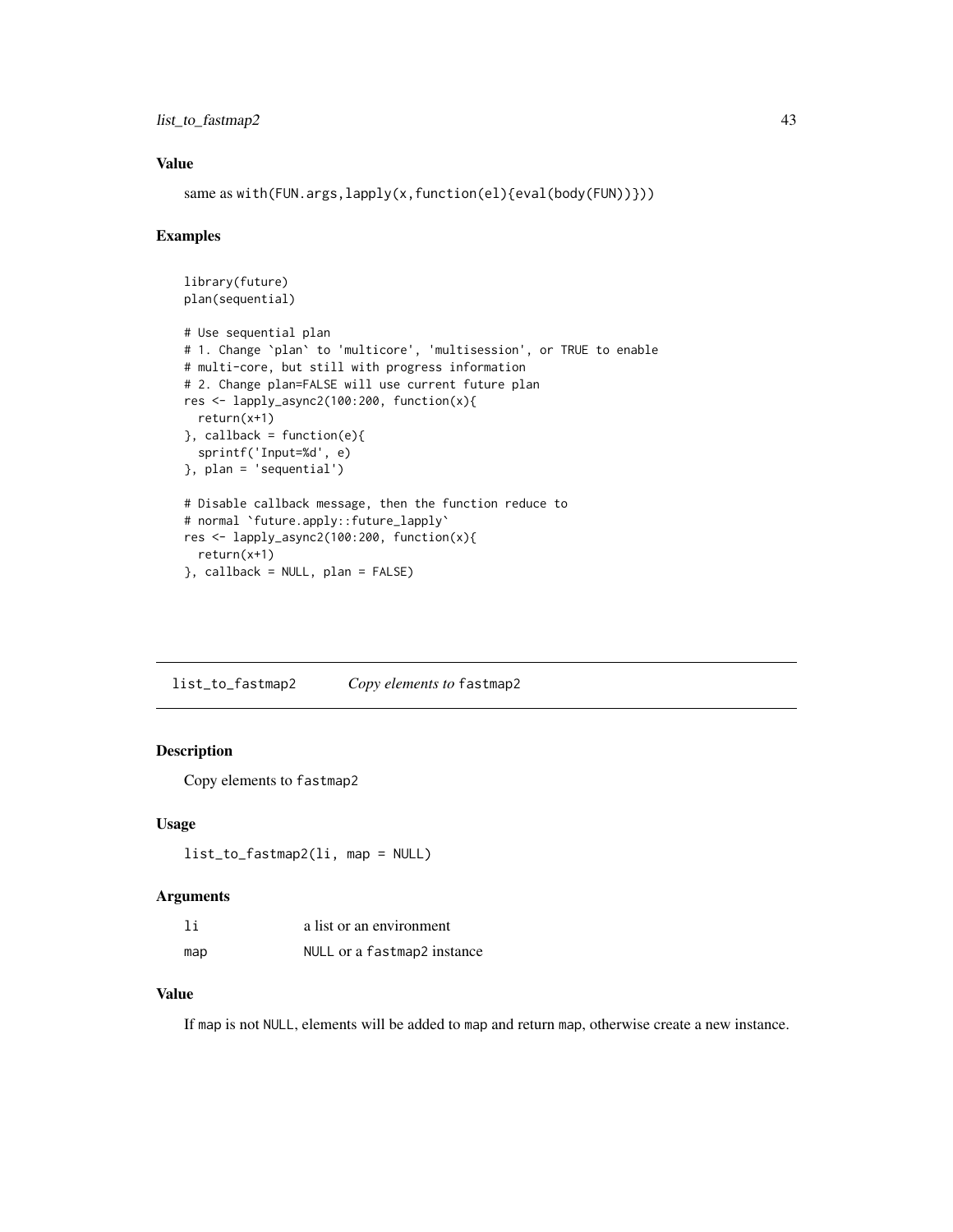#### Description

A wrapper for 'synchronicity' package, but user can interrupt the lock procedure anytime, and don't have to worry about whether the lock exists or not.

### Usage

```
dipsaus_lock(name, exclusive = TRUE, timeout = 10)
```

```
dipsaus_unlock(name, exclusive = TRUE, timeout = 10)
```
#### Arguments

| name      | character, the locker's name, must be only letters and digits                                              |  |
|-----------|------------------------------------------------------------------------------------------------------------|--|
| exclusive | logical whether the locker is exclusive. True for write access, False for read<br>access. Default is true. |  |
| timeout   | numeric, seconds to wait for the locker to lock or unlock                                                  |  |

## Value

Logical, whether the operation succeed.

## Examples

```
# unlock to prepare for the example
dipsaus_unlock('testlocker', timeout = 0.01)
# Create a locker, return TRUE
lock_success = dipsaus_lock('testlocker')
if(lock_success){
 cat2('testlocker has been locked')
}
# test whether locker has been locked
lock_success = dipsaus_lock('testlocker', timeout = 0.01)
if(!lock_success){
 cat2('attempt to lock testlocker failed')
}
# unlock
dipsaus_unlock('testlocker', timeout = 0.01)
```
#### 44 lock and the state of the state of the state of the state of the state of the state of the state of the state of the state of the state of the state of the state of the state of the state of the state of the state of th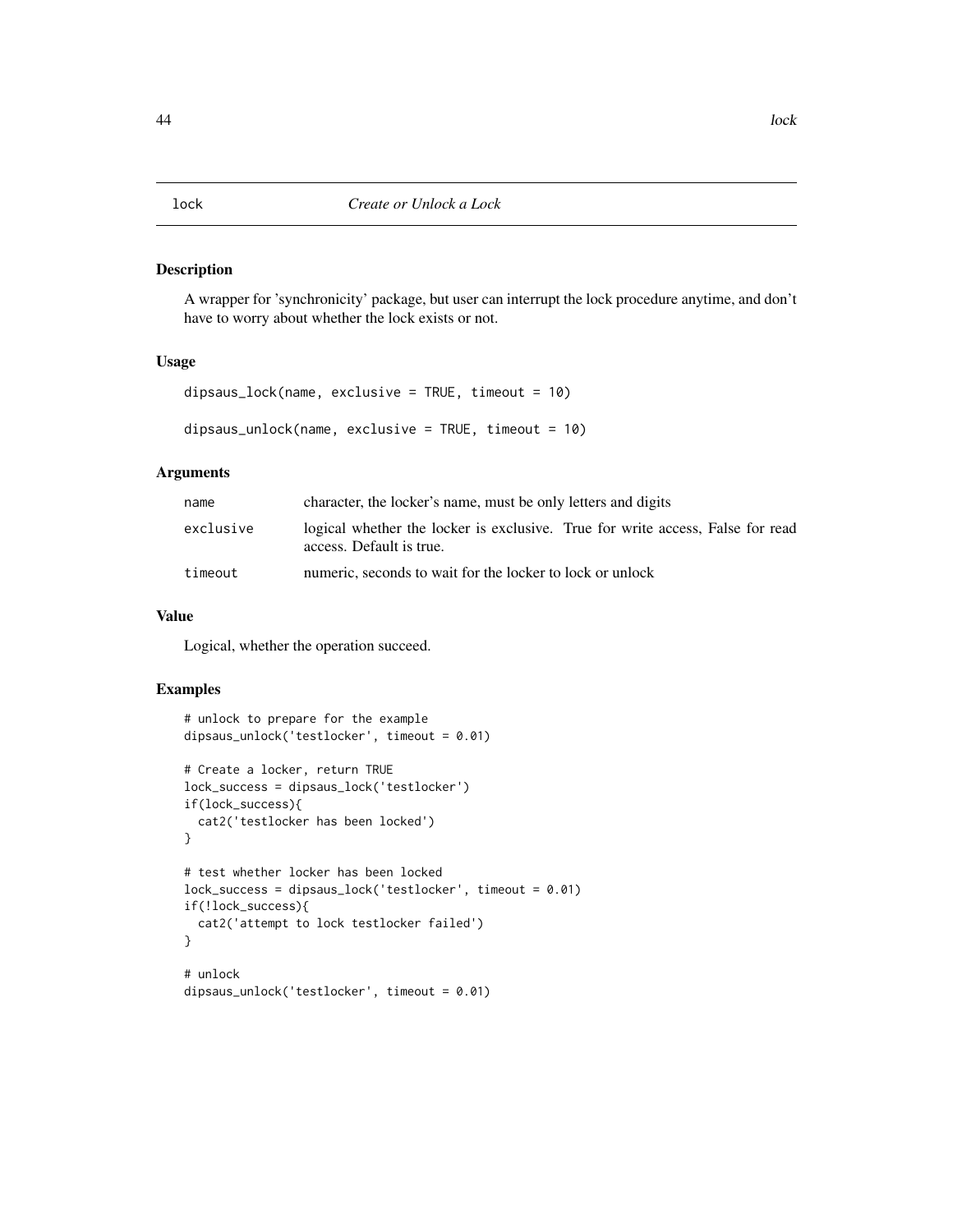make\_async\_evaluator *Create Asynchronous Evaluator to Queue Tasks*

#### Description

Asynchronous evaluator aims at queuing R evaluations from sub-processes without blocking the main session. It's based on 'parallel' and 'future' packages.

#### Usage

```
make_async_evaluator(
  name,
  path = tempfile(),
  n\_nodes = 1,
  n_subnodes = future::availableCores() - 1,
  verbose = FALSE,
  ...
\mathcal{L}
```
#### Arguments

| name       | unique name for the evaluator                                                               |
|------------|---------------------------------------------------------------------------------------------|
| path       | blank directory for evaluator to store data                                                 |
| n_nodes    | number of control nodes, default is 1                                                       |
| n_subnodes | number of sub-sessions for each control node, default is the number of CPU<br>cores minus 1 |
| verbose    | for internal debug use                                                                      |
|            | passed to the constructor of MasterEvaluator                                                |

## Details

'parallel' blocks the main session when evaluating expressions. 'future' blocks the main session when the number of running futures exceed the maximum number of workers. (For example if 4 workers are planned, then running 5 future instances at the same time will freeze the session).

Asynchronous evaluator is designed to queue any number of R expressions without blocking the main session. The incoming expressions are stored in [AbstractQueue](#page-3-0) instances, and main session monitors the queue and is charge of notifying child sessions to evaluate these expressions whenever available.

Important: Asynchronous evaluator is not designed for super high-performance computing. The internal scheduler schedules n\_nodes evaluations for every 1 second. Therefore if each of the process can be finished within 1 / n\_nodes seconds, then use 'future' instead.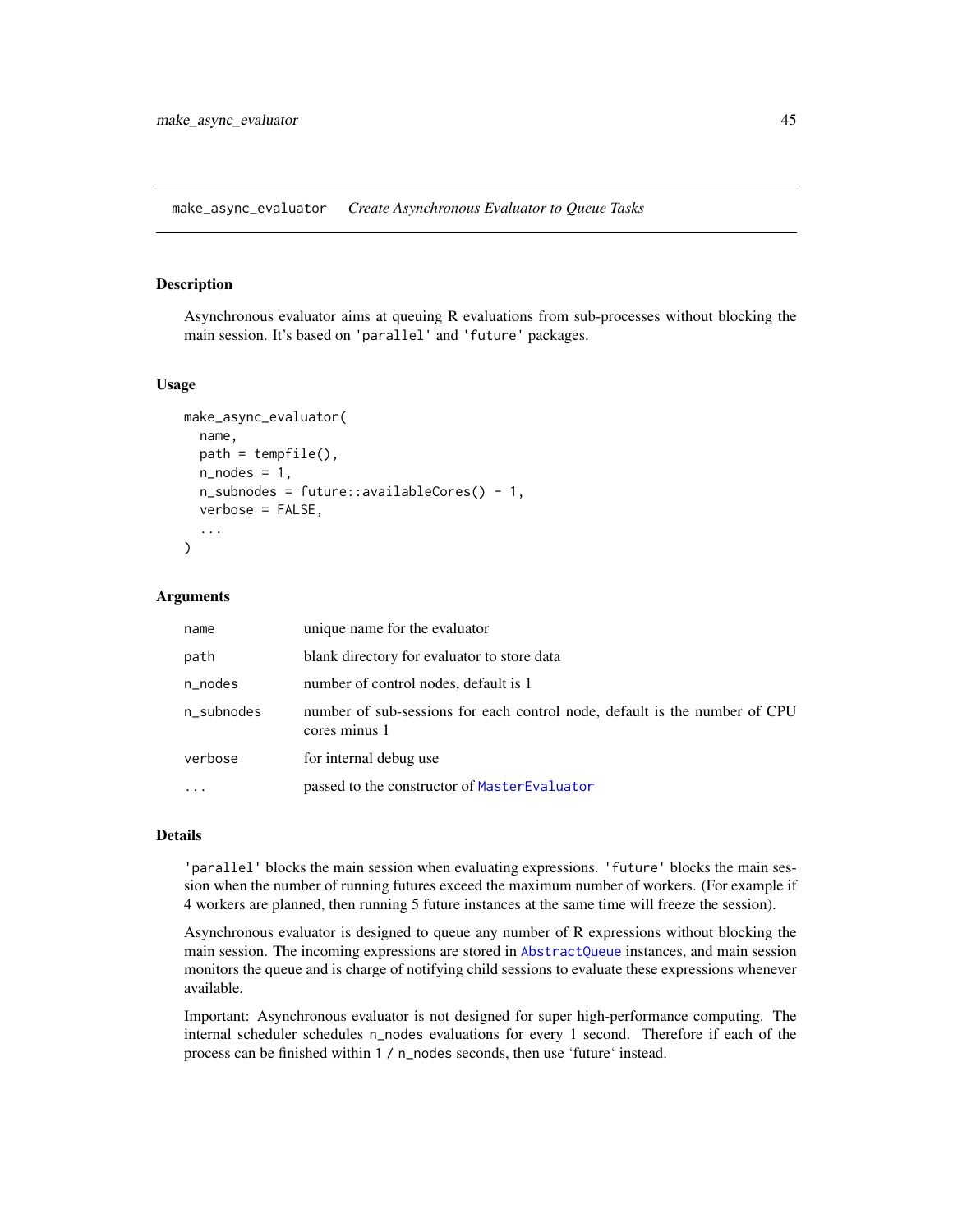#### Value

A list of functions to control the evaluator:

- run(expr, success = NULL, failure = NULL, priority = 0, persist = FALSE, quoted = FALSE, ..., .list = NULL) Queue and run an R expression.
	- expr can be anything except for  $q()$ , which terminates the session. 'rlang' [nse-force](#page-0-0) is also supported. For example, you can use `!!` to quasi-quote the expression and unquote the values.
	- ..., .list provides additional data for expr. For example, expr uses a large data object dat in the main session, which might not be available to the child sessions. Also because the object is large, quasi-quotation could be slow or fail. By passing dat=... or .list=list(dat=...), it's able to temporary store the data on hard-drive and persist for evaluators. The back-end is using [qs\\_map](#page-46-0), which is super fast for data that are no more than 2GB.
	- success and failure functions to handle the results once the evaluator returns the value. Since it's almost impossible to know when the evaluator returns values, it's recommended that these functions to be simple.
	- priority puts the priority of the expression. It can only be '0' or '1'. Evaluators will run expressions with priority equal to 1 first.
	- persist indicates whether to run the expression and persist intermediate variables.
- terminate() Shut down and release all the resource.
- scale\_down(n\_nodes, n\_subnodes = 1), scale\_up(n\_nodes, n\_subnodes = 1, create\_if\_missing = FALSE, path = t Scale down or up the evaluator.
	- n\_nodes and n\_subnodes see 'usage'
	- create\_if\_missing If the evaluator was previously terminated or shutdown, setting this to be true ignores the 'invalid' flags and re-initialize the evaluator
	- path If create\_if\_missing is true, then path will be passed to the constructor of [MasterEvaluator](#page-50-0). See 'usage'.
- workers(...) Returns number of workers available in the evaluator.  $\cdot \ldots \cdot$  is for debug use

progress() Returns a vector of 4 integers. They are:

- 1. The total number evaluations.
- 2. Number of running evaluations.
- 3. Number of awaiting evaluations.
- 4. Number of finished evaluations.

make\_forked\_clusters *Create forked clusters*

#### Description

Create forked clusters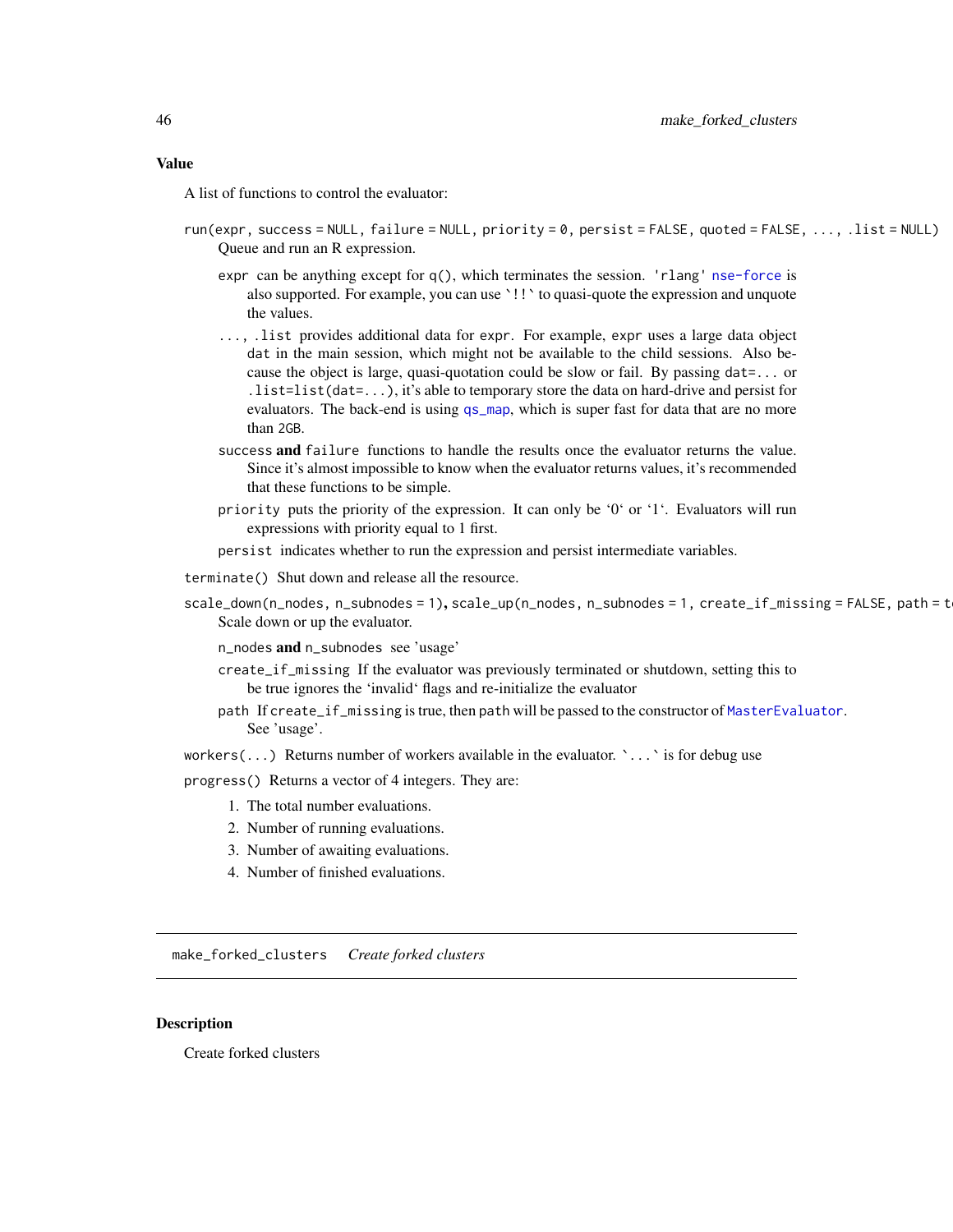$map$  and  $\frac{47}{2}$ 

# Usage

```
make_forked_clusters(
 workers = future::availableCores(constraints = "multicore"),
  ...
)
```
## Arguments

| workers  | positive integer, number of cores to use |
|----------|------------------------------------------|
| $\cdots$ | passing to future:: plan                 |

## Details

This is a wrapper for future::plan(future::multicore,...). However, since version 1.14.0, forked clusters are disabled in 'RStudio' by default, and you usually need to enable it manually. This function provides a simple way of enable it and plan the future at the same time.

#### Value

number of cores

<span id="page-46-1"></span>map *Create R object map.*

## <span id="page-46-0"></span>Description

Provides five types of map that fit in different use cases.

## Usage

```
session_map(map = fastmap::fastmap())
```

```
rds_map(path = tempfile())
```
text\_map(path = tempfile())

```
qs_map(path = tempfile())
```

```
redis_map(name = rand_string())
```
## Arguments

| map  | a fastmap::fastmap() list                                                |
|------|--------------------------------------------------------------------------|
| path | directory path where map data should be stored                           |
| name | character, map name. If map names are the same, the data will be shared. |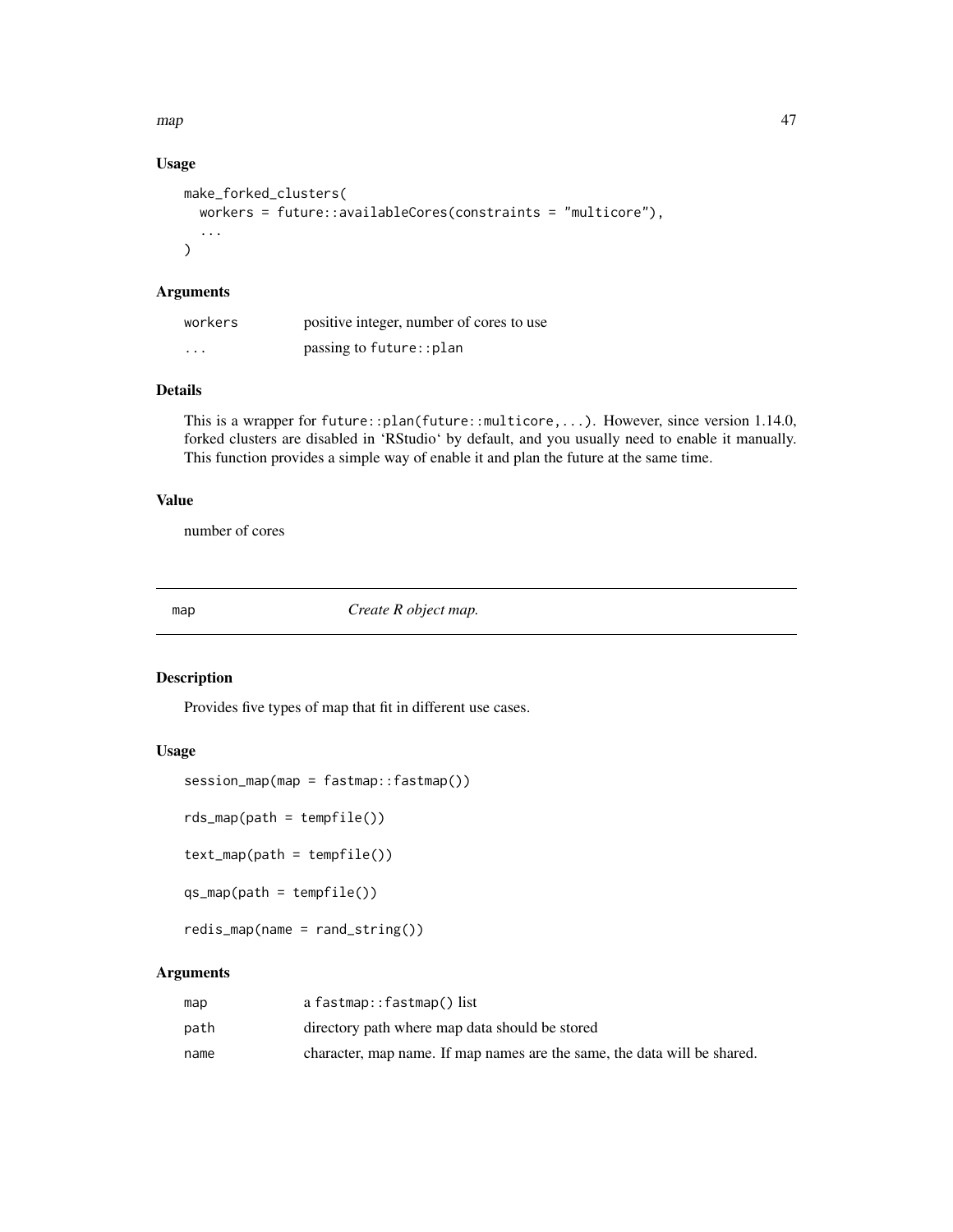There are five types of map implemented. They all inherit class [AbstractMap](#page-3-1). There are several differences in use case scenarios and they backend implementations.

- [session\\_map](#page-46-0) A session map takes a [fastmap](#page-0-0) object. All objects are stored in current R session. This means you cannot access the map from other process nor parent process. The goal of this map is to share the data across different environments and to store global variables, as long as they share the same map object. If you are looking for maps that can be shared by different processes, check the rest map types. The closest map type is redis\_map, which is also memory-based.
- [rds\\_map](#page-46-0) An 'RDS' map uses file system to store values. The values are stored separately in '.rds' files. Compared to session maps, 'RDS' map can be shared across different R process. It's recommended to store large files in rds\_map. If the value is not large in RAM, text\_map and redis\_map are recommended.
- [qs\\_map](#page-46-0) A 'qs' map uses package 'qs' as backend. This map is very similar to rds\_map, but is especially designed for large values. For example, pushing 1GB data to qs\_map will be 100 times faster than using rds\_map, and text\_map will almost fail. However, compared to rds\_map the stored data cannot be normally read by R as they are compressed binary files. And qs\_map is heavier than text\_map.
- [text\\_map](#page-46-0) A 'text' map uses file system to store values. Similar to rds\_map, it can be stored across multiple processes as long as the maps share the same file directory. However, unlike rds\_map, text\_map the text\_map can only store basic data values, namely atom data types. The supported types are: numeric, character, vector, list, matrix It's highly recommended to convert factors to characters. Do NOT use if the values are functions or environments. The recommended use case scenario is when the speed is not the major concern, and you want to preserve data with backward compatibility. Otherwise it's highly recommended to use redis\_map, qs\_map, and rds\_map.
- [redis\\_map](#page-46-0) A 'Redis' map uses free open source software 'Redis' and R package 'RcppRedis' as backend. Compared to session map, 'Redis' map can be shared across sessions. Compared to 'text' and 'rds' maps, 'Redis' map stores data in memory, meaning a potential of significant speed ups. To use redis\_map, you need to install 'Redis' on your computer.
	- On Mac: use 'brew install redis' to install and 'brew services start redis' to start the service
	- On Linux: use 'sudo apt-get install redis-server' to install and 'sudo systemctl enable redis-server.service' to start the service
	- On Windows: Download from <https://github.com/dmajkic/redis/downloads> and double click 'redis-server.exe'

#### Value

An R6 instance that inherits [AbstractMap](#page-3-1)

#### Examples

# ----------------------Basic Usage ----------------------

# Define a path to your map.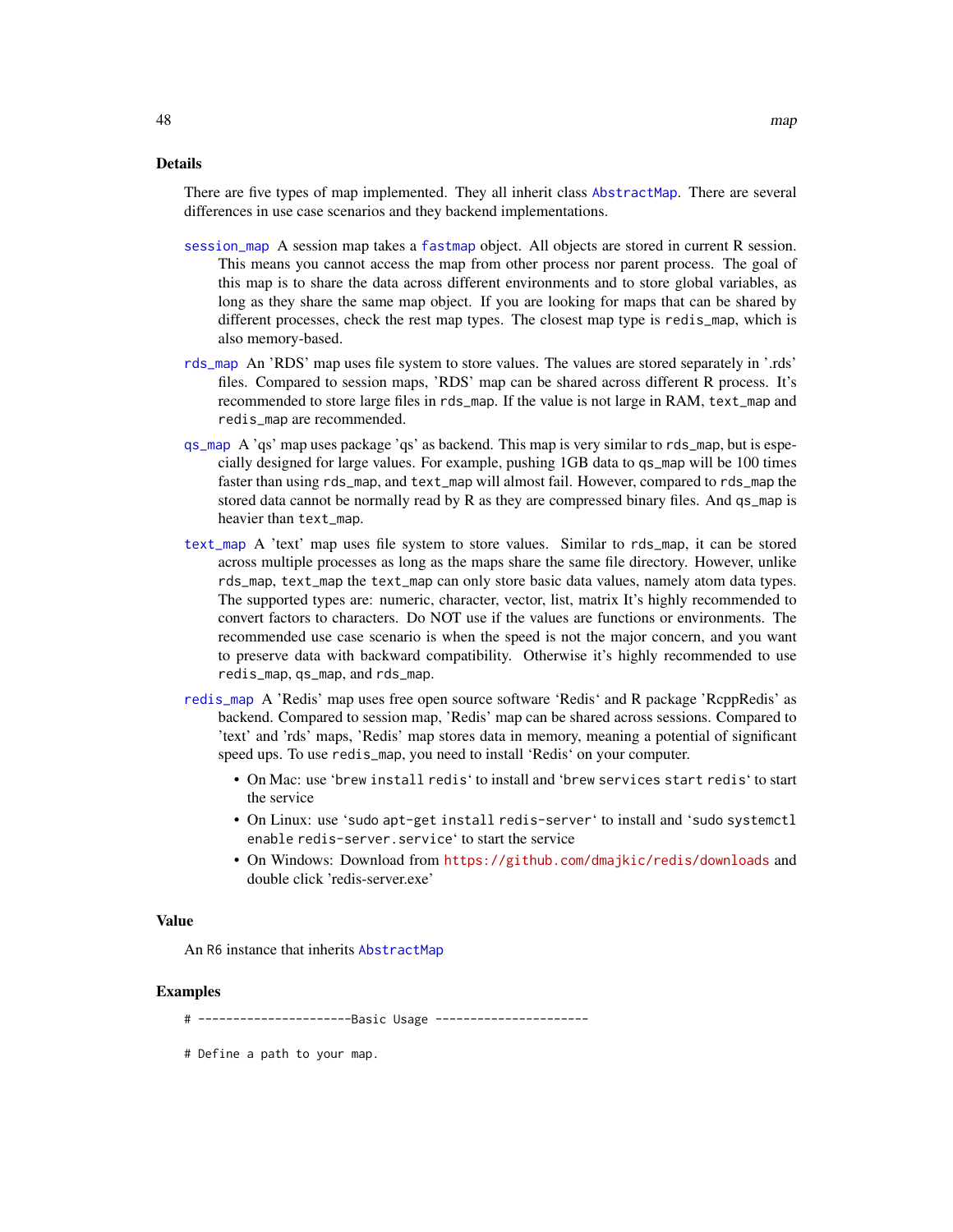#### map and the contract of the contract of the contract of the contract of the contract of the contract of the contract of the contract of the contract of the contract of the contract of the contract of the contract of the co

```
path = tempfile()
map <- qs_map(path)
# Reset
map$reset()
# Check if the map is corrupted.
map$validate()
# You have not set any key-value pairs yet.
# Let's say two parallel processes (A and B) are sharing this map.
# Process A set values
map$keys()
# Start push
# set a normal message
map$set(key = 'a', value = 1)
# set a large object
map$set(key = 'b', value = rnorm(100000))
# set an object with hash of another object
map$set(key = 'c', value = 2, signature = list(
  parameter1 = 123,
  parameter2 = 124
))
# Check what's in the map from process B
mapB <- qs_map(path)
mapB$keys()
mapB$keys(include_signatures = TRUE)
# Number of key-values pairs in the map.
mapB$size()
# Check if key exists
mapB$has(c('1','a', 'c'))
# Check if key exists and signature also matches
mapB$has('c', signature = list(
  parameter1 = 123,
  parameter2 = 124
))
# Signature changed, then return FALSE. This is especially useful when
# value is really large and reading the value takes tons of time
mapB$has('c', signature = list(
  parameter1 = 1244444,parameter2 = 124
))
# Destroy the map's files altogether.
mapB$destroy()
```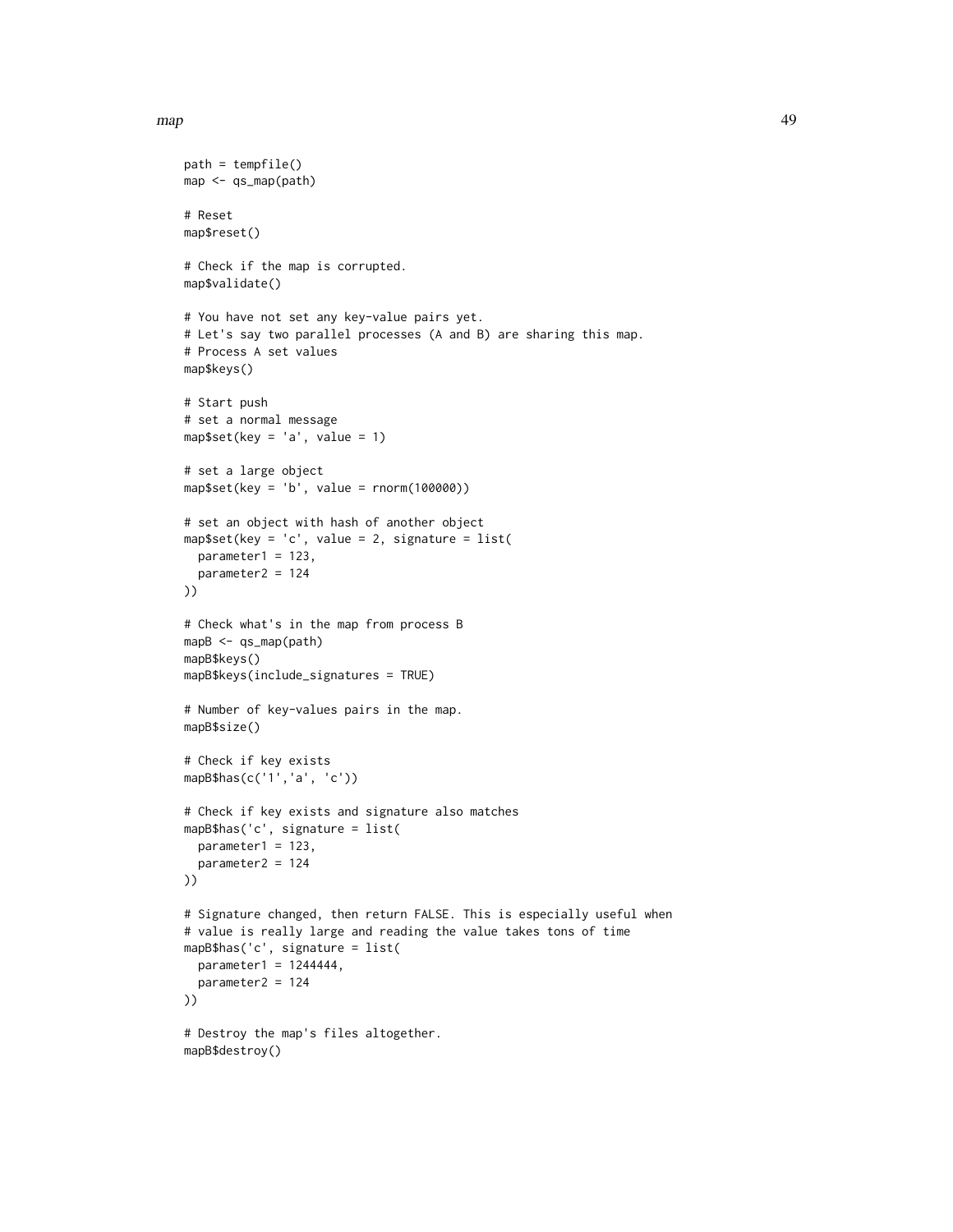```
## Not run:
 # Once destroyed, validate will raise error
 mapB$validate()
## End(Not run)
```
mask\_function2 *Mask a function with given variables*

# Description

Modifies the default behavior of the function by adding one environment layer on top of input function. The masked variables are assigned directly to the environment.

## Usage

 $mask_function2(f, ..., list = list())$ 

## Arguments

|                 | any function                          |
|-----------------|---------------------------------------|
| $\ldots$ , list | name-value pairs to mask the function |

## Value

a masked function

# Examples

```
a < -123f1 \le function(){
 a + 1}
f1() # 124
f2 \leq mask_function2(f1, a = 1)
f2() # a is masked with value 1, return 2
environment(f1) # global env
environment(f2) # masked env
env <- environment(f2)
identical(parent.env(env), environment(f1)) # true
env$a # masked variables: a=1
```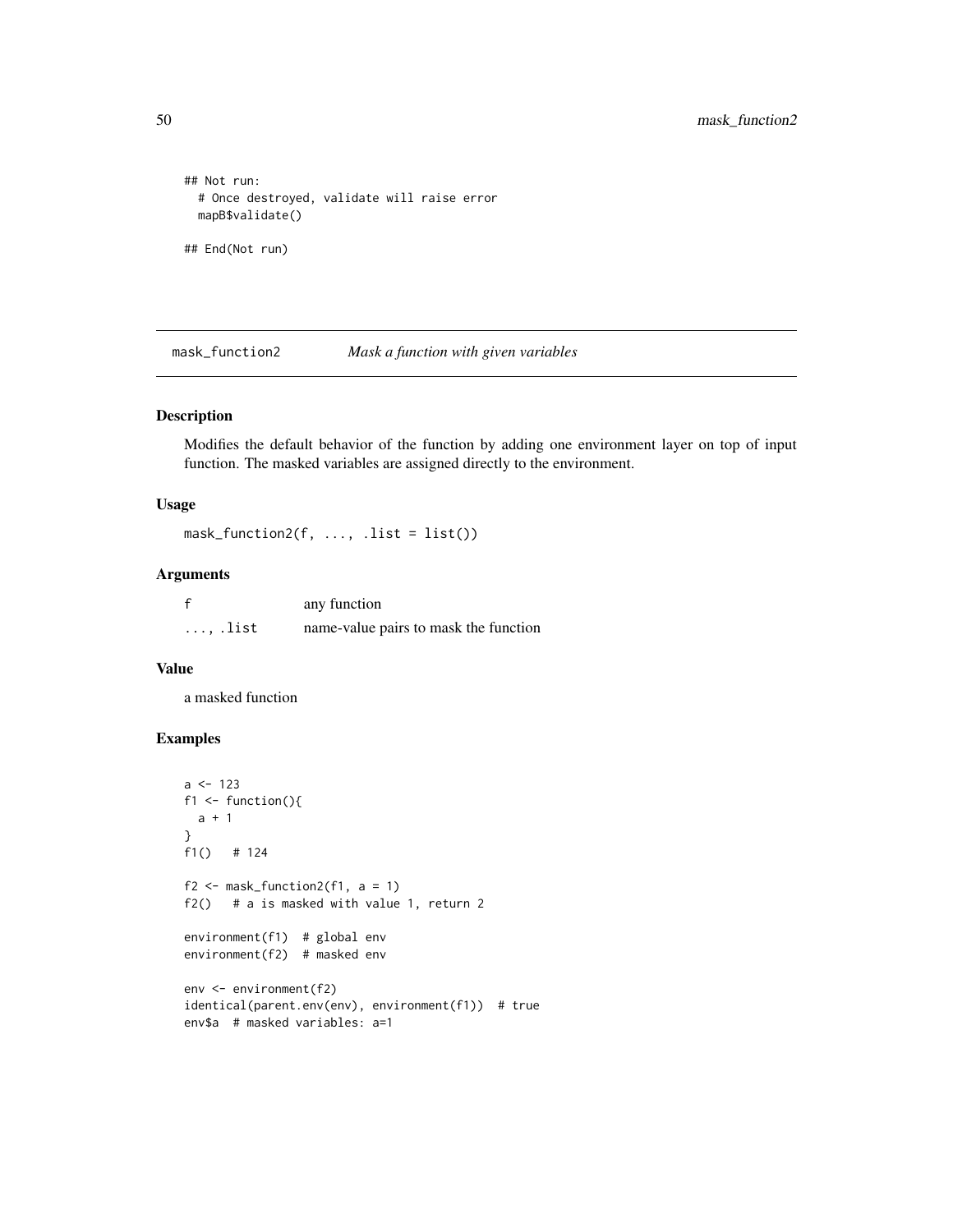<span id="page-50-0"></span>

# Description

Generator Class for Asynchronous Evaluation

## match\_calls *Recursively match calls and modify arguments*

# Description

Recursively match calls and modify arguments

# Usage

```
match_calls(
 call,
  recursive = TRUE,
  replace_args = list(),
  quoted = FALSE,envir = parent.frame(),
  ...
)
```
# Arguments

| call         | an R expression                                   |
|--------------|---------------------------------------------------|
| recursive    | logical, recursively match calls, default is true |
| replace_args | named list of functions, see examples             |
| quoted       | logical, is call quoted                           |
| envir        | which environment should call be evaluated        |
|              | other parameters passing to match.call            |

# Value

A nested call with all arguments matched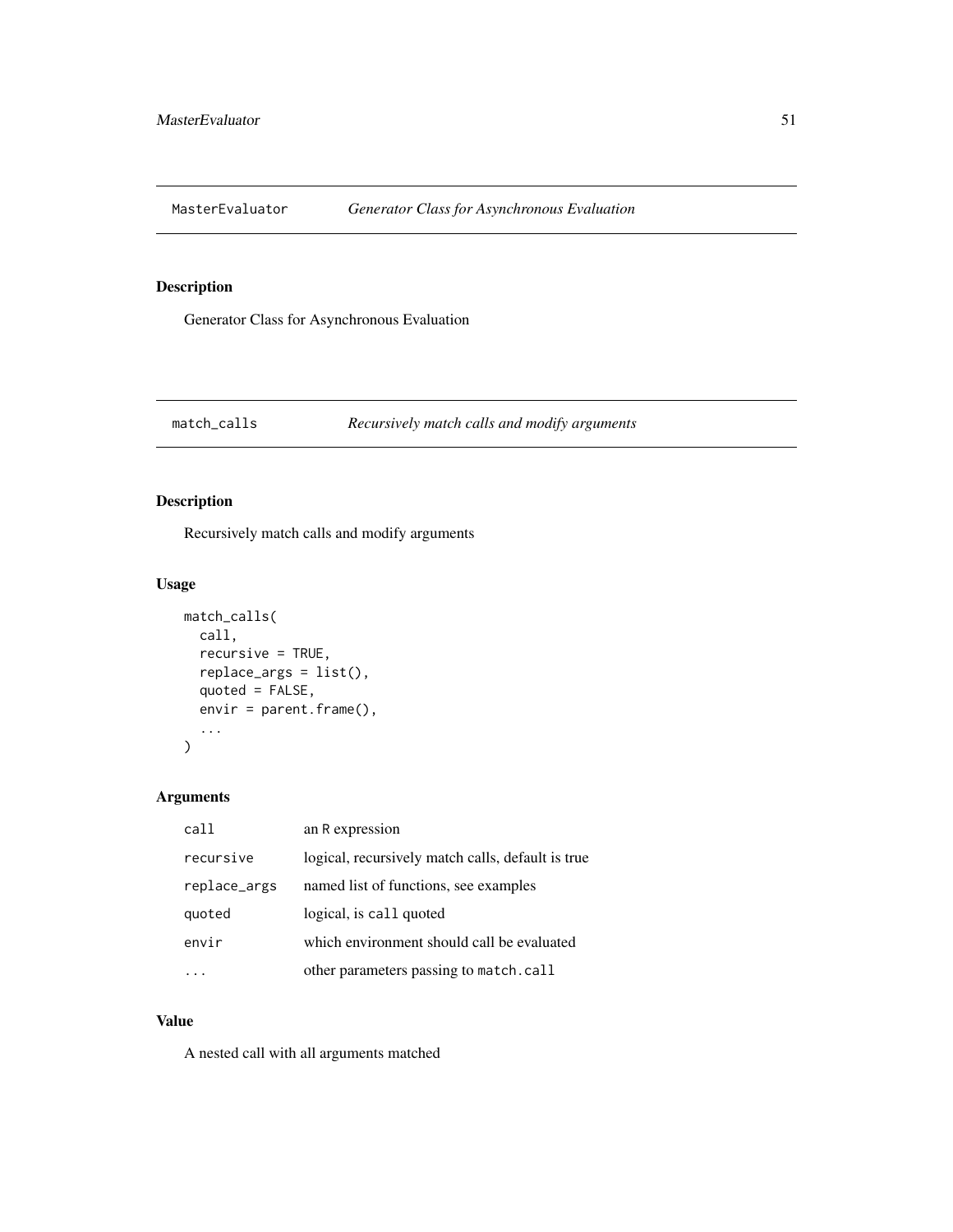## Examples

```
library(dipsaus); library(shiny)
# In shiny modules, we might want to add ns() to inputIds
# In this example, textInput(id) will become textInput(ns(id))
match_calls(lapply(1:20, function(i){
 textInput(paste('id_', i), paste('Label ', i))
}), replace_args = list(
  inputId = function(arg, call){ as.call(list(quote(ns), arg)) }
))
```

| mem limit2 | Get max RAM size This is an experimental function that is designed |
|------------|--------------------------------------------------------------------|
|            | for non-windows systems                                            |

# Description

Get max RAM size This is an experimental function that is designed for non-windows systems

#### Usage

mem\_limit2()

# Value

a list of total free memory.

new\_function2 *Create new function that supports 'quasi-quosure' syntax*

# Description

Create new function that supports 'quasi-quosure' syntax

## Usage

```
new_function2(
  args = alist(),
 body = \{ \},
 env = parent.Fname(),quote_type = c("unquoted", "quote", "quo"),
  quasi_env = parent.frame()
\mathcal{E}
```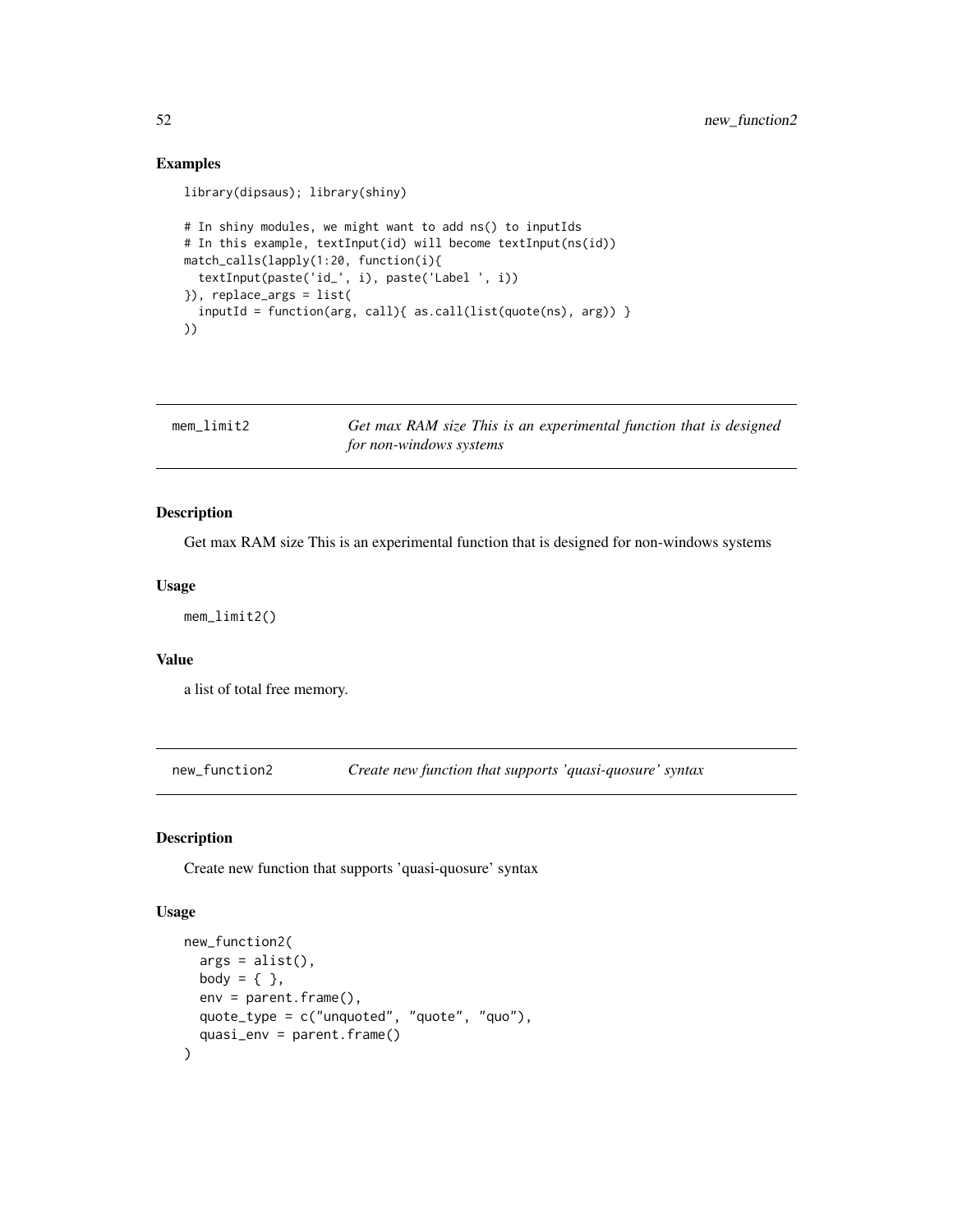## new\_function2 53

#### Arguments

| args       | named list of function formals                                                           |
|------------|------------------------------------------------------------------------------------------|
| body       | function body expression, supports 'quasi-quosure' syntax                                |
| env        | declare environment of the function                                                      |
| quote_type | character, whether body is unquoted, quoted, or a 'quo' object (from 'rlang'<br>package) |
| quasi_env  | where the 'quasi-quosure' should be evaluated, default is parent environment             |

#### Details

An unquoted body expression will be quoted, all the expressions with 'quasi-quosure' like !!var will be evaluated and substituted with the value of var. For a 'quosure', [quo\\_squash](#page-0-0) will be applied. A quoted expression will not be substitute, but will be expanded if any 'quasi-quosure' detected

args must be a list object, see [formals](#page-0-0). For arguments with no default values, or quoted defaults, use [alist](#page-0-0). An arg=alist(a=) will result in a function like function(a) $\{ \ldots \}$ . See examples for more details.

#### Value

a function

#### See Also

[new\\_function](#page-0-0)

## Examples

```
# ------------ standard usage ------------
x < -1:10f1 <- new_function2(alist(a=), { print(a + x) })
f1(0)
x < -20:23f1(0) # result changed as x changed
# ------------ 'quasi-quosure' syntax ------------
x < -1:10f2 \leftarrow new_function2(alist(a=), \{ print(a + !!x) \})print(f2)
f2(0)
x < -20:23f2(0) # result doesn't change as f2 doesn't depend on x anymore
# ------------ argument settings ------------
```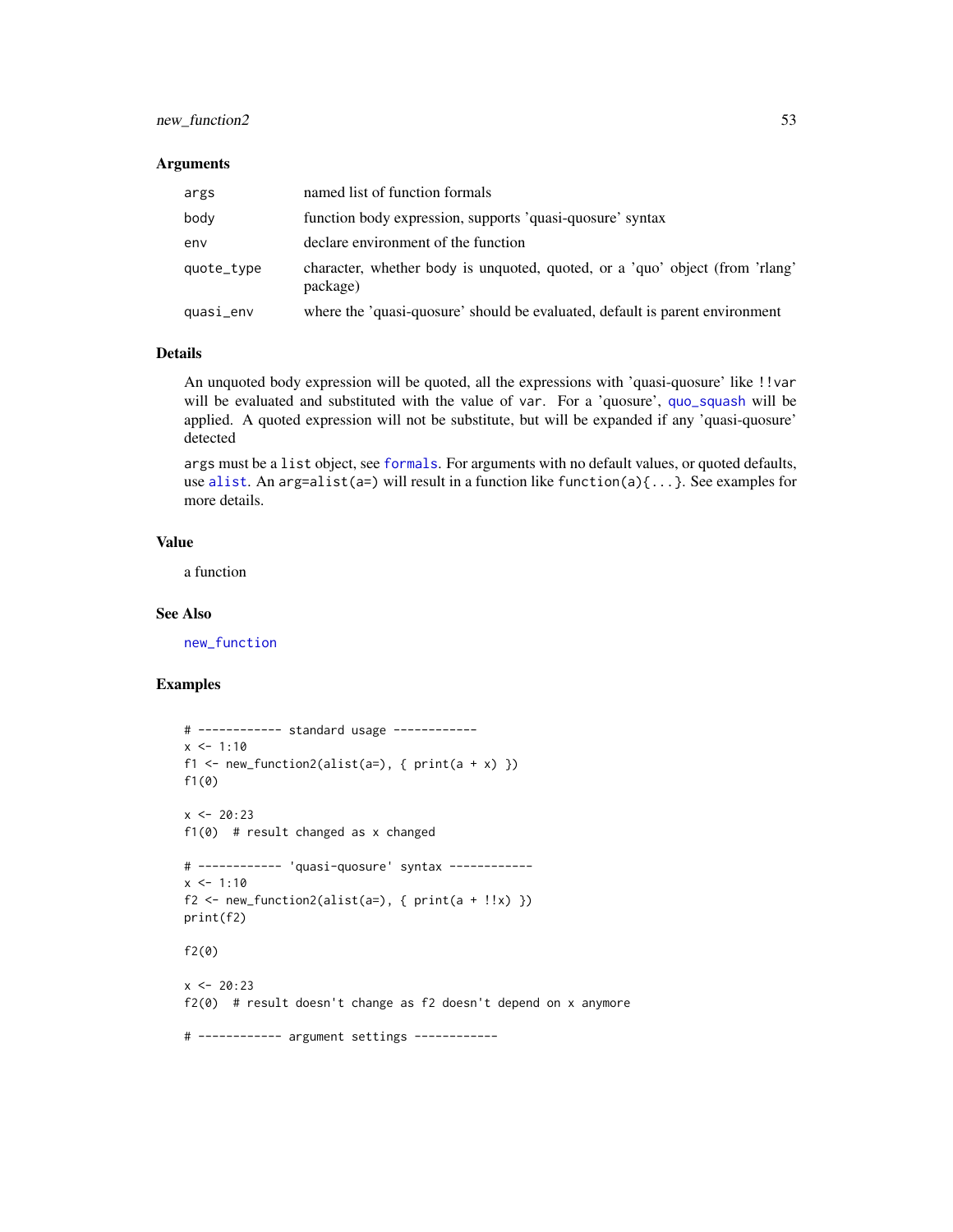```
default <- 123
# default with values pre-specified
new_function2(list(a = default)) # function (a = 123){}# default with values unevaluated
new_function2(list(a = quote(default))) # function (a = default){})new_function2(alist(a = default))
# missing default
new_function2(alist(a =)) # function (a){}
```
## no\_op *Pipe-friendly no-operation function*

#### Description

returns the first input with side effects

#### Usage

```
no_op(.x, .expr, ..., .check_fun = TRUE)
```
## Arguments

| . х                   | any R object                            |
|-----------------------|-----------------------------------------|
| .expr                 | R expression that produces side effects |
| $\ldots$ , .check_fun |                                         |
|                       | see 'details'                           |

#### Details

no\_op is a pipe-friendly function that takes any values in, evaluate expressions but still returns input. This is very useful when you have the same input across multiple functions and you want to use pipes.

```
.expr is evaluated with a special object '.', you can use '.' to represent .x in .expr. For example,
if .x=1:100, then plot(x=seq(0,1, length.out = 100), y=.) is equivalent to plot(x=seq(0,1, length.out= 100), y=1:100).
```
.check\_fun checks whether .expr returns a function, if yes, then the function is called with argument .x and ...

#### Value

The value of .x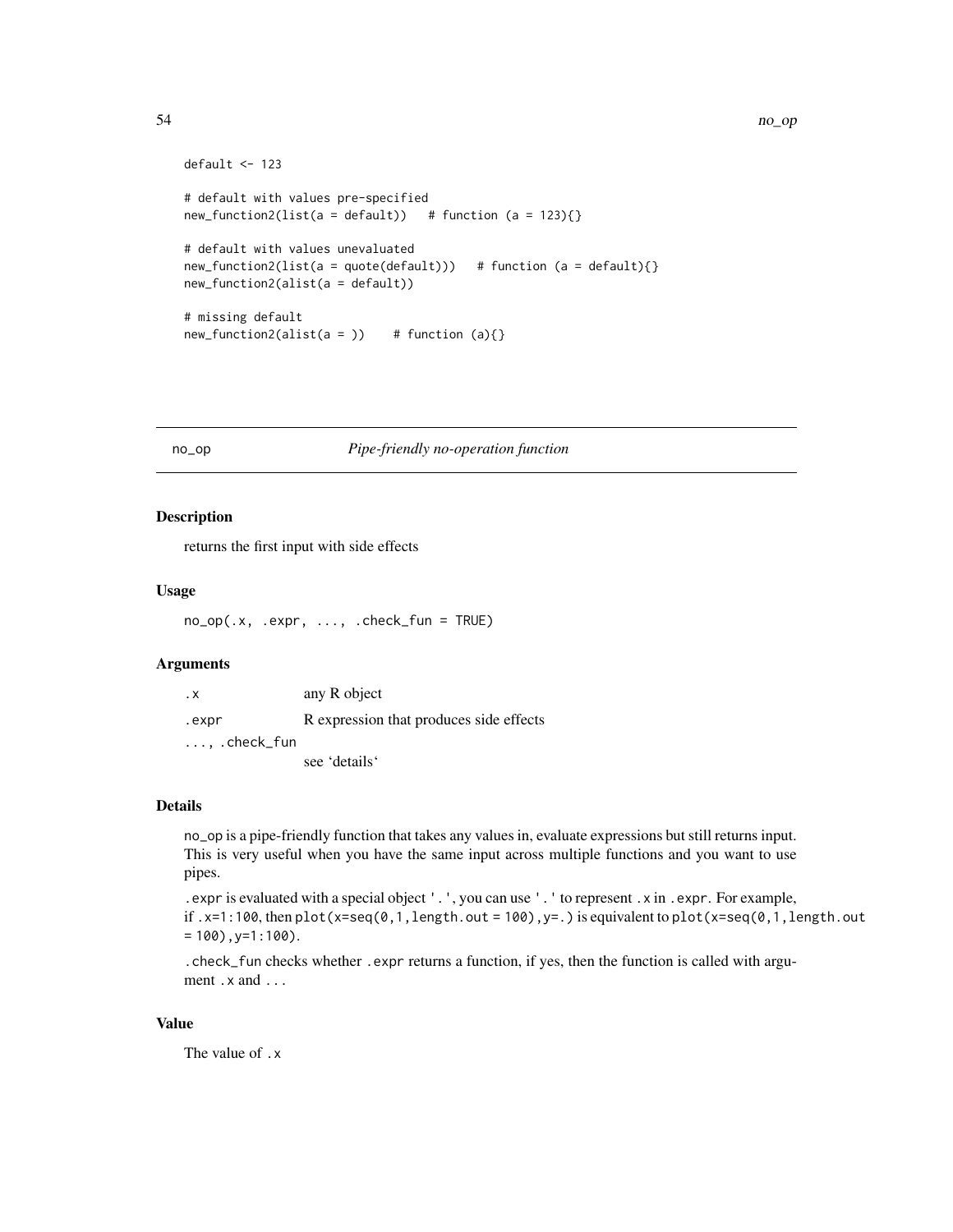# package\_installed 55

# Examples

```
library(magrittr)
## 1. Basic usage
# Will print('a') and return 'a'
no_op('a', print)
# Will do nothing and return 'a' because .check_fun is false
no_op('a', print, .check_fun = FALSE)
# Will print('a') and return 'a'
no_op('a', print(.), .check_fun = FALSE)
## 2. Toy example
library(graphics)
par(mfrow = c(2,2))x \le- rnorm(100)
# hist and plot share the same input 'rnorm(100)'
x %>%
  # .expr is a function, all ... are passed as other arguments
  no\_op( hist, nclass = 10 ) %>%
  no_op( plot, x = seq(0,1,length.out = 100) ) %>%
  # Repeat the previous two plots, but with different syntax
  no_op({ hist(., nclass = 10) }) %>%
  no\_op({\{ plot(x = seq(0,1,length.out = 100), y = .)}\}) %>%
  # The return statement is ignored
  no\_op({ return(x + 1)} ) ->
  y
# x is returned at the end
identical(x, y) # TRUE
```
package\_installed *Check if a package is installed*

#### Description

Check if a package is installed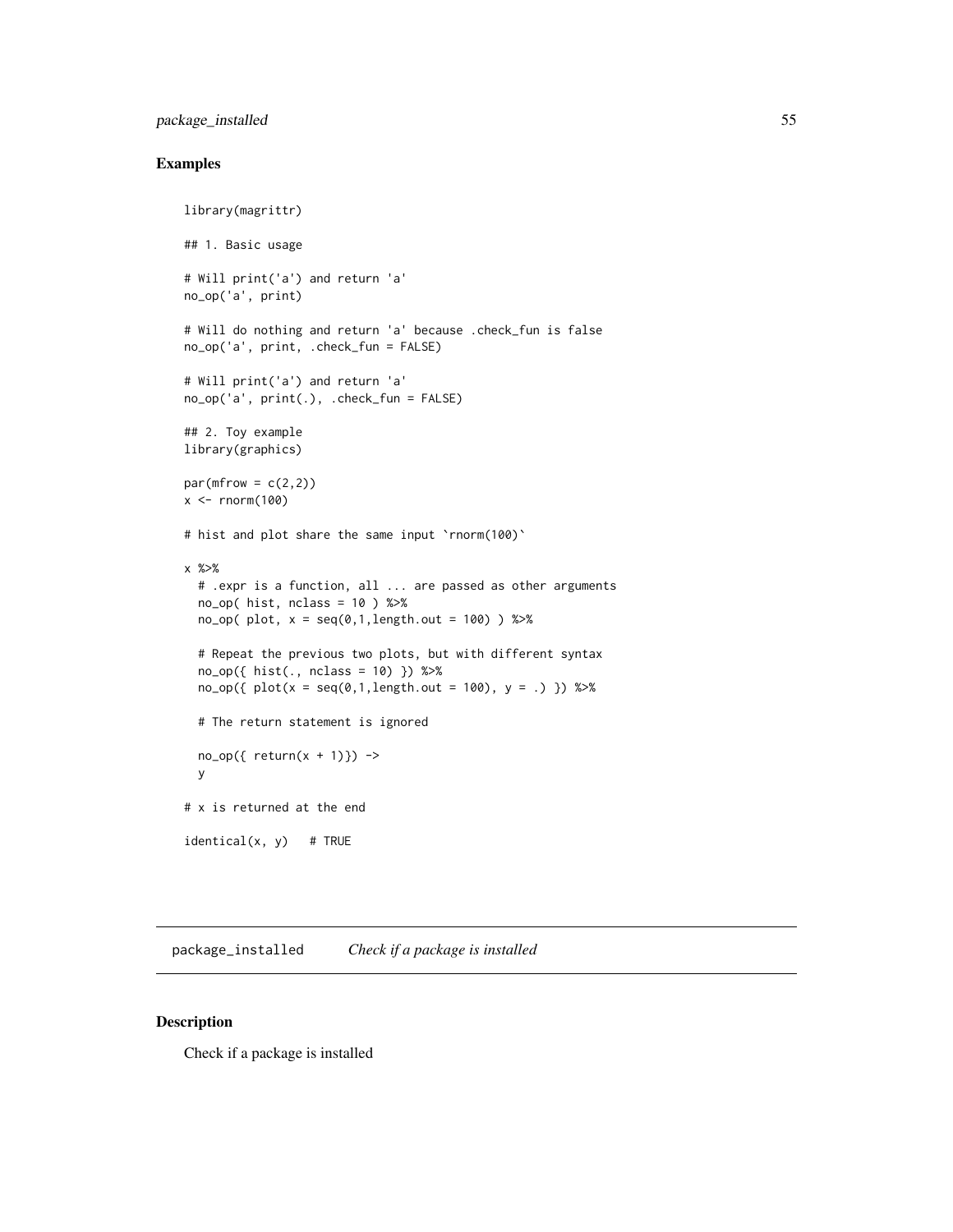#### Usage

package\_installed(pkgs, all = FALSE)

#### Arguments

| pkgs | vector of package names                                            |
|------|--------------------------------------------------------------------|
| all  | only returns TRUE if all packages are installed. Default is FALSE. |

## Value

logical, if packages are installed or not. If all=TRUE, return a logical value of whether all packages a re installed.

# Examples

# Check if package base and dipsaus are installed package\_installed(c('base', 'dipsaus'))

# Check if all required packages are installed package\_installed(c('base', 'dipsaus'), all = TRUE)

parse\_svec *Parse Text Into Numeric Vectors (stable)*

## Description

Parse Text Into Numeric Vectors (stable)

## Usage

```
parse\_svec(text, sep = ", ", count, connect = "-:]", sort = FALSE, unique = TRUE)
```
## Arguments

| text    | string with chunks, e.g. $"1-10, 14, 16-20, 18-30"$ has 4 chunks                |
|---------|---------------------------------------------------------------------------------|
| sep     | default is ",", character used to separate chunks                               |
| connect | characters defining connection links for example $1:10"$ is the same as $1:10"$ |
| sort    | sort the result                                                                 |
| unique  | extract unique elements                                                         |

## Value

a numeric vector. For example, "1-3" returns c(1,2,3)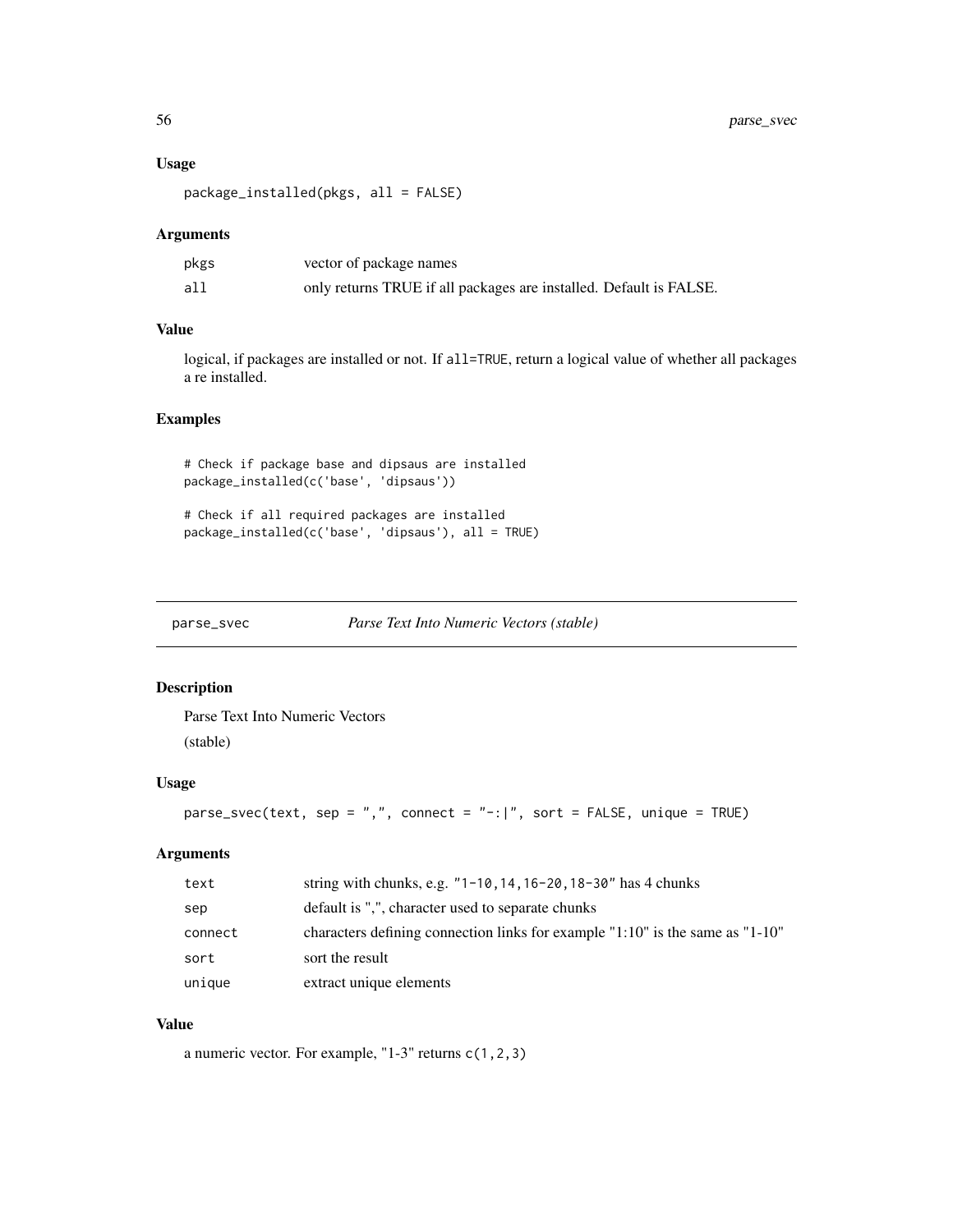## PersistContainer 57

#### See Also

[deparse\\_svec](#page-25-0)

## Examples

parse\_svec('1-10, 13:15,14-20')

PersistContainer *Wrapper to cache key-value pairs and persist across sessions*

# **Description**

This class is designed to persist arbitrary R objects locally and share across different sessions. The container consists two-level caches. The first one is session-based, meaning it's only valid under current R session and will be cleared once the session is shut down. The second is the persist-level map, which will persist to hard drive and shared across sessions. See cache method in 'details'.

## Public Methods

- initialize(..., backend = rds\_map) The constructor. backend must inherit AbstractMap, ... will be passed to backend\$new(...). To check available back-ends and their use cases, see [map](#page-46-1).
- reset(all = FALSE) Reset container. If all is set to be true, then reset session-based and harddrive-based, otherwise only reset session-based container.
- destroy(all = FALSE) destroy the container. Only use it when you want to finalize the container in [reg.finalizer](#page-0-0).
- has(key, signature = NULL) returns a list of true/false (logical) vectors indicating whether keys exist in the container, if signature is used when caching the key-value pairs, then it also checks whether signature matches. This is very important as even if the keys match but signature is wrong, the results will be false.
- remove(keys, all = TRUE) Remove keys in the container. Default is to remove the keys in both levels. If all=FALSE, then only remove the key in current session
- cache(key, value, signature = NULL, replace = FALSE, persist = FALSE) key and signature together form the unique identifier for the value. By default signature is none, but it's very useful when value if large, or key is not a string. replace indicates whether to force replace the key-value pairs even if the entry exists. If persist is true, then the value is stored in hard-disks, otherwise the value will be deleted once the session is closed.

#### See Also

[map](#page-46-1)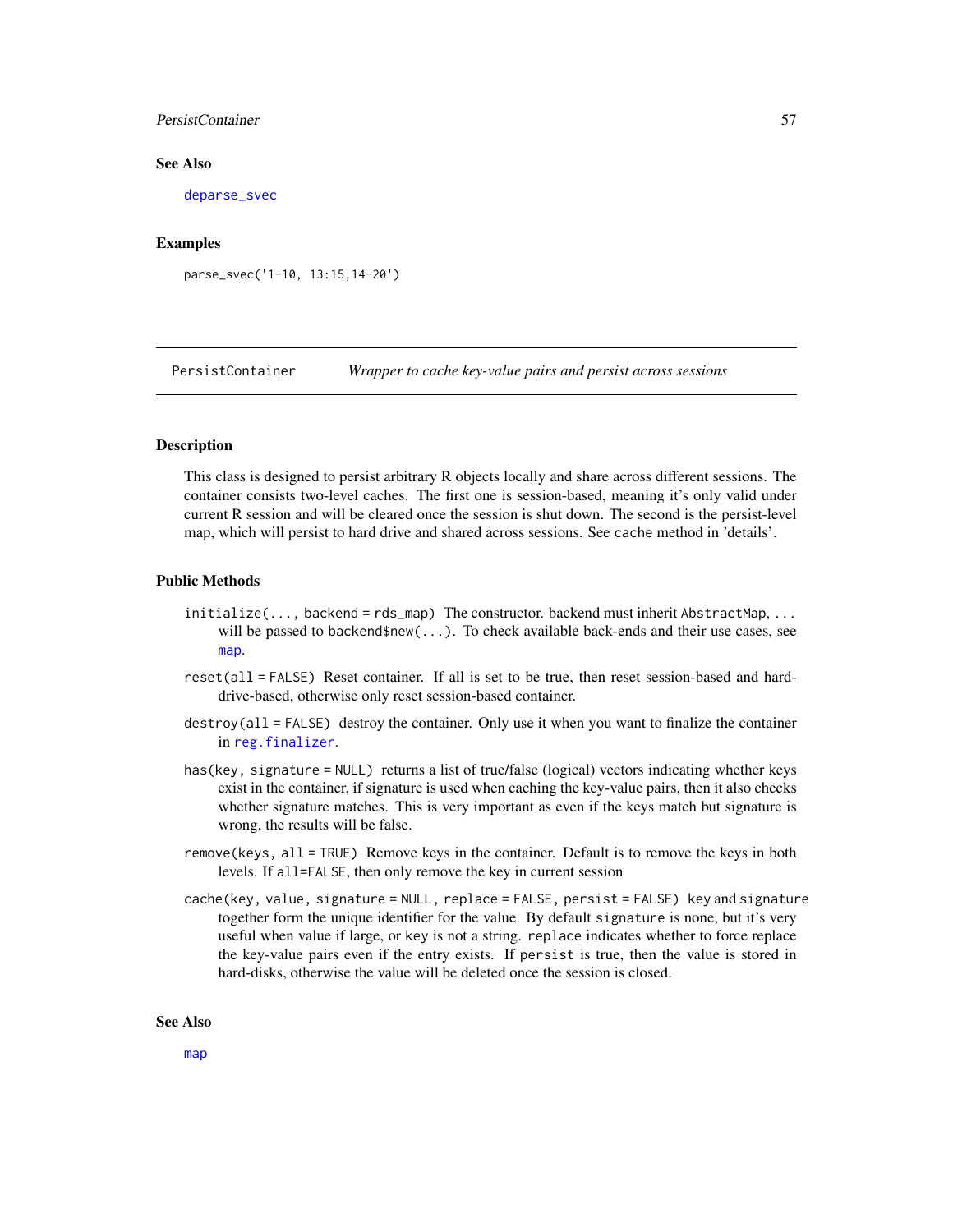## Examples

```
container = PersistContainer$new(tempfile())
# Reset the container so that values are cleared
container$reset(all = TRUE)
# Store `1` to 'a' with signature 111 to a non-persist map
# returns 1
container$cache(key = 'a', value = 1, signature = 111, persist = FALSE)
# Replace 'a' with 3
# returns 3
container$cache(key = 'a', value = 3, signature = 111,
               persist = TRUE, replace = TRUE)
# check if 'a' exists with signature 111
container$has('a', signature = 111) # TRUE
# When you only have 'a' but no signature
container$has('a') # TRUE
# check if 'a' exists with wrong signature 222
container$has('a', signature = 222) # FALSE
# Store 'a' with 2 with same signature
# will fail and ignore the value (value will not be evaluated if signatured)
# Return 2 (Important! use cached values)
container$cache(key = 'a', value = {
 print(123)
 return(2)
}, signature = 111, replace = FALSE)
# When no signature is present
# If the key exists (no signature provided), return stored value
# returns 3
container$cache(key = 'a', value = 4)
# replace is TRUE (no signature provided), signature will be some default value
container$cache(key = 'a', value = 2, replace = TRUE)
# destroy the container to free disk space
container$destroy()
```
prepare\_install *Install Packages at Next Startup*

#### **Description**

Register temporary code that will install packages at next session. The code will be automatically removed once executed.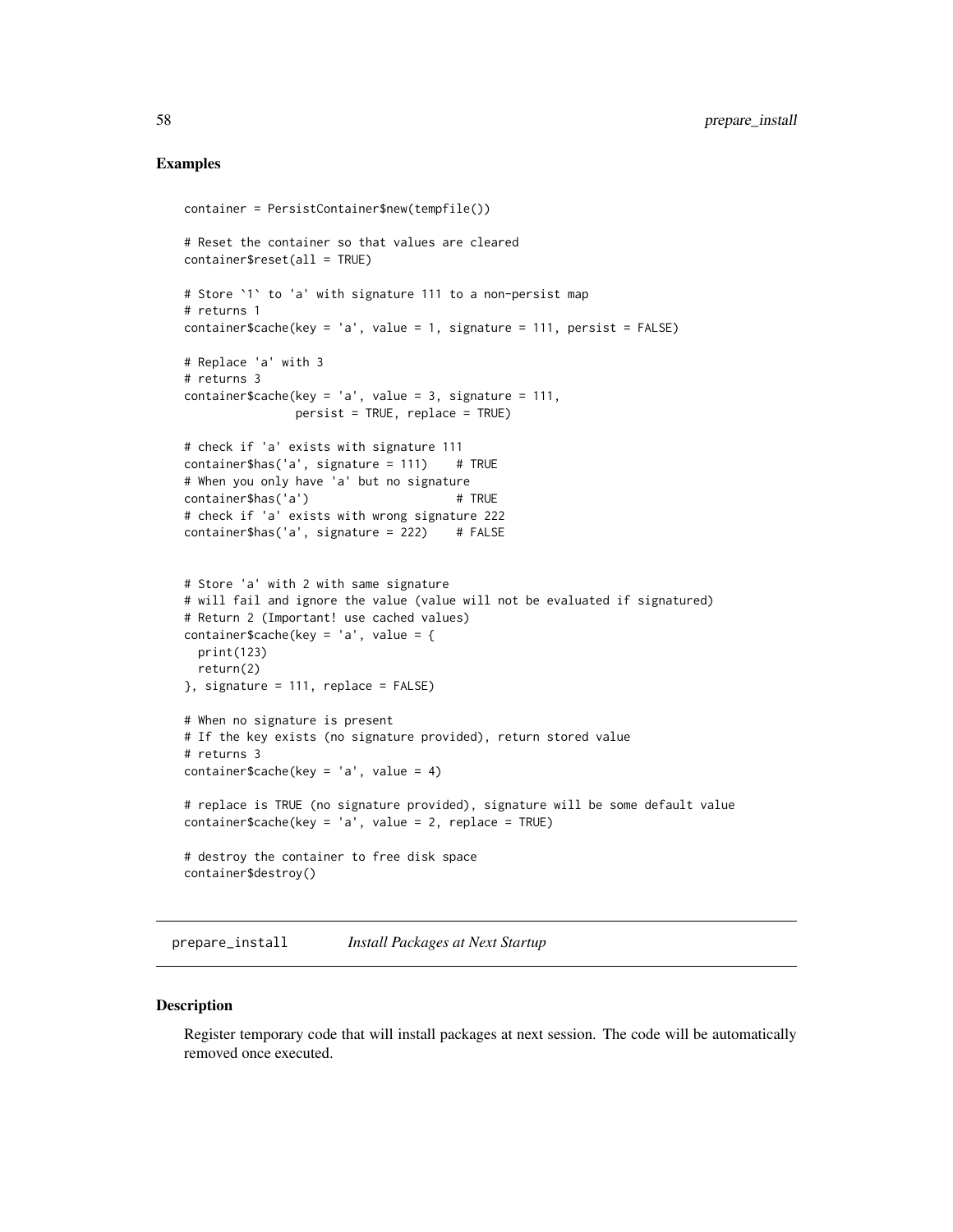# print\_directory\_tree 59

# Usage

```
prepare_install(
 packages,
  update_all = FALSE,
  restart = FALSE,
  repos = getOption("repos")
)
```

```
prepare_install2(packages, restart = FALSE, repos = getOption("repos"), ...)
```
## Arguments

| packages   | characters, vector of package names                                            |
|------------|--------------------------------------------------------------------------------|
| update_all | whether to update all installed packages before installation; default is false |
| restart    | whether to restart session automatically                                       |
| repos      | repositories to search for packages                                            |
| $\cdots$   | internal arguments                                                             |

# Details

prepare\_install is soft-deprecated, use prepare\_install2 instead.

Installing packages in R session could require restarts if a package to be updated has been loaded. Normally restarting R fixes the problem. However, under some circumstances, such as with a startup code in profile, restarting R might still fail the installation. prepare\_install2 starts a new session with clean environments for installation.

## Value

None

print\_directory\_tree *Print Directory Tree*

#### Description

Print Directory Tree

# Usage

```
print_directory_tree(
  target,
  root = "~~".
  child,
  dir_only = FALSE,
  collapse = NULL,
  ...
)
```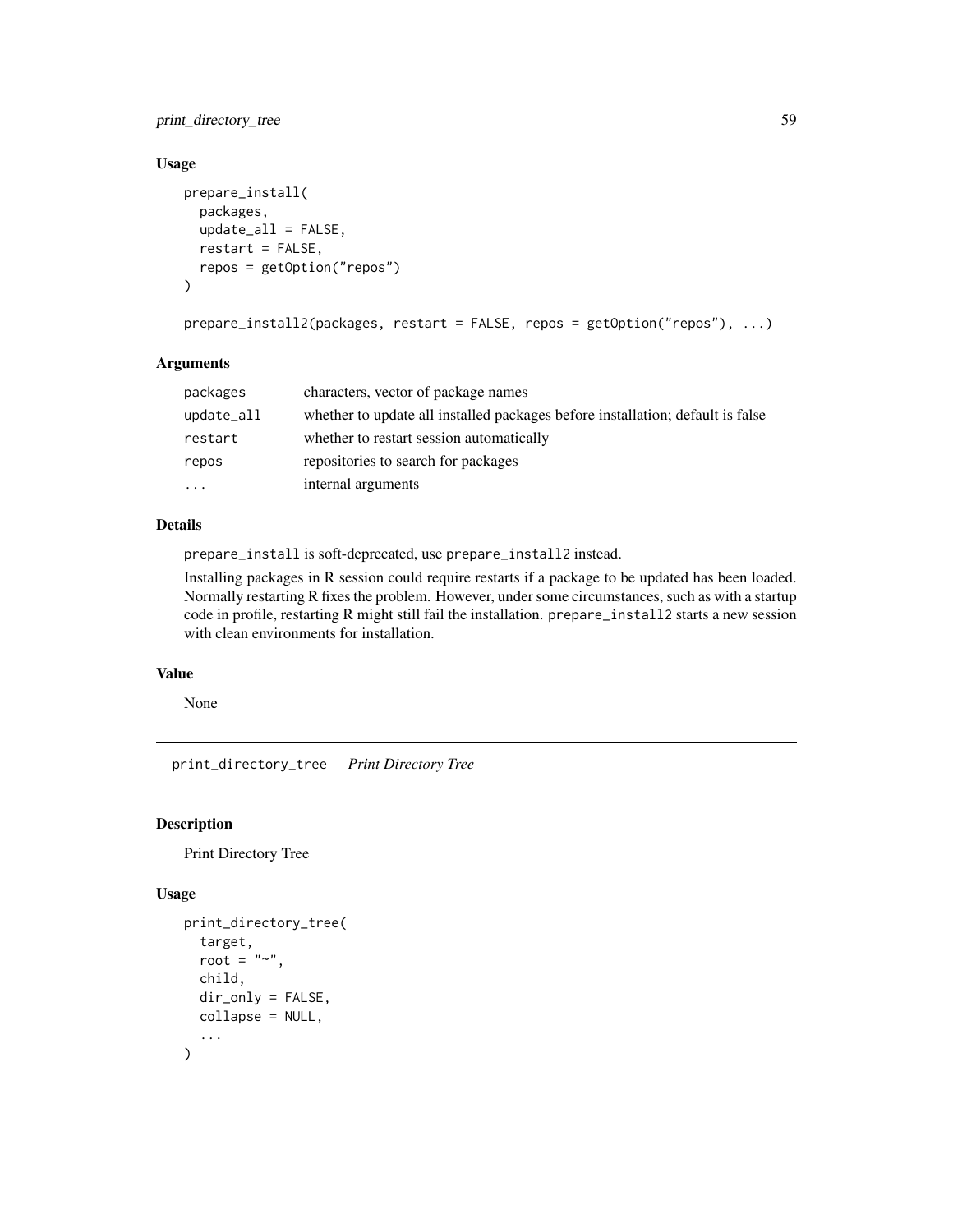# Arguments

| target   | target directory path, relative to root                |
|----------|--------------------------------------------------------|
| root     | root directory, default is '~'                         |
| child    | child files in target; is missing, then list all files |
| dir_only | whether to display directory children only             |
| collapse | whether to concatenate results as one single string    |
|          | pass to list. files when list all files                |

# Value

Characters, print-friendly directory tree.

<span id="page-59-0"></span>

| 'Shiny' progress bar, but can run without reactive context<br>progress2 |  |
|-------------------------------------------------------------------------|--|
|-------------------------------------------------------------------------|--|

# Description

'Shiny' progress bar, but can run without reactive context

# Usage

```
progress2(
 title,
 max = 1,
  ...,
 quiet = FALSE,
  session = shiny::getDefaultReactiveDomain(),
 shiny_auto_close = FALSE,
 log = NULL
)
```
# Arguments

| title            | character, task description                                                                                                                                                                                                     |  |
|------------------|---------------------------------------------------------------------------------------------------------------------------------------------------------------------------------------------------------------------------------|--|
| max              | maximum number of items in the queue                                                                                                                                                                                            |  |
| $\ddotsc$        | passed to shiny:: Progress $\text{Snew}(\dots)$                                                                                                                                                                                 |  |
| quiet            | suppress console output, ignored in shiny context.                                                                                                                                                                              |  |
| session          | 'shiny' session, default is current reactive domain                                                                                                                                                                             |  |
| shiny_auto_close |                                                                                                                                                                                                                                 |  |
|                  | logical, automatically close 'shiny' progress bar once current observer is over.<br>Default is FALSE. If setting to TRUE, then it's equivalent to $p \leq-p \text{rogress2}(\dots);$<br>on.exit( $\{p$close()}\$ , add = TRUE). |  |
| log              | function when running locally, default is NULL, which redirects to cat2                                                                                                                                                         |  |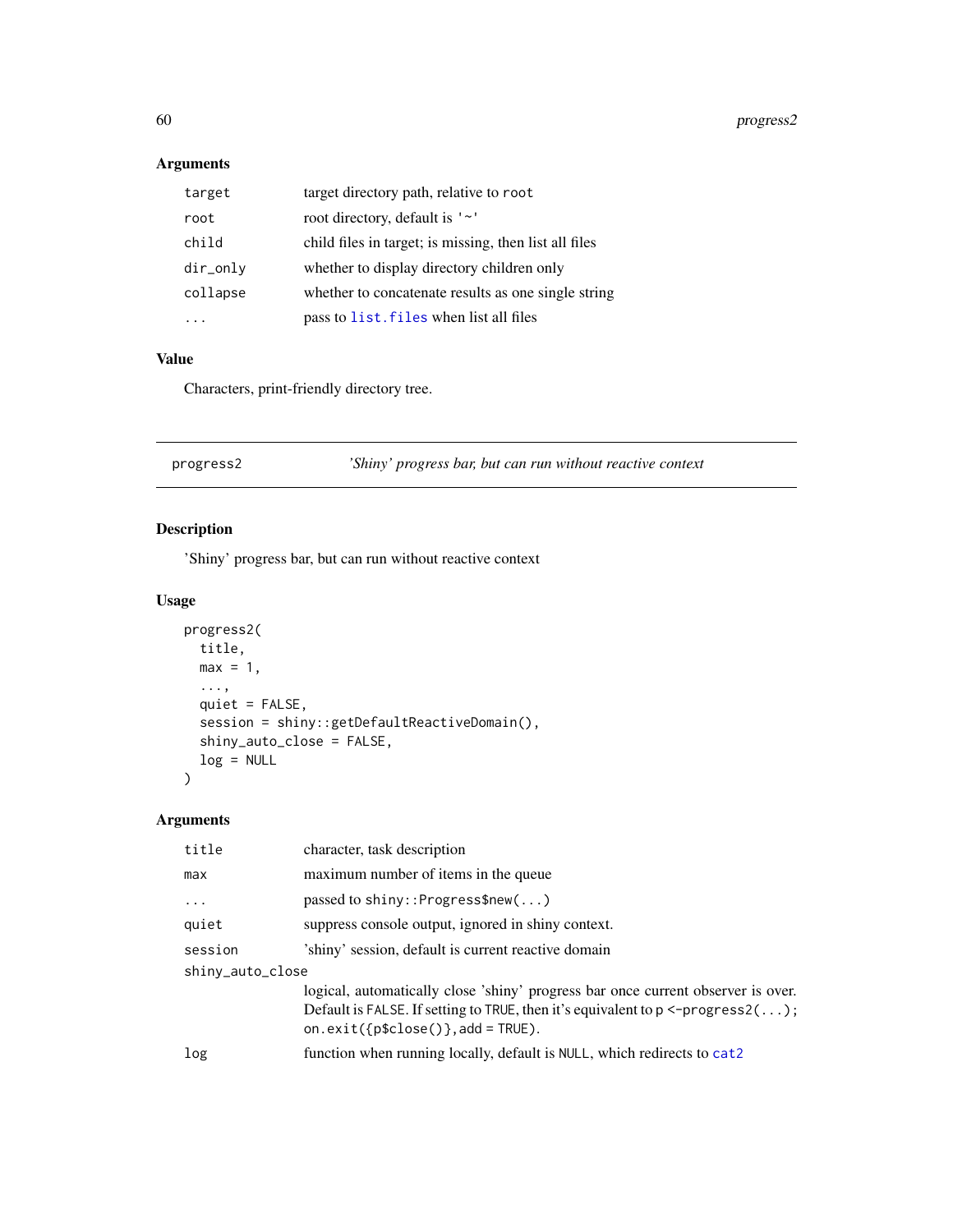#### progress2 61

## Value

A list of functions:

```
inc(detail, message = NULL, amount = 1, ...) Increase progress bar by amount (default is 1).
```
close() Close the progress

- reset(detail =  $'$ , message =  $'$ , value =  $\theta$ ) Reset the progress to value (default is 0), and reset information
- get\_value() Get current progress value

is\_closed() Returns logical value if the progress is closed or not.

## Examples

```
progress <- progress2('Task A', max = 2)
progress$inc('Detail 1')
progress$inc('Detail 2')
progress$close()
# Check if progress is closed
progress$is_closed()
# ------------------------------ Shiny Example ------------------------------
library(shiny)
library(dipsaus)
ui <- fluidPage(
  actionButtonStyled('do', 'Click Here', type = 'primary')
)
server <- function(input, output, session) {
  observeEvent(input$do, {
    updateActionButtonStyled(session, 'do', disabled = TRUE)
   progress <- progress2('Task A', max = 10, shiny_auto_close = TRUE)
   lapply(1:10, function(ii){
     progress$inc(sprintf('Detail %d', ii))
      Sys.sleep(0.2)
   })
    updateActionButtonStyled(session, 'do', disabled = FALSE)
  })
}
if(interactive()){
  shinyApp(ui, server)
}
```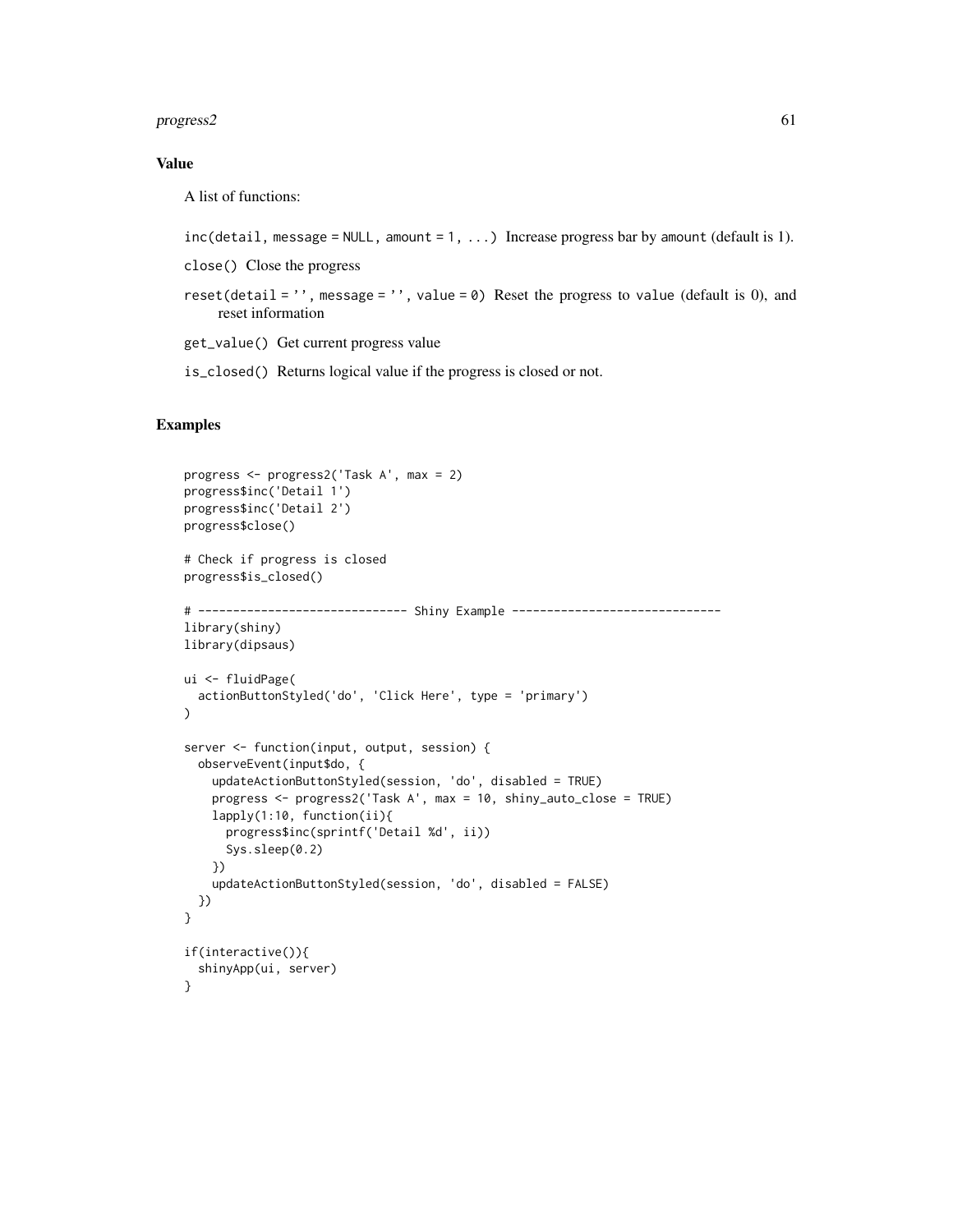registerInputBinding *Register customized input to enable support by compound input*

## Description

Register customized input to enable support by compound input

## Usage

```
registerInputBinding(fname, pkg, shiny_binding, update_function = NULL)
```
## Arguments

| fname           | character, function name, such as "textInput"          |
|-----------------|--------------------------------------------------------|
| pkg             | character, package name, like "shiny"                  |
| shiny_binding   | character, 'JavaScript' binding name. See examples     |
| update_function |                                                        |
|                 | character, update function such as "shiny:: textInput" |

## Value

a list of binding functions, one is 'JavaScript' object key in Shiny.inputBindings, the other is 'shiny' update function in R end.

## Examples

```
# register shiny textInput
registerInputBinding('textInput', 'shiny',
                     'shiny.textInput', 'shiny::updateTextInput')
# Register shiny actionLink
# In "Shiny.inputbindings", the binding name is "shiny.actionButtonInput",
# Shiny update function is "shiny::updateActionButton"
registerInputBinding('actionLink', 'shiny',
                     'shiny.actionButtonInput', 'shiny::updateActionButton')
```
restart\_session *Restart R Session*

#### Description

Utilize 'RStudio' functions to restart, if running without 'RStudio', use startuprestart instead.

#### Usage

restart\_session()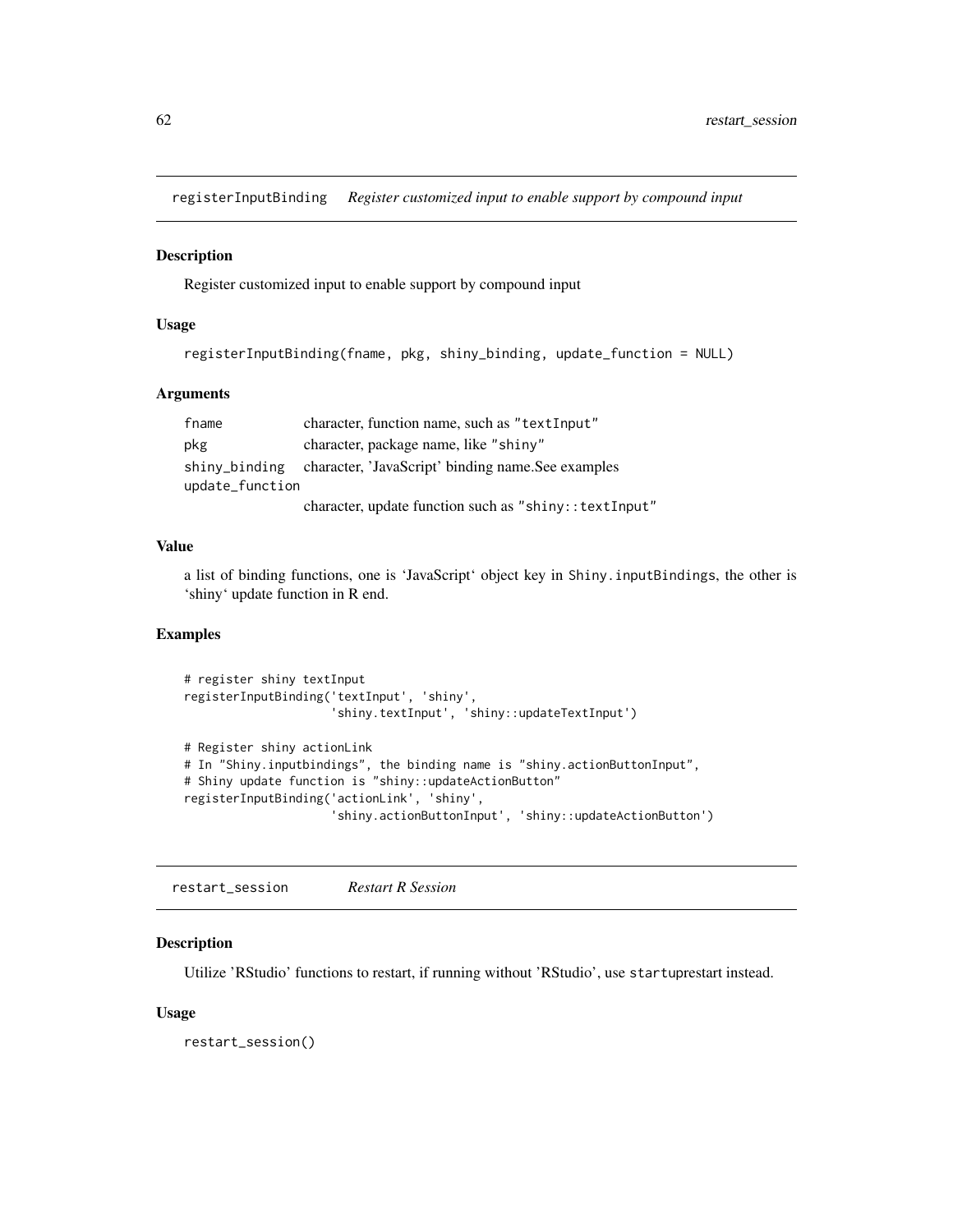rs\_active\_project *Get 'RStudio' active project*

# Description

Get 'RStudio' active project

## Usage

```
rs_active_project(...)
```
## Arguments

... passed to [rs\\_avail](#page-62-0)

## Value

If 'RStudio' is running and current project is not none, return project name, otherwise return NA

<span id="page-62-0"></span>rs\_avail *Verify 'RStudio' version*

# Description

Verify 'RStudio' version

# Usage

rs\_avail(version\_needed = "1.3", child\_ok = FALSE, shiny\_ok = FALSE)

## Arguments

|          | version_needed minimum version required                                                              |
|----------|------------------------------------------------------------------------------------------------------|
| child ok | check if the current R process is a child process of the main RStudio session.                       |
| shiny_ok | if set false, then check if 'Shiny' is running, return false if shiny reactive domain<br>is not NULL |

# Value

whether 'RStudio' is running and its version is above the required

# See Also

[isAvailable](#page-0-0)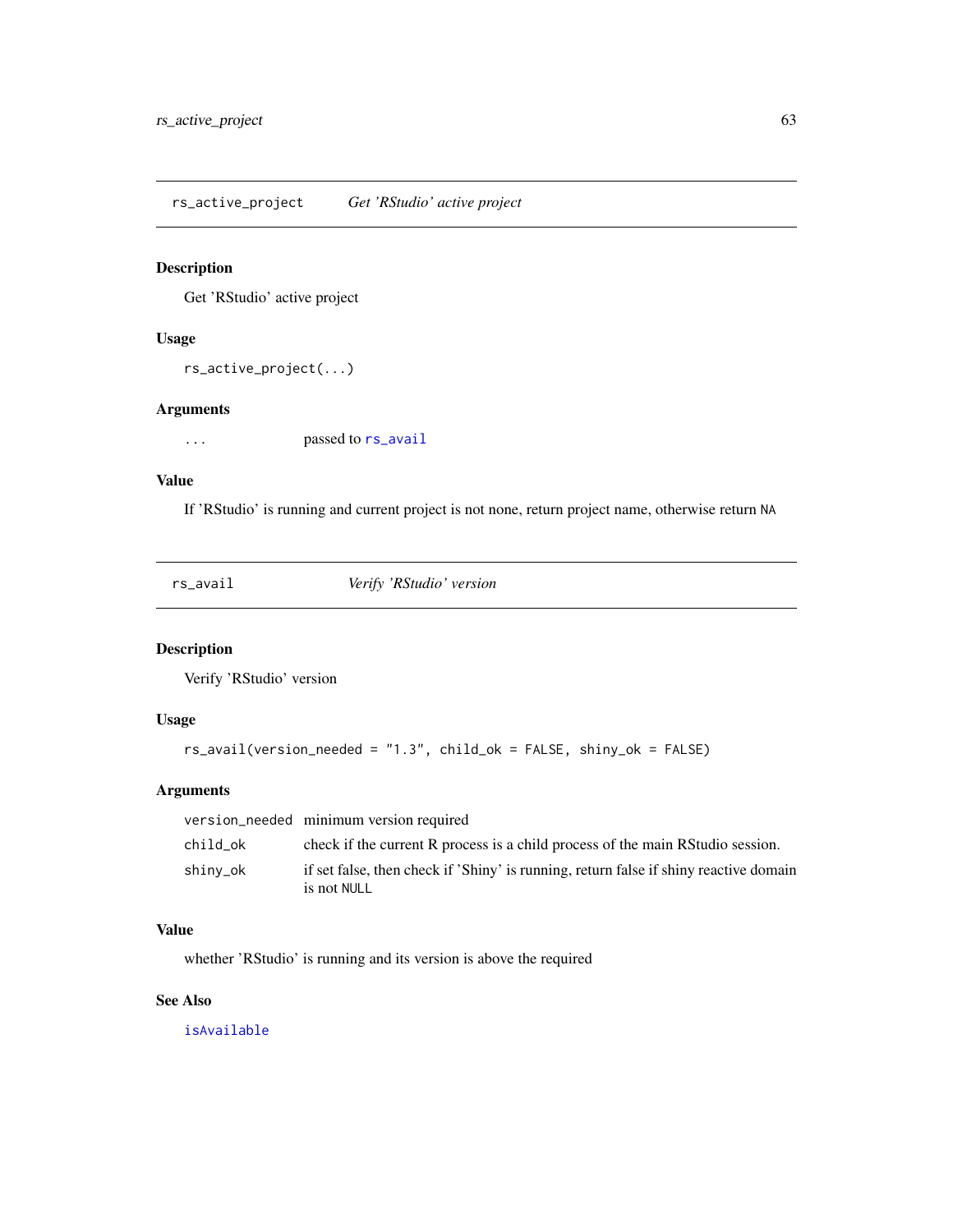#### Description

Utilizes 'RStudio' job scheduler if correct environment is detected, otherwise call system command via Rscript

#### Usage

```
rs_exec(
  expr,
  name = "Untitled",
 quoted = FALSE,rs = TRUE,wait = FALSE,packages = NULL
)
```
# Arguments

| expr     | R expression                         |
|----------|--------------------------------------|
| name     | used by 'RStudio' as name of the job |
| quoted   | is expr quoted                       |
| rs       | whether to use 'RStudio' by default  |
| wait     | whether to wait for the result.      |
| packages | packages to load in the sub-sessions |

#### Details

'RStudio' provides interfaces [jobRunScript](#page-0-0) to schedule background jobs. However, this functionality only applies using 'RStudio' IDE. When launching R from other places such as terminals, the job scheduler usually result in errors. In this case, the alternative is to call system command via Rscript

The expression expr will run a clean environment. Therefore R objects created outside of the context will be inaccessible from within the child environment, and packages except for base packages will not be loaded.

There is a small difference when running within and without 'RStudio'. When running via Rscript, the environment will run under vanilla argument, which means no load, no start-up code. If you have start-up code stored at  $\gamma'$ . Rprofile, the start-up code will be ignored. When running within 'RStudio', the start-up code will be executed. As of rstudioapi version 0.11, there is no 'vanilla' option. This feature is subject to change in the future.

# Value

If wait=TRUE, returns evaluation results of expr, otherwise a function that can track the state of job.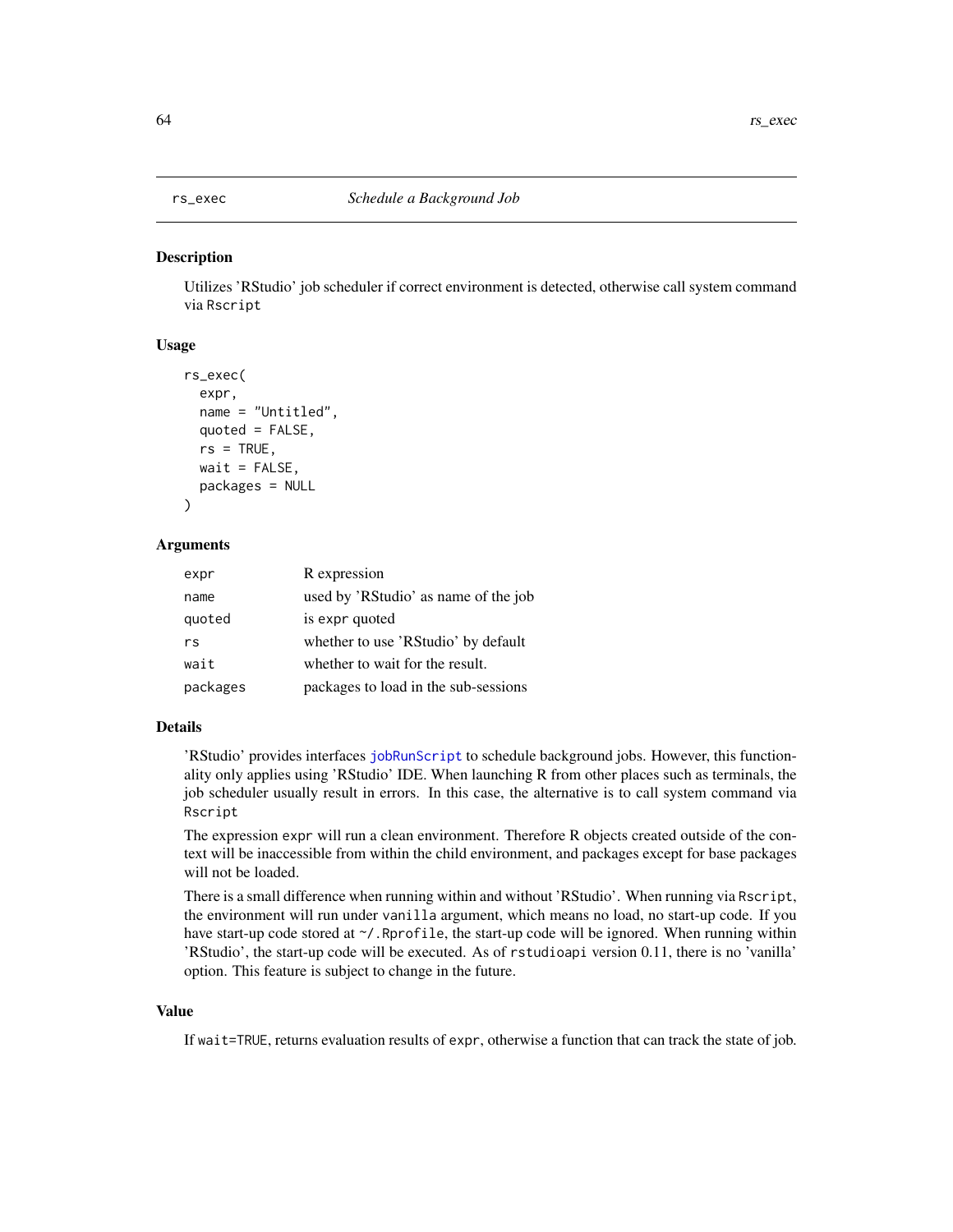rs\_focus\_console *Focus on 'RStudio' Console*

## Description

Safe wrap of [sendToConsole](#page-0-0)

#### Usage

rs\_focus\_console()

## Value

None

rs\_save\_all *Save all documents in 'RStudio'*

# Description

Perform "safe" save-all action with backward compatibility: check whether 'RStudio' is running and whether rstudioapi has function documentSaveAll.

## Usage

rs\_save\_all()

rs\_select\_path *Use 'RStudio' to Select a Path on the Server*

## Description

Use 'RStudio' to Select a Path on the Server

## Usage

rs\_select\_path(is\_directory = TRUE)

## Arguments

is\_directory whether the path should be a directory

## Value

Raise error if  $rs$ <sub>avail</sub> fails, otherwise returns the selected path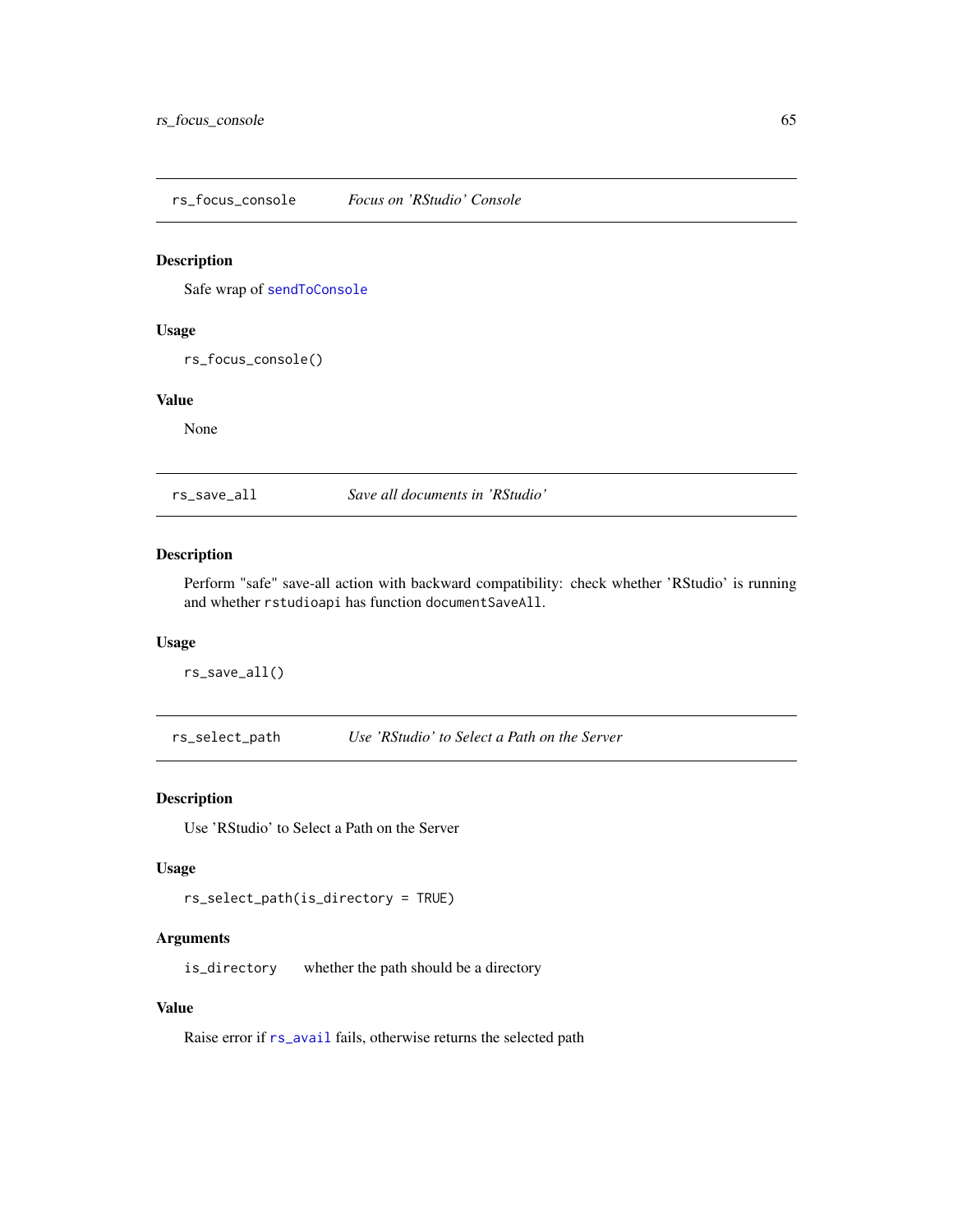# Description

Get 'RStudio' Viewer, or Return Default

## Usage

```
rs_viewer(
  ...,
  default = TRUE,version_needed = "1.3",
  child_ok = FALSE,
  shiny_ok = FALSE
\mathcal{L}
```
#### Arguments

| $\cdot$ $\cdot$ $\cdot$ | passed to viewer                                        |
|-------------------------|---------------------------------------------------------|
| default                 | if rs_avail fails, the value to return. Default is TRUE |
|                         | version_needed, child_ok, shiny_ok                      |
|                         | passed to rs_avail                                      |

## Value

If [viewer](#page-0-0) can be called and 'RStudio' is running, then launch 'RStudio' internal viewer. Otherwise if default is a function such as [browseURL](#page-0-0), then call the function with given arguments. If default is not a function, return default

screenshot *Take a screenshot in shiny apps*

# Description

Take a screenshot of the whole page and save encoded DataURI that can be accessed via input[[inputId]].

# Usage

screenshot(inputId, session = shiny::getDefaultReactiveDomain())

# Arguments

| inputId | the input id where the screenshot should be |
|---------|---------------------------------------------|
| session | shiny session                               |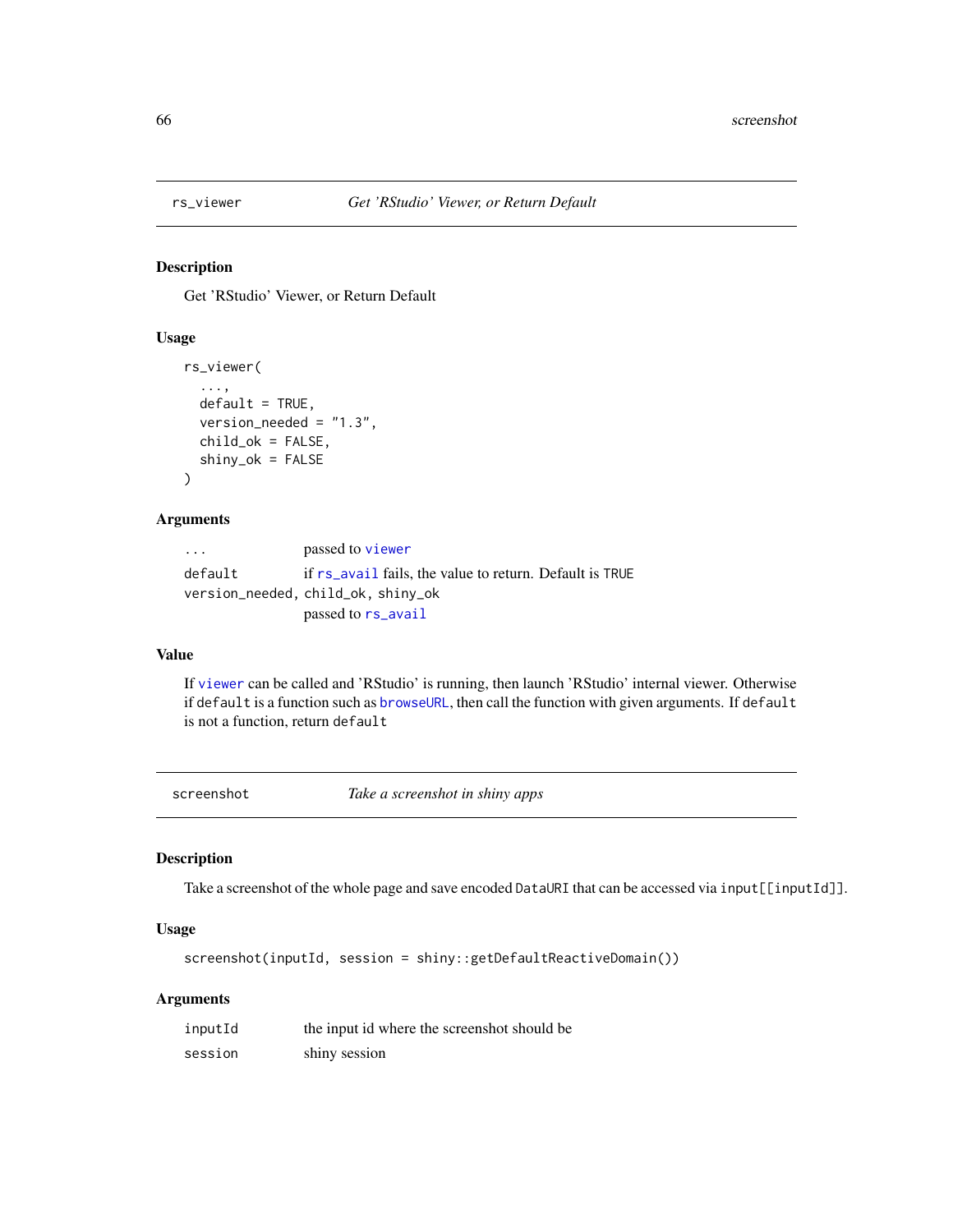session\_uuid 67

## Value

None. However, the screenshot results can be accessed from shiny input

# Examples

```
library(shiny)
library(dipsaus)
ui <- fluidPage(
  tagList(
    shiny::singleton(shiny::tags$head(
      shiny::tags$link(rel="stylesheet", type="text/css", href="dipsaus/dipsaus.css"),
      shiny::tags$script(src="dipsaus/dipsaus-dipterix-lib.js")
   ))
  ),
  actionButtonStyled('do', 'Take Screenshot'),
  compoundInput2('group', label = 'Group', components = list(
    textInput('txt', 'Enter something here')
  ))
)
server <- function(input, output, session) {
  observeEvent(input$do, {
    screenshot('screeshot_result')
  })
  observeEvent(input$screeshot_result, {
    showModal(modalDialog(
      tags$img(src = input$screeshot_result, width = '100%')
   ))
  })
}
if(interactive()){
  shinyApp(ui, server)
}
```
session\_uuid *Provides Unique Session ID According to Current R Session*

## Description

Provides Unique Session ID According to Current R Session

#### Usage

```
session_uuid(pid = Sys.getpid(), attributes = FALSE)
```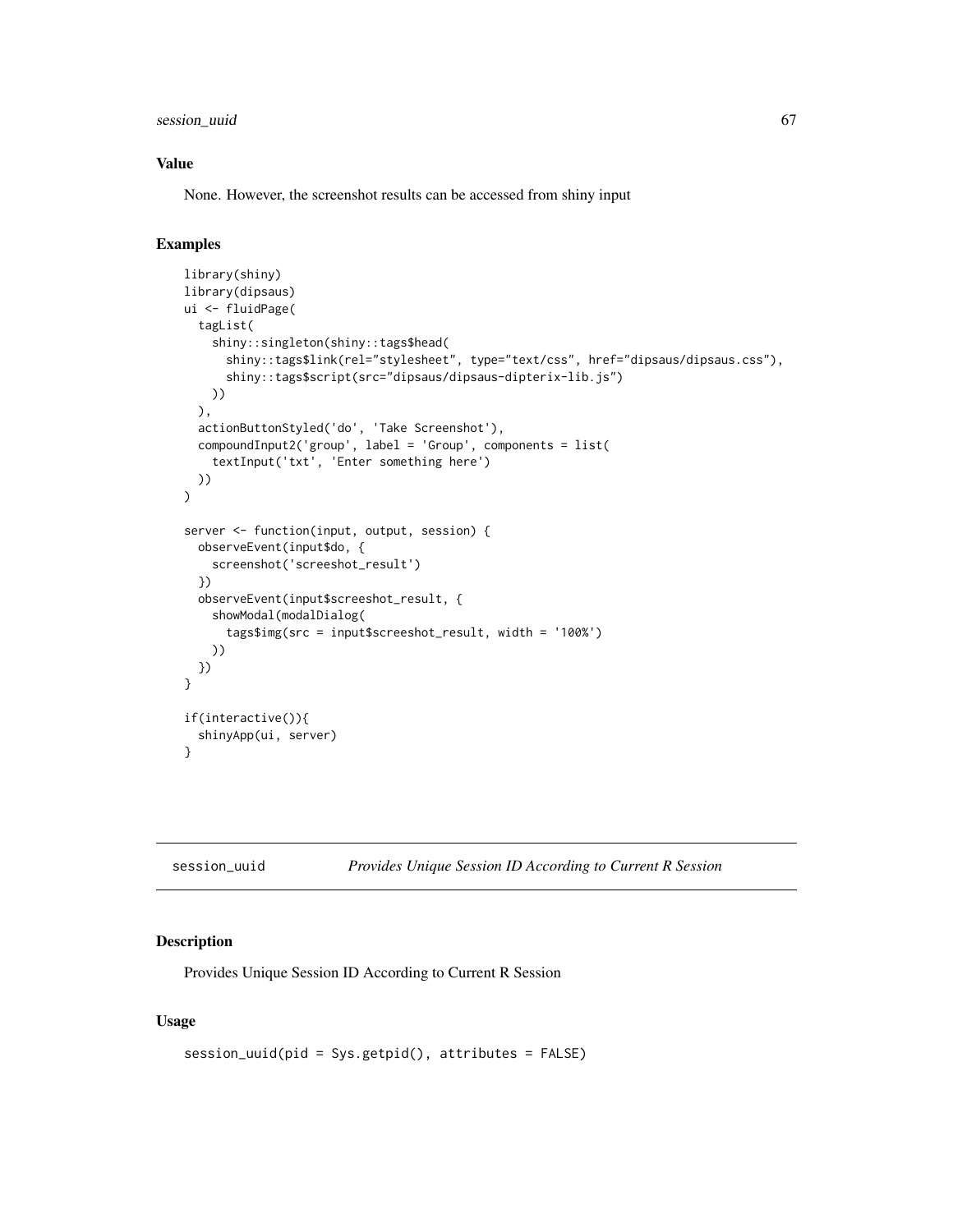## Arguments

| pid        | R session process ID, default is Sys.getpid()                               |
|------------|-----------------------------------------------------------------------------|
| attributes | whether to append data used to calculate ID as attributes, default is false |

# Value

Character string

| set_shiny_input | <b>Set Shiny Input</b> |  |
|-----------------|------------------------|--|
|-----------------|------------------------|--|

# Description

Shiny 'input' object is read-only reactive list. When try to assign values to input, errors usually occur. This method provides several work-around to set values to input. Please use along with [use\\_shiny\\_dipsaus](#page-79-0).

# Usage

```
set_shiny_input(
  session = shiny::getDefaultReactiveDomain(),
  inputId,
  value,
  priority = c("event", "deferred", "immediate"),
 method = c("proxy", "serialize", "value", "expression"),
  quoted = TRUE\mathcal{E}
```
## Arguments

| session  | shiny session, see shiny domains                                                                                                                                                                                                    |
|----------|-------------------------------------------------------------------------------------------------------------------------------------------------------------------------------------------------------------------------------------|
| inputId  | character, input ID                                                                                                                                                                                                                 |
| value    | the value to assign                                                                                                                                                                                                                 |
| priority | characters, options are "event", "deferred", and "immediate". "event" and "im-<br>mediate" are similar, they always fire changes. "deferred" fire signals to other<br>reactive/observers only when the input value has been changed |
| method   | characters, options are "proxy", "serialize", "value", "expression". "proxy" is<br>recommended, other methods are experimental.                                                                                                     |
| quoted   | is value quoted? Only used when method is "expression"                                                                                                                                                                              |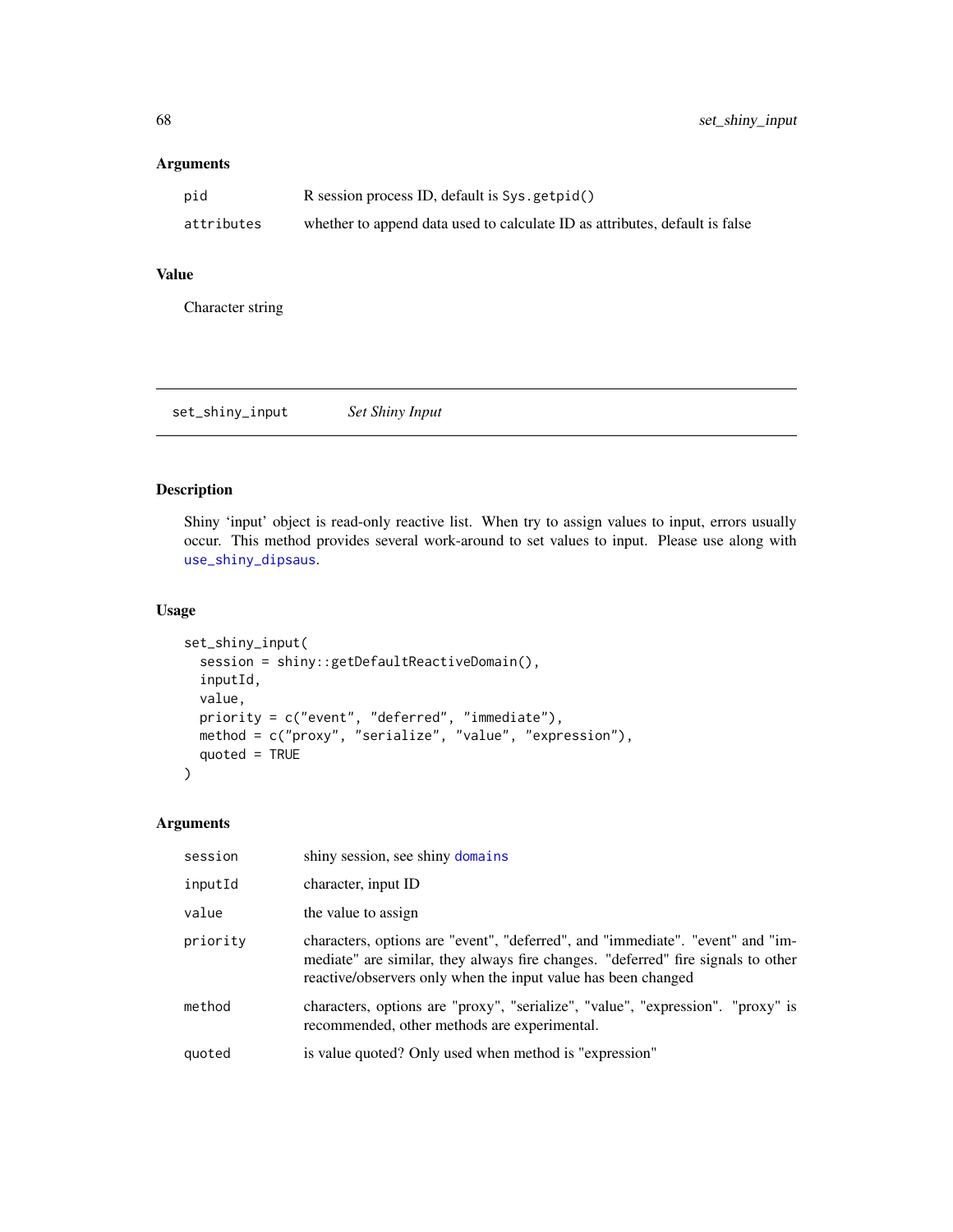# shared\_finalizer 69

## Examples

```
library(shiny)
library(dipsaus)
ui <- fluidPage(
  # Register widgets
  use_shiny_dipsaus(),
  actionButton('run', 'Set Input'),
  verbatimTextOutput('input_value')
)
server <- function(input, output, session) {
  start = Sys.time()
  output$input_value <- renderPrint({
   now <- input$key
   now %?<-% start
   cat('This app has been opened for ',
        difftime(now, start, units = 'sec'), ' seconds')
  })
  observeEvent(input$run, {
    # setting input$key to Sys.time()
    set_shiny_input(session, 'key', Sys.time())
  })
}
if(interactive()){
  shinyApp(ui, server)
}
```
shared\_finalizer *Create Shared Finalization to Avoid Over Garbage Collection*

#### Description

Generates a function to be passed to [reg.finalizer](#page-0-0)

## Usage

```
shared_finalizer(x, key, fin, onexit = FALSE, ...)
## Default S3 method:
shared_finalizer(x, key, fin, onexit = FALSE, ...)
## S3 method for class 'R6'
```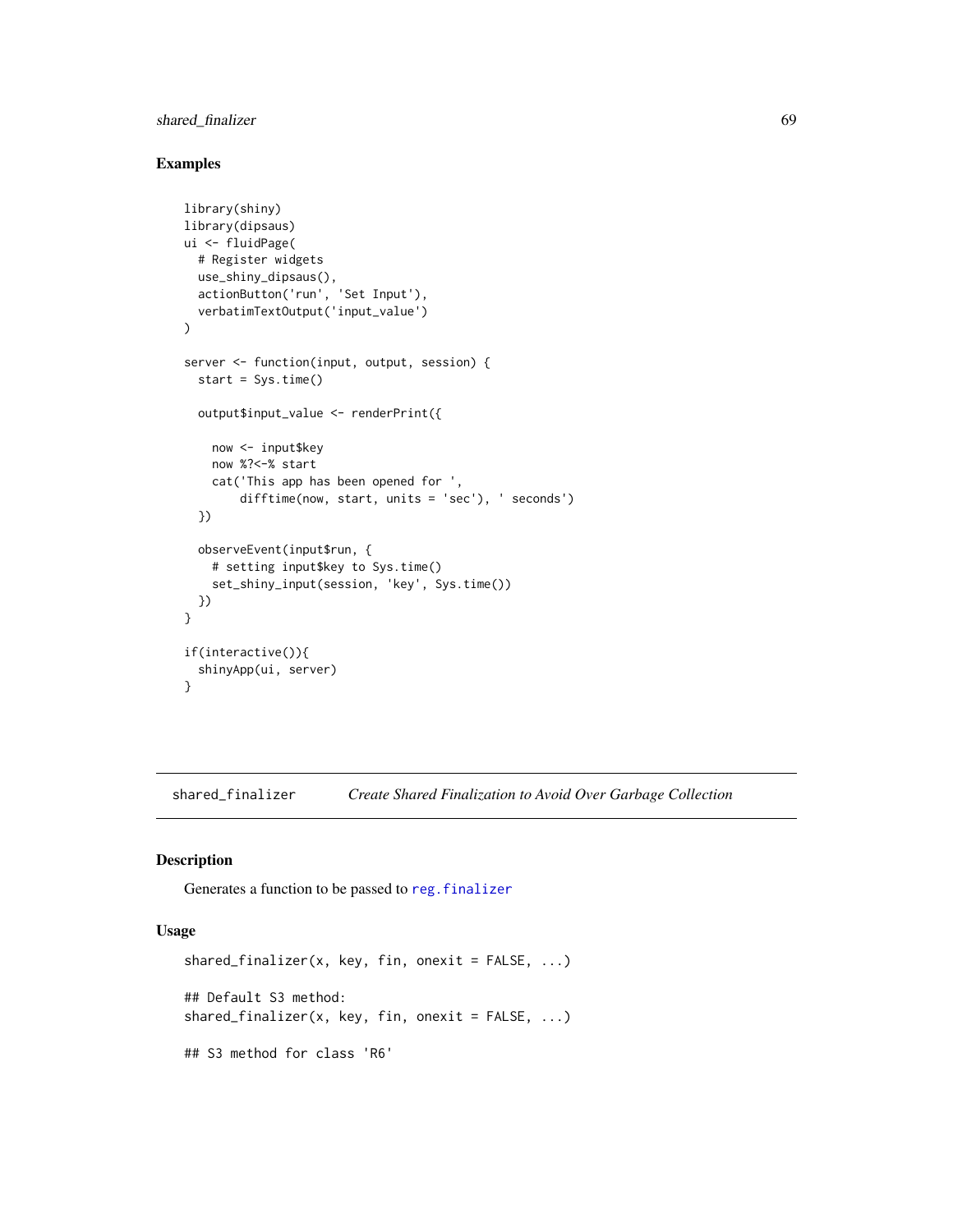```
shared_finalizer(x, key, fin, onexit = TRUE, ...)## S3 method for class 'fastmap'
shared_finalizer(x, key, fin, onexit = FALSE, ...)
## S3 method for class 'fastmap2'
shared_finalizer(x, key, fin, onexit = FALSE, ...)
```
#### Arguments

| $\mathsf{x}$            | object to finalize                                                                                                            |
|-------------------------|-------------------------------------------------------------------------------------------------------------------------------|
| key                     | characters that should be identical if finalization method is to be shared                                                    |
| fin                     | Shared finalization: function to call on finalization; see reg. finalizer. See<br>details.                                    |
| onexit                  | logical: should the finalization be run if the object is still uncollected at the end<br>of the R session? See reg. finalizer |
| $\cdot$ $\cdot$ $\cdot$ | passed to other methods                                                                                                       |

## Details

The main purpose of this function is to allow multiple objects that point to a same source (say a temporary file) to perform clean up when all the objects are garbage collected.

Base function [reg.finalizer](#page-0-0) provides finalization to to garbage collect single R environment. However, when multiple environments share the same file, finalizing one single environment will result in removing the file so that all the other environment lose the reference. (See example "Native reg.finalizer fails example")

The argument of fin varies according to different types of x. For environments, fin contains and only contains one parameter, which is the environment itself. This is the same as reg.finalizer. For R6 classes, fin is ignored if class has "shared\_finalize" method defined. For [fastmap](#page-0-0) or [fastmap2](#page-29-0) instances, fin accepts no argument.

# Examples

```
# ------------ Environment example ------------
file_exists <- TRUE
clear_files <- function(e){
  print('Clean some shared files')
  # do something to remove files
  file_exists <<- FALSE
}
# e1, e2 both require file existence
e1 \le - new.env()
e1$valid <- function(){ file_exists }
e2 < - new.env()
e2$valid <- function(){ file_exists }
e1$valid(); e2$valid()
```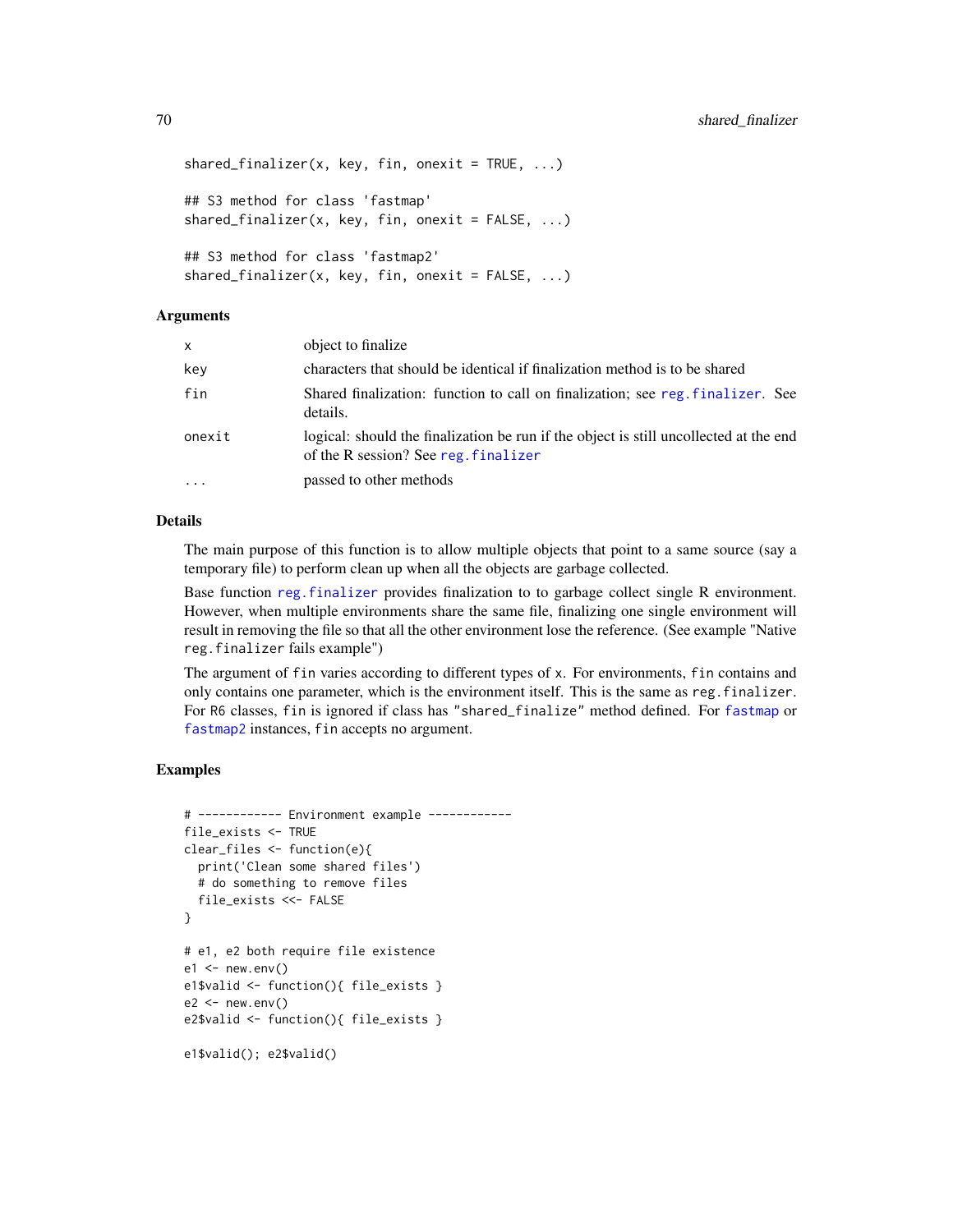```
# we don't want to remove files when either e1,e2 gets
# garbage collected, however, we want to run `clear_files`
# when system garbage collecting *both* e1 and e2
# Make sure `key`s are identical
shared_finalizer(e1, 'cleanXXXfiles', clear_files)
shared_finalizer(e2, 'cleanXXXfiles', clear_files)
# Now remove e1, files are not cleaned, and e2 is still valid
rm(e1); invisible(gc(verbose = FALSE))
e2$valid() # TRUE
file_exists # TRUE
# remove both e1 and e2, and file gets removed
rm(e2); invisible(gc(verbose = FALSE))
file_exists # FALSE
# ------------ R6 example ------------
cls <- R6::R6Class(
  classname = '...demo...',
  cloneable = TRUE,
  public = list(
   file\_path = character(0),
    shared_finalize = function()cat('Finalize shared resource - ', self$file_path, '\n')
    },
    finalize = function()cat('Finalize private resource\n')
    },
    initialize = function(file_path){
      self$file_path = file_path
      shared_finalizer(self, key = self$file_path)
   }
  )
\lambdae1 <- cls$new('file1')
rm(e1); invisible(gc(verbose = FALSE))
e1 <- cls$new('file2')
# A copy of e1
e2 <- e1$clone()
# unfortunately, we have to manually register
shared_finalizer(e2, key = e2$file_path)
# Remove e1, gc only free private resource
rm(e1); invisible(gc(verbose = FALSE))
# remove e1 and e2, run shared finalize
rm(e2); invisible(gc(verbose = FALSE))
```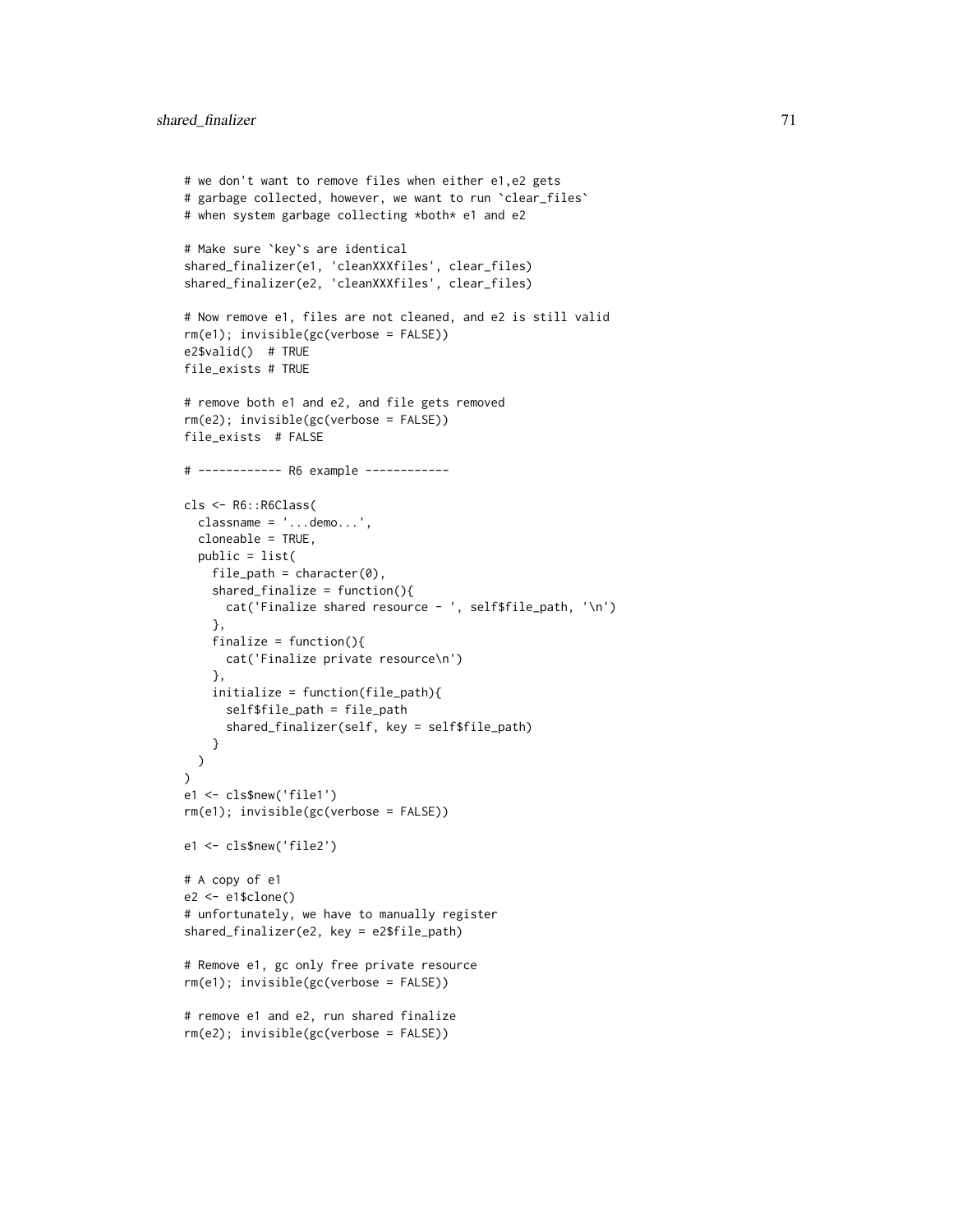```
# ------------ fastmap/fastmap2 example -----------
# No formals needed for fastmap/fastmap2
fin <- function(){
 cat('Finalizer is called\n')
}
# single reference case
e1 <- dipsaus::fastmap2()
shared_finalizer(e1, 'fin-fastmap2', fin = fin)
invisible(gc(verbose = FALSE)) # Not triggered
rm(e1); invisible(gc(verbose = FALSE)) # triggered
# multiple reference case
e1 <- dipsaus::fastmap2()
e2 <- dipsaus::fastmap2()
shared_finalizer(e1, 'fin-fastmap2', fin = fin)
shared_finalizer(e2, 'fin-fastmap2', fin = fin)
rm(e1); invisible(gc(verbose = FALSE)) # Not triggered
rm(e2); invisible(gc(verbose = FALSE)) # triggered
# ------------ Native reg.finalizer fails example ------------
# This example shows a failure case using base::reg.finalizer
file_exists <- TRUE
clear_files <- function(e){
  print('Clean some shared files')
  # do something to remove files
  file_exists <<- FALSE
}
# e1, e2 both require file existence
e1 \le - new.env()
e1$valid <- function(){ file_exists }
e2 < - new.env()
e2$valid <- function(){ file_exists }
reg.finalizer(e1, clear_files)
reg.finalizer(e2, clear_files)
gc()file_exists
# removing e1 will invalidate e2
rm(e1); gc()
e2$valid() # FALSE
# Clean-ups
rm(e2); gc()
```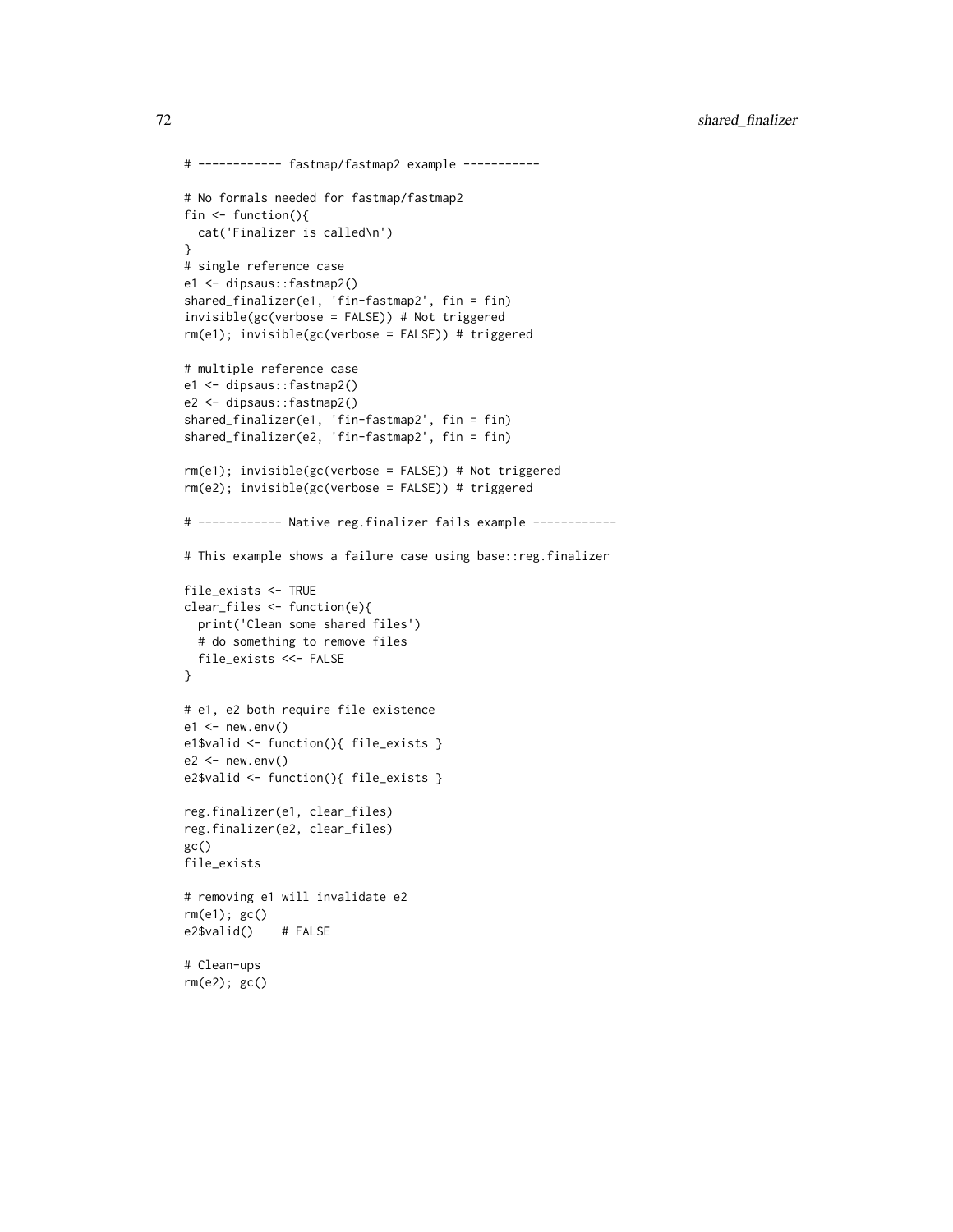<span id="page-72-0"></span>

#### Description

Re-arrange arrays in parallel

#### Usage

shift\_array(x, shift\_idx, shift\_by, shift\_amount)

#### Arguments

| $\mathsf{x}$ | array, must have at least matrix     |
|--------------|--------------------------------------|
| shift idx    | which index is to be shifted         |
| shift_by     | which dimension decides shift_amount |
| shift_amount | shift amount along shift_idx         |

#### Details

A simple use-case for this function is to think of a matrix where each row is a signal and columns stand for time. The objective is to align (time-lock) each signal according to certain events. For each signal, we want to shift the time points by certain amount.

In this case, the shift amount is defined by shift\_amount, whose length equals to number of signals. shift\_idx=2 as we want to shift time points (column, the second dimension) for each signal. shift\_by=1 because the shift amount is depend on the signal number.

```
x \le - matrix(1:10, nrow = 2, byrow = TRUE)
z \le shift_array(x, 2, 1, c(1,2))
y \leq -NA \times xy[1,1:4] = x[1,2:5]y[2,1:3] = x[2,3:5]# Check if z ang y are the same
z - y# array case
# x is Trial x Frequency x Time
x \leftarrow \text{array}(1:27, c(3,3,3))# Shift time for each trial, amount is 1, -1, 0
shift_amount \leq c(1,-1,0)z <- shift_array(x, 3, 1, shift_amount)
par(mfrow = c(3, 2))for( ii in 1:3 ){
```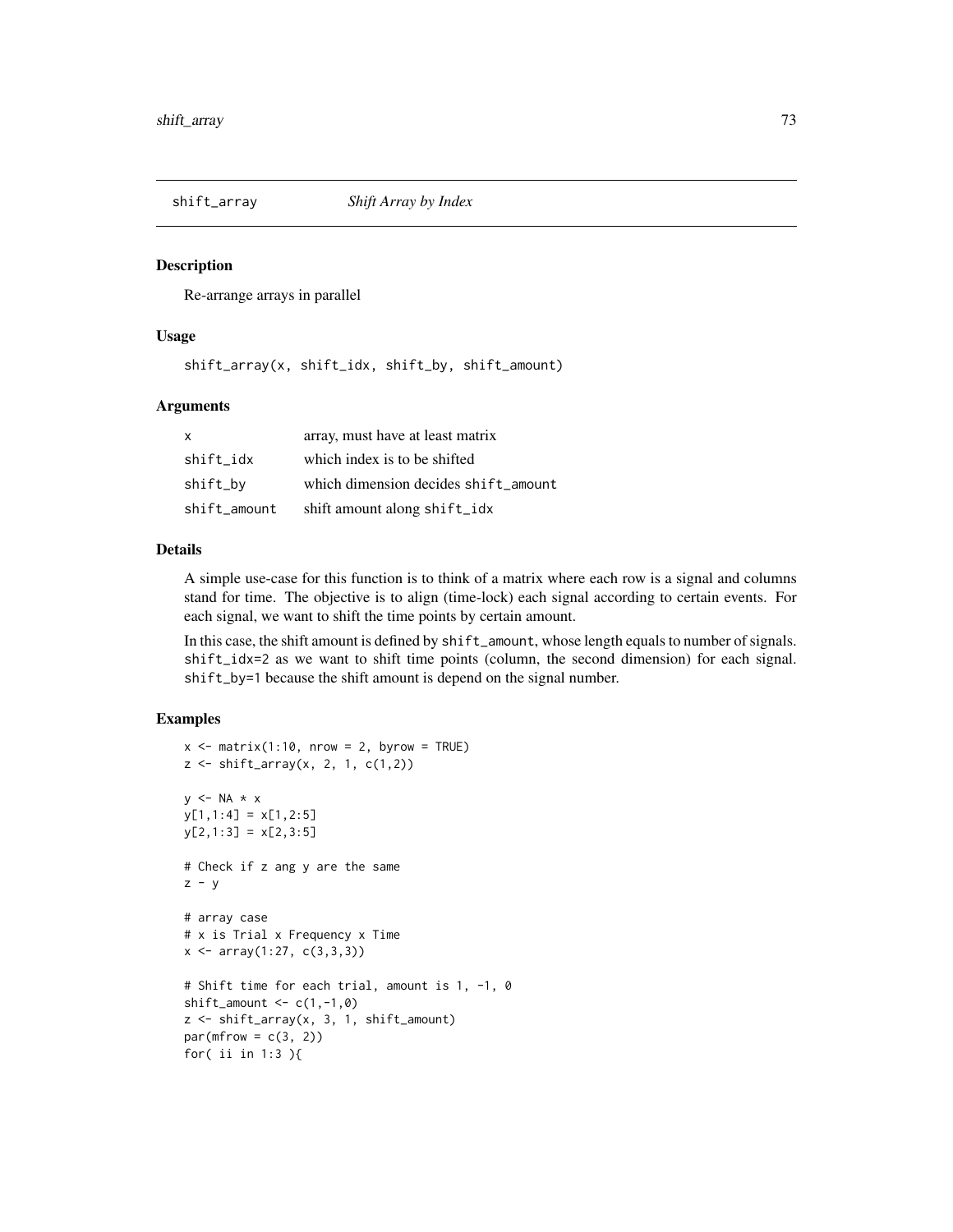```
image(t(x[ii, 1), ylab = 'Frequency', xlab = 'Time',main = paste('Trial', ii))
 image(t(z[ii, 1), ylab = 'Frequency', xlab = 'Time',main = paste('Shifted amount:', shift_amount[ii]))
}
```
shiny\_is\_running *Detect whether 'Shiny' is running*

#### Description

Detect whether 'Shiny' is running

# Usage

```
shiny_is_running()
```
# Value

logical, true if current shiny context is active

sync\_shiny\_inputs *Synchronize Shiny Inputs*

#### Description

Synchronize Shiny Inputs

### Usage

```
sync_shiny_inputs(
 input,
 session,
 inputIds,
 uniform = rep("I", length(inputIds)),
 updates,
  snap = 250)
```
# Arguments

|          | input, session shiny reactive objects                                            |
|----------|----------------------------------------------------------------------------------|
| inputIds | input ids to be synchronized                                                     |
| uniform  | functions, equaling to length of inputIds, converting inputs to a uniform values |
| updates  | functions, equaling to length of inputiles, updating input values                |
| snap     | numeric, milliseconds to defer the changes                                       |

<span id="page-73-0"></span>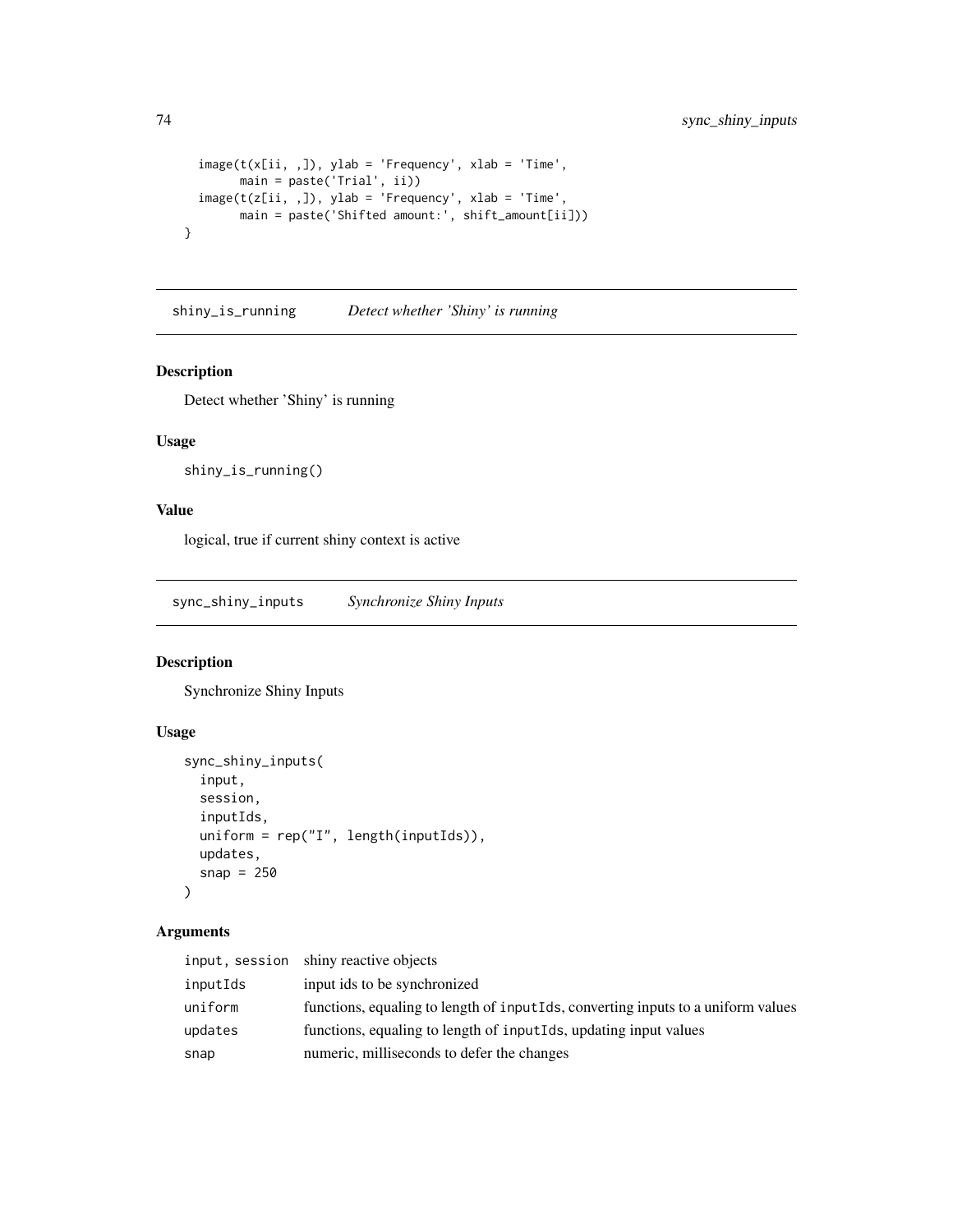<span id="page-74-0"></span>test\_farg 75

# Value

none.

# Examples

library(shiny)

```
ui <- fluidPage(
  textInput('a', 'a', value = 'a'),sliderInput('b', 'b', value = 1, min = 0, max = 1000)
\lambdaserver <- function(input, output, session) {
  sync_shiny_inputs(input, session, inputIds = c('a', 'b'), uniform = list(
   function(a){as.numeric(a)},
    'I'
  ), updates = list(
    function(a){updateTextInput(session, 'a', value = a)},
    function(b){updateSliderInput(session, 'b', value = b)}
  ))
}
if( interactive() ){
  shinyApp(ui, server)
}
```
test\_farg *Test whether function has certain arguments*

# Description

Test whether function has certain arguments

#### Usage

test\_farg(fun, arg, dots = TRUE)

#### Arguments

| fun  | function                             |
|------|--------------------------------------|
| arg  | characters of function arguments     |
| dots | whether fun's dots $(\ldots)$ counts |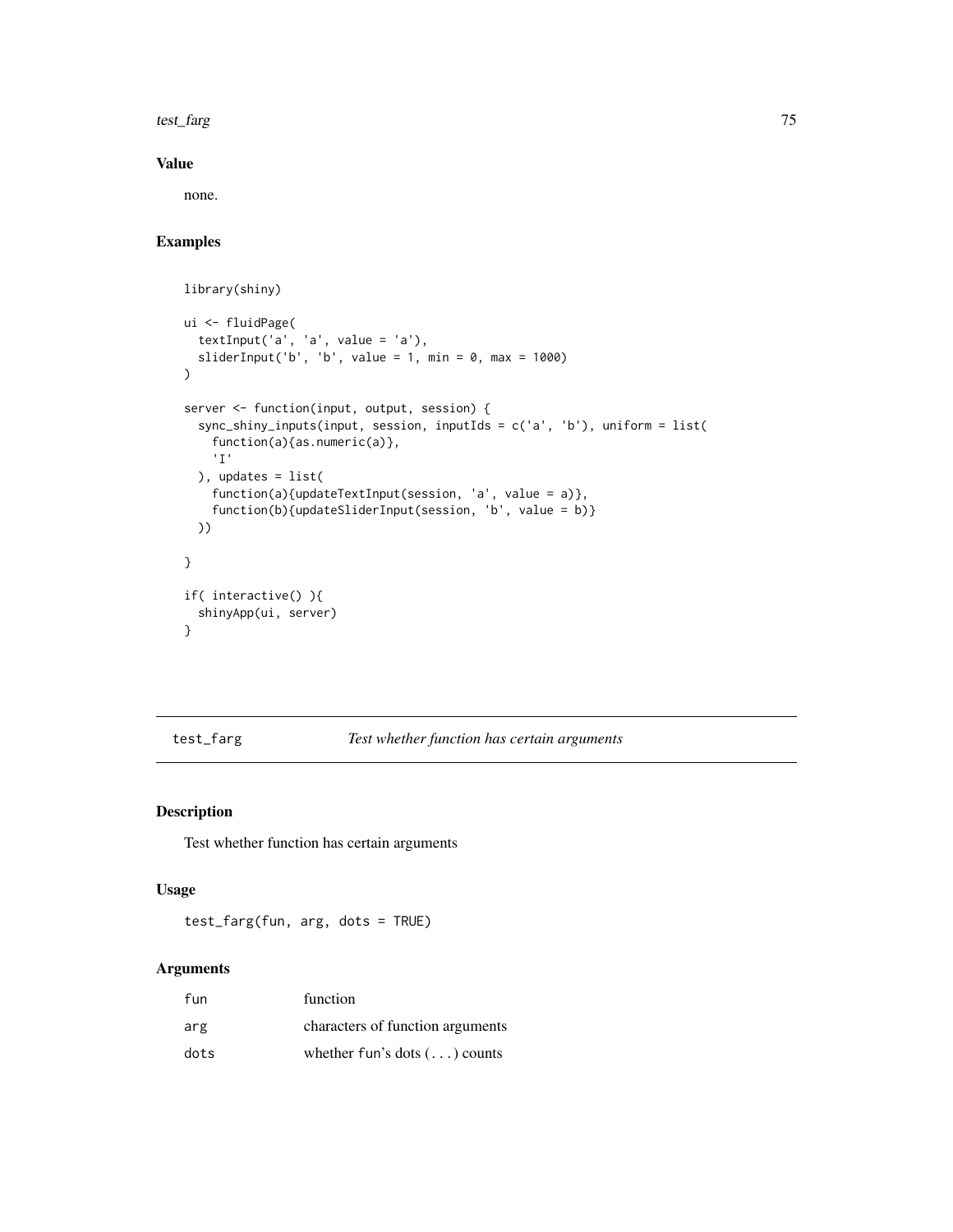# Examples

```
a \leftarrow function(n = 1)\# Test whether `a` has argument called 'b'
test_farg(a, 'b')
# Test whether `a` has argument called 'b' and 'n'
test_farg(a, c('b', 'n'))
# `a` now has dots
a \leftarrow function(n = 1, \ldots)# 'b' could goes to dots and a(b=...) is still valid
test_farg(a, 'b')
# strict match, dots doesn't count
test_farg(a, 'b', dots = FALSE)
```
time\_delta *Calculate time difference and return a number*

#### Description

Calculate time difference and return a number

#### Usage

```
time_delta(t1, t2, units = "secs")
```
# Arguments

| $+1$  | time start                                                 |
|-------|------------------------------------------------------------|
| t2    | time end                                                   |
| units | character, choices are 'secs', 'mins', 'hours', and 'days' |

#### Value

numeric difference of time in units specified

```
a = Sys.time()Sys.sleep(0.3)
b = Sys.time()time_delta(a, b) # In seconds, around 0.3
time_delta(a, b, 'mins') # in minutes, around 0.005
```
<span id="page-75-0"></span>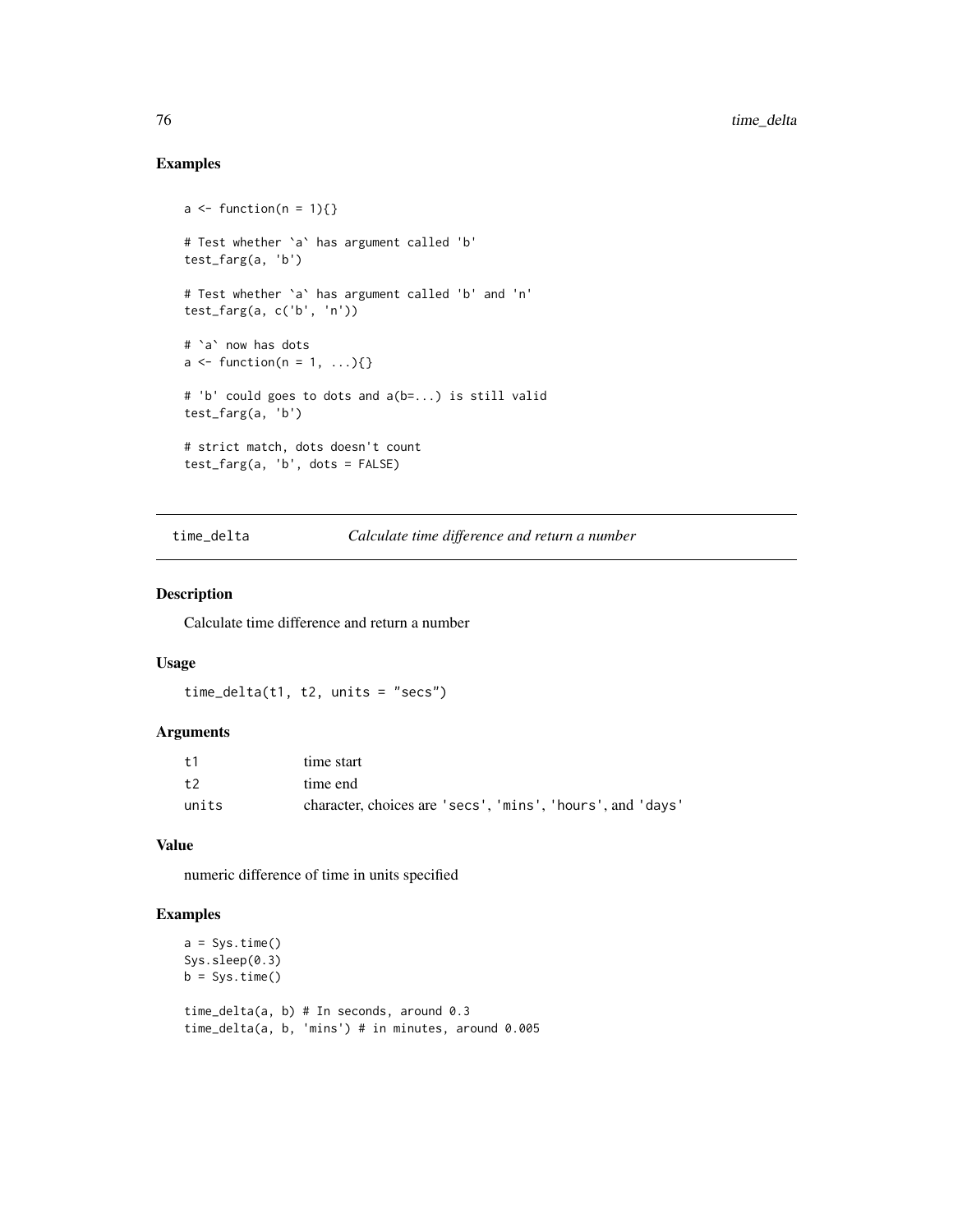<span id="page-76-0"></span>

# Description

Convert file to 'base64' format

#### Usage

to\_datauri(file, mime = "")

# Arguments

| file | file path                     |
|------|-------------------------------|
| mime | 'mime' type, default is blank |

#### Value

a 'base64' data string looks like 'data:;base64,AEF6986...'

to\_ram\_size *Convert bytes to KB, MB, GB,...*

# Description

Convert bytes to KB, MB, GB,...

#### Usage

 $to_ram\_size(s, kb_to_b = 1000)$ 

# Arguments

| - S     | size                                          |
|---------|-----------------------------------------------|
| kb_to_b | how many bytes counts one KB, 1000 by default |

## Value

numeric equaling to s but formatted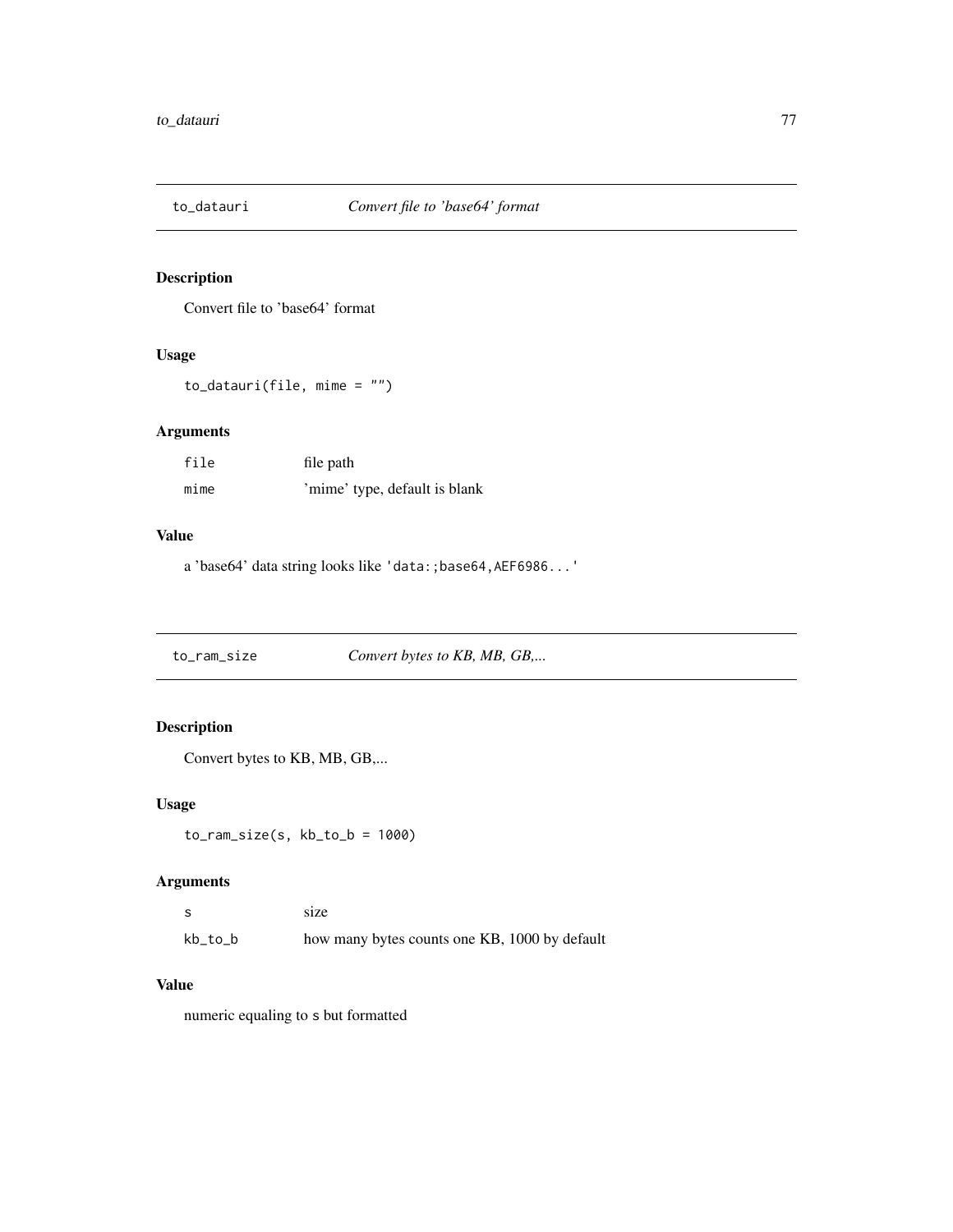<span id="page-77-0"></span>updateActionButtonStyled

*Update styled action button*

# Description

Update styled action button

# Usage

```
updateActionButtonStyled(
  session,
  inputId,
 label = NULL,
  icon = NULL,
  type = NULL,
  disabled = NULL,
  ...
)
```
# Arguments

| session, inputId, label, icon |  |  |  |
|-------------------------------|--|--|--|
|-------------------------------|--|--|--|

|          | passed to shiny::updateActionButton |
|----------|-------------------------------------|
| type     | button type to update               |
| disabled | whether to disable the button       |
|          | ignored                             |

# Value

none

# See Also

[actionButtonStyled](#page-5-0) for how to define the button.

updateCompoundInput2 *Update compound inputs*

# Description

Update compound inputs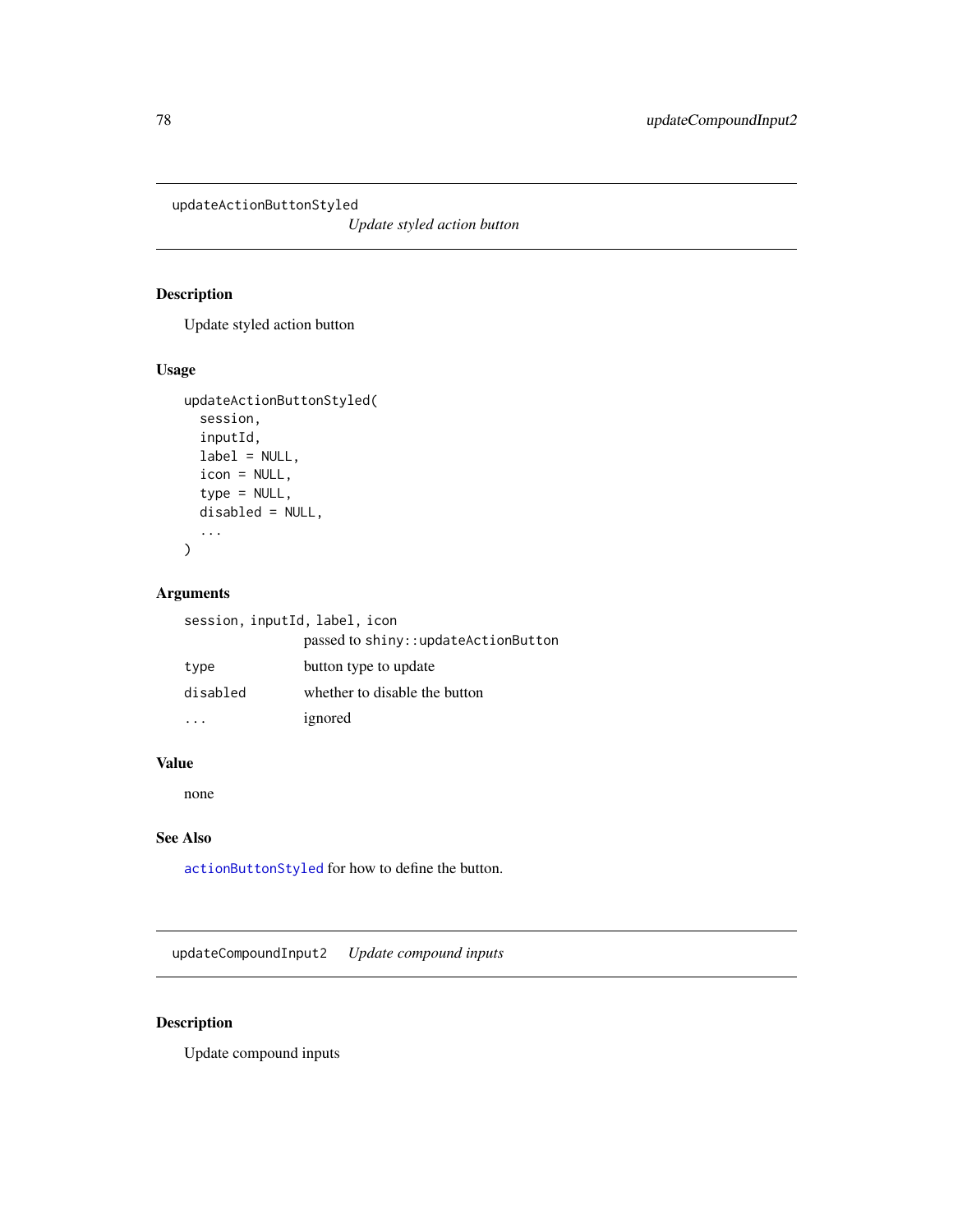# <span id="page-78-0"></span>updateCompoundInput2 79

# Usage

```
updateCompoundInput2(
  session,
  inputId,
  value = NULL,
  ncomp = NULL,initialization = NULL,
  ...
\mathcal{L}
```
#### Arguments

| session         | shiny session or session proxy                                             |
|-----------------|----------------------------------------------------------------------------|
| inputId         | character see compound Input2                                              |
| value           | list of lists, see compound Input 2 or examples                            |
| ncomp           | integer, non-negative number of groups to update, NULL to remain unchanged |
| initialization, |                                                                            |
|                 | named list of other updates                                                |

# Value

none

#### See Also

[compoundInput2](#page-21-0) for how to define components.

```
## Not run:
library(shiny); library(dipsaus)
## UI side
compoundInput2(
  'input_id', 'Group',
   div(
    textInput('text', 'Text Label'),
   sliderInput('sli', 'Slider Selector', value = 0, min = 1, max = 1)
  ),
  label\_color = 1:10,value = list(
   list(text = '1'), # Set text first group to be "1"
                      # no settings for second group
   list( s1i = 0.2) # s1i = 0.2 for the third group
  ))
## server side:
updateCompoundInput2(session, 'inputid',
```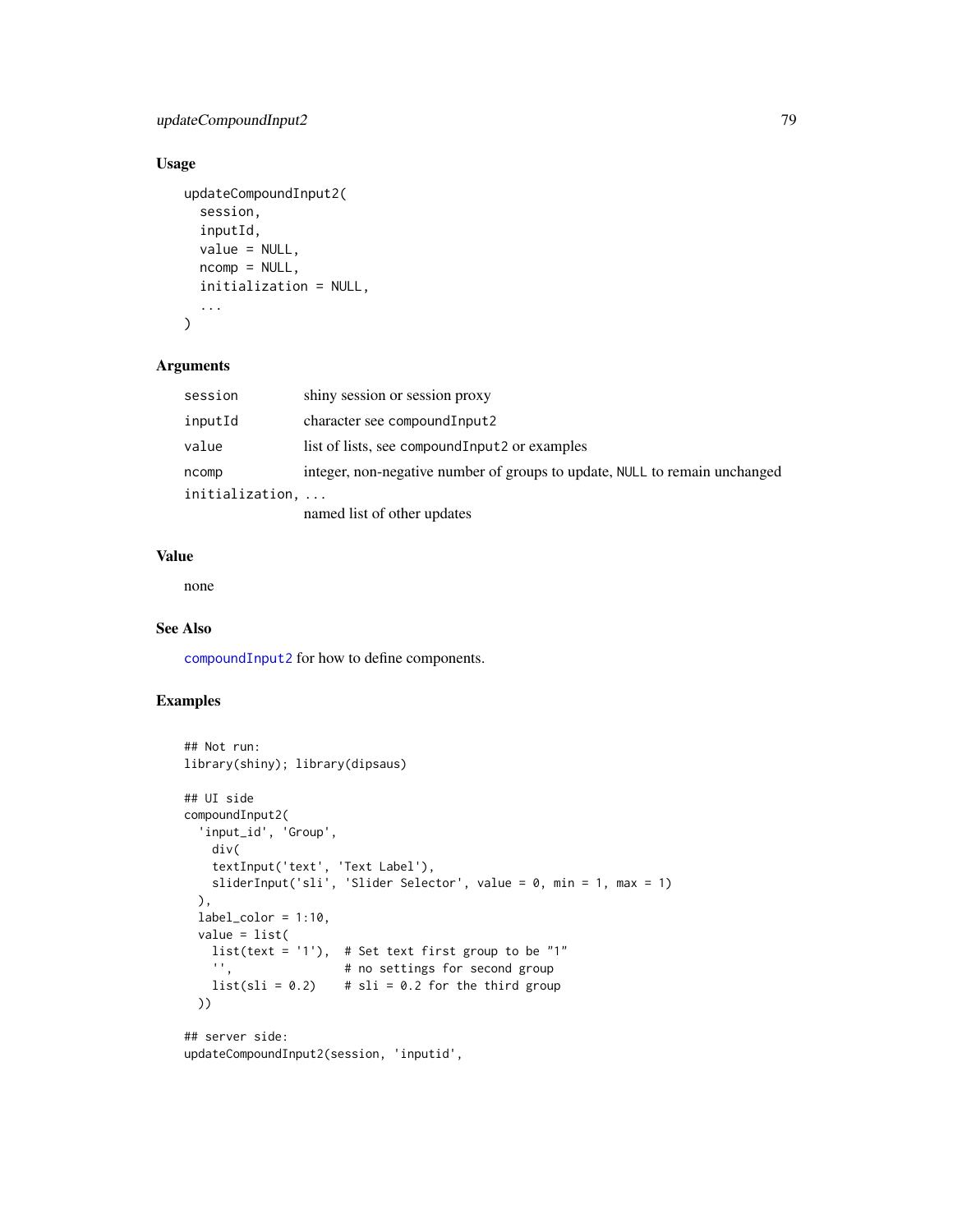```
# Change the first 3 groups
value = lapply(1:3, function(ii))list(sli = runif(1))}),
# Change text label for all groups
initialization = list(
 text = list(label = as.character(Sys.time()))
))
```
## End(Not run)

update\_fastmap2 *Migrate a* fastmap2 *object to a new one*

### Description

Migrate a fastmap2 object to a new one

#### Usage

update\_fastmap2(from, to, override = TRUE)

### Arguments

| from, to | fastmap2 object                              |
|----------|----------------------------------------------|
| override | whether to override keys in to if they exist |

#### Value

Map to

# See Also

[fastmap2](#page-29-0)

use\_shiny\_dipsaus *Set up shiny plugins*

# Description

This function must be called from a Shiny app's UI in order for some widgets to work.

## Usage

use\_shiny\_dipsaus(x)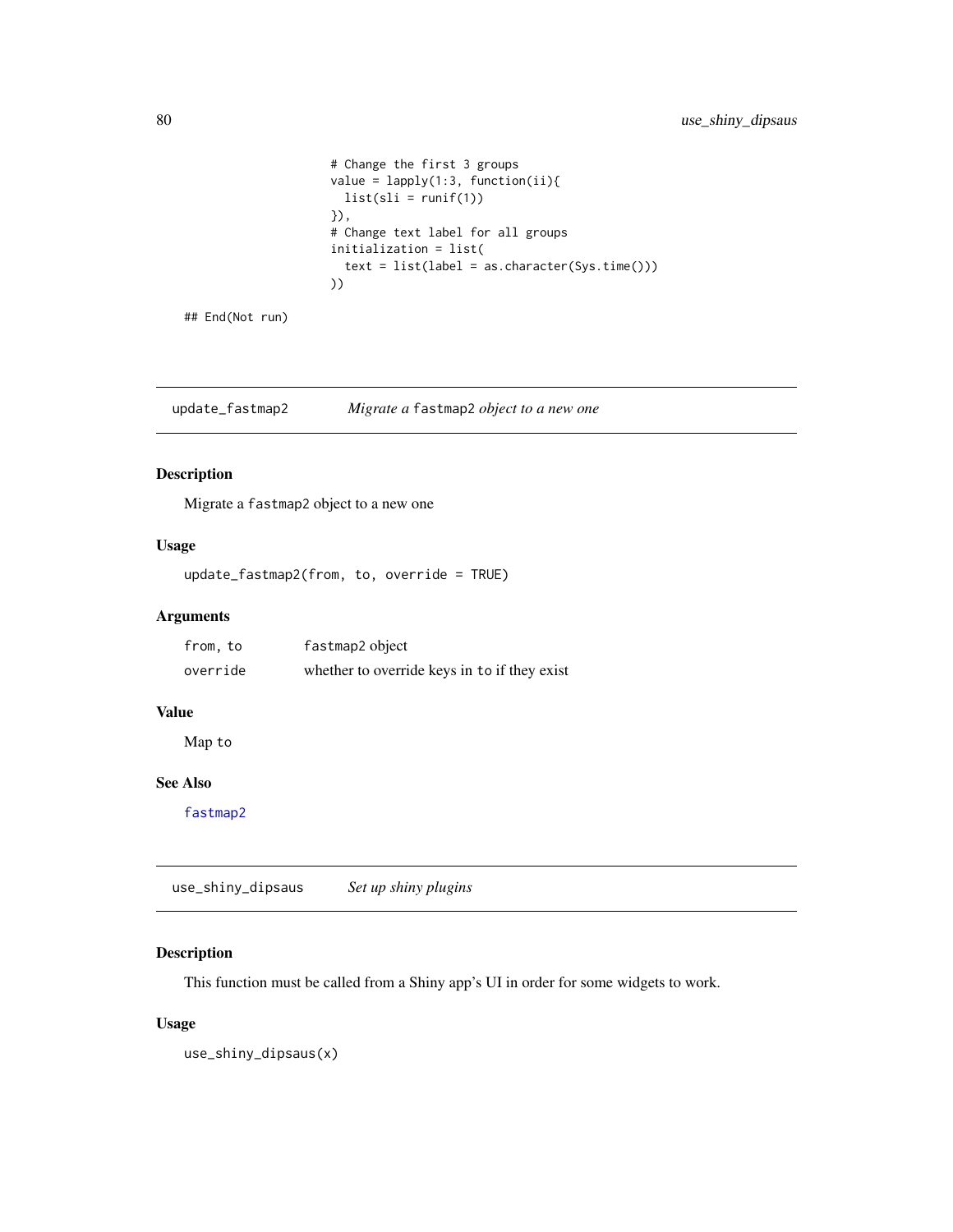<span id="page-80-0"></span> $\% = >\%$  81

#### Arguments

x 'HTML' tags

# %=>% *A JavaScript style of creating functions*

# Description

A JavaScript style of creating functions

#### Usage

args %=>% expr

#### Arguments

| args | function arguments: see formals                         |
|------|---------------------------------------------------------|
| expr | R expression that forms the body of functions: see body |

#### Value

A function that takes args as parameters and expr as the function body

```
# Formal arguments
c(a) %=>% {
  print(a)
}
# Informal arguments
list(a=) %=>% {
  print(a)
}
# Multiple inputs
c(a, b = 2, ...) %=>% {
  print(c(a, b, ...))
}
# ----- JavaScript style of forEach -----
# ### Equivalent JavaScript Code:
# LETTERS.forEach((el, ii) => {
# console.log('The index of letter ' + el + ' in "x" is: ' + ii);
# });
iapply(LETTERS, c(el, ii) %=>% {
 cat2('The index of letter ', el, ' in ', sQuote('x'), ' is: ', ii)
}) -> results
```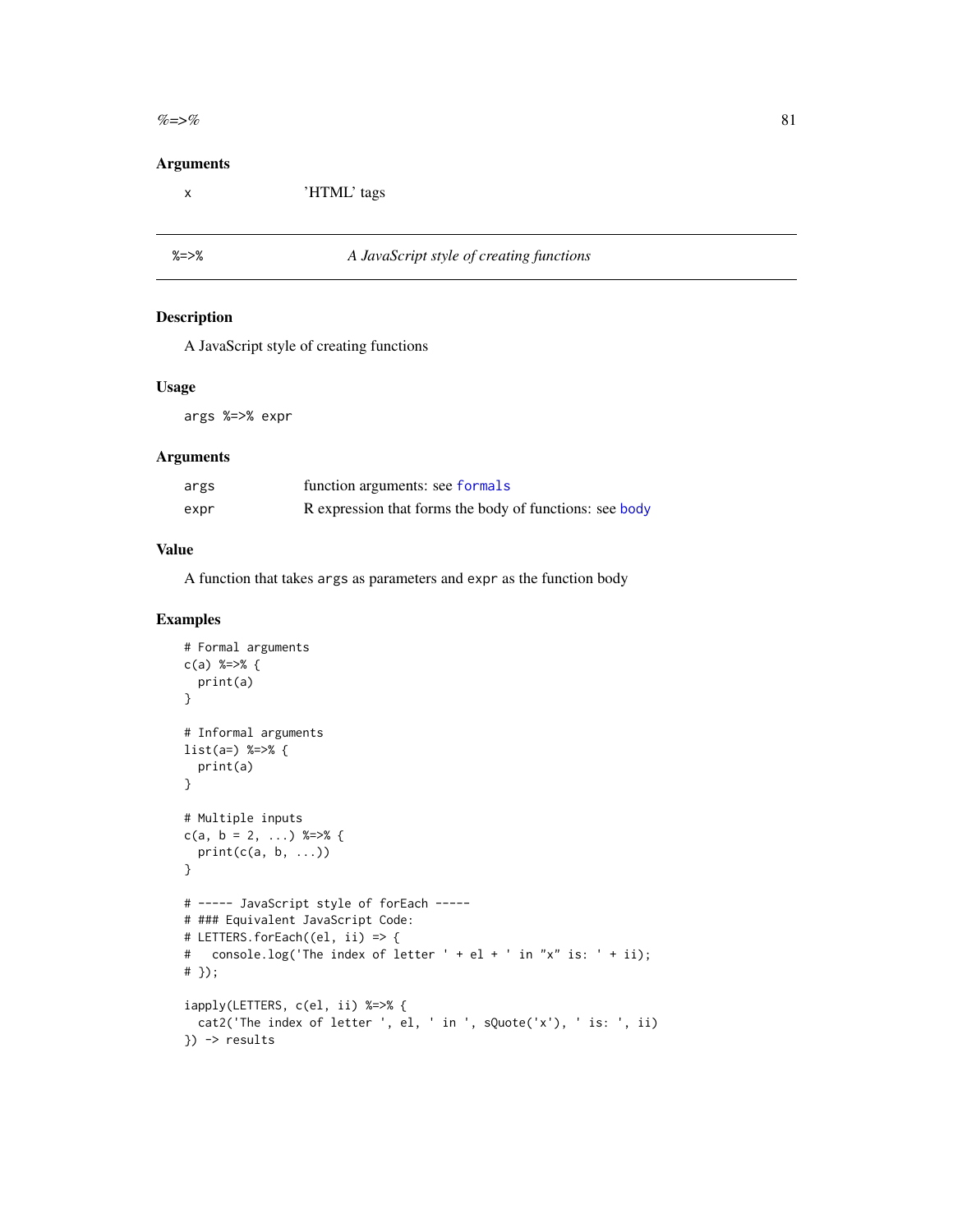<span id="page-81-0"></span>

%?<-% *Assign if not exists, or NULL Provides a way to assign default values to variables. If the statement '*lhs*' is invalid or* NULL*, this function will try to assign* value*, otherwise nothing happens.*

#### Description

Assign if not exists, or NULL Provides a way to assign default values to variables. If the statement 'lhs' is invalid or NULL, this function will try to assign value, otherwise nothing happens.

#### Usage

lhs %?<-% value

#### Arguments

| lhs   | an object to check or assign        |
|-------|-------------------------------------|
| value | value to be assigned if lhs is NULL |

#### Value

Assign value on the right-hand side to the left-hand side if lhs does not exist or is NULL

```
# Prepare, remove aaa if exists
if(exists('aaa', envir = globalenv(), inherits = FALSE)){
 rm(aaa, envir = globalenv())
}
# Assign
aaa %?<-% 1; print(aaa)
# However, if assigned, nothing happens
aaa = 1;
aaa %?<-% 2;
print(aaa)
# in a list
a = list()a$e %?<-% 1; print(a$e)
a$e %?<-% 2; print(a$e)
```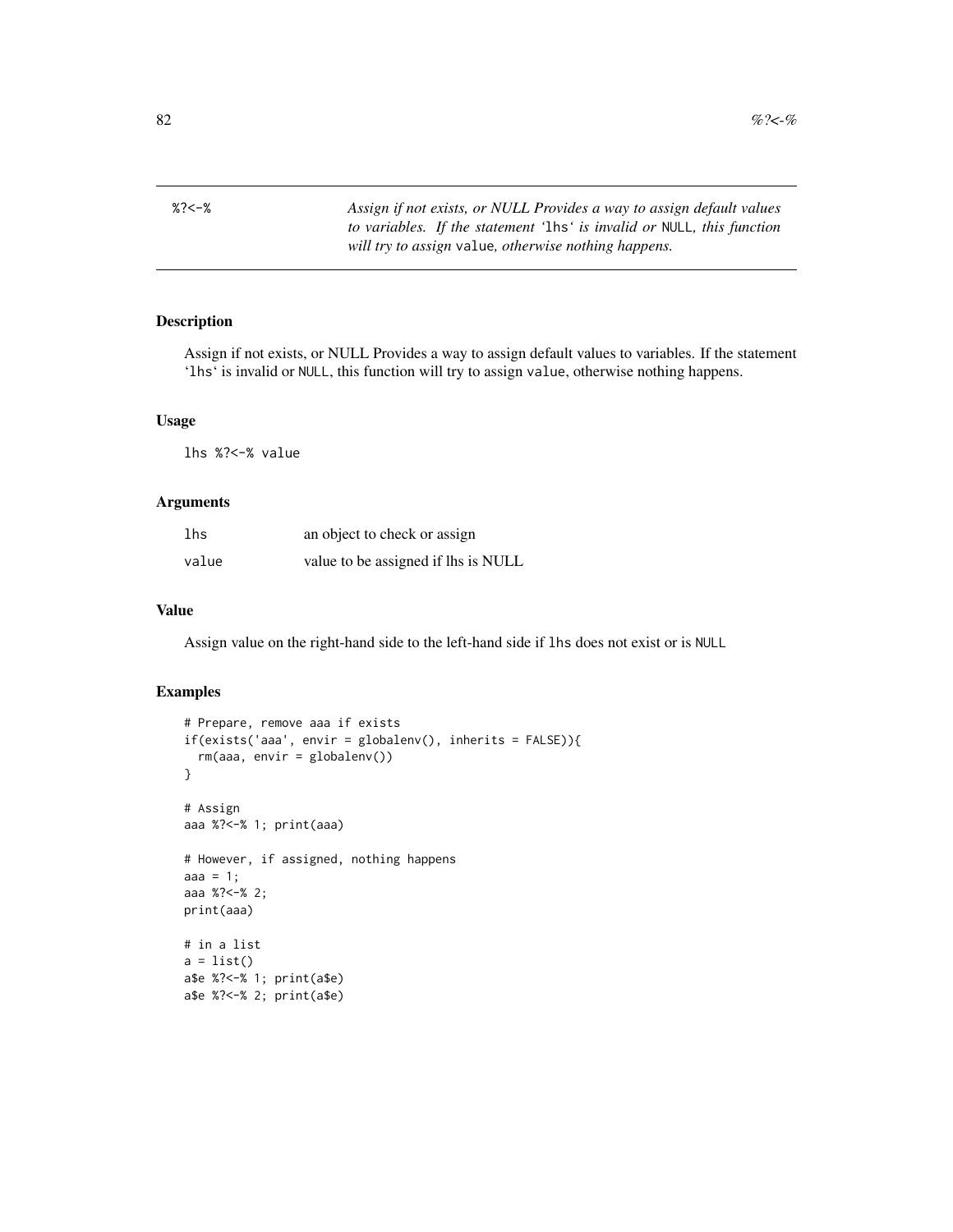<span id="page-82-0"></span>

# Description

Plus-minus operator

# Usage

a %+-% b

# Arguments

a, b numeric vectors, matrices or arrays

#### Value

a +/-b, the dimension depends on a+b. If a+b is a scalar, returns a vector of two; in the case of vector, returns a matrix; all other cases will return an array with the last dimension equal to 2.

```
# scalar
1 \frac{8+2}{8} 2 # -1, 3
# vector input
c(1,2,3) %+-% 2 # matrix
# matrix input
matrix(1:9, 3) %+-% 2 # 3x3x2 array
```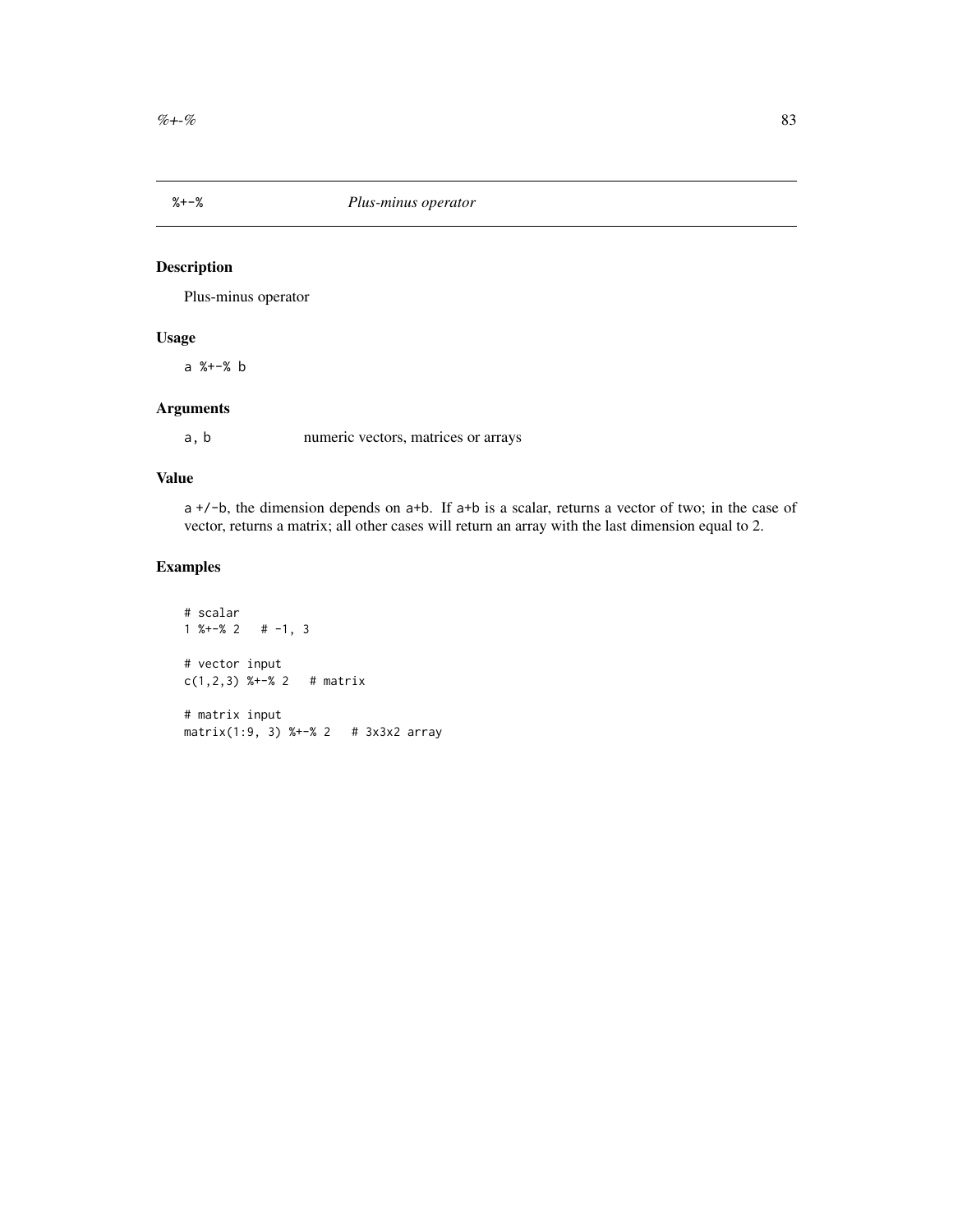# **Index**

[.fastmap2 *(*fastmap2*)*, [30](#page-29-1) [<-.fastmap2 *(*fastmap2*)*, [30](#page-29-1) [[.fastmap2 *(*fastmap2*)*, [30](#page-29-1) [[<-.fastmap2 *(*fastmap2*)*, [30](#page-29-1) \$.fastmap2 *(*fastmap2*)*, [30](#page-29-1) \$<-.fastmap2 *(*fastmap2*)*, [30](#page-29-1) %D% *(*decorate\_function*)*, [25](#page-24-0) %+-%, [83](#page-82-0) %=>%, [81](#page-80-0)  $%2<-$ %,  $82$ AbstractMap, [4,](#page-3-0) *[48](#page-47-0)* AbstractQueue, [4,](#page-3-0) *[45](#page-44-0)* actionButtonStyled, [6,](#page-5-1) *[78](#page-77-0)* add\_to\_session, [8](#page-7-0) adjustcolor, *[20,](#page-19-0) [21](#page-20-0)* aggregate, *[27](#page-26-0)* alist, *[53](#page-52-0)* as.list.fastmap2 *(*fastmap2*)*, [30](#page-29-1) ask\_or\_default, [8,](#page-7-0) *[10](#page-9-0)* ask\_yesno, *[9](#page-8-0)*, [9](#page-8-0) async, [10](#page-9-0) async\_expr, *[10](#page-9-0)*, [11](#page-10-0) async\_flapply, [12](#page-11-0) async\_works, [12](#page-11-0) attached\_packages, [14](#page-13-0) base64\_to\_image, [15](#page-14-0) baseline\_array, [15](#page-14-0) body, *[81](#page-80-0)* browseURL, *[66](#page-65-0)* capture.output, *[18](#page-17-0)* capture\_expr, [18](#page-17-0) cat2, *[8](#page-7-0)[–10](#page-9-0)*, [18,](#page-17-0) *[60](#page-59-0)* check\_installed\_packages, [19](#page-18-0) clear\_env, [20](#page-19-0) col2hexStr, [20](#page-19-0) collapse, [21](#page-20-0) compoundInput2, [22,](#page-21-1) *[79](#page-78-0)*

decorate\_function, [25](#page-24-0) deparse\_svec, [26,](#page-25-0) *[57](#page-56-0)* dev\_create *(*graphic-devices*)*, [37](#page-36-0) dipsaus\_lock *(*lock*)*, [44](#page-43-0) dipsaus\_unlock *(*lock*)*, [44](#page-43-0) do\_aggregate, [27](#page-26-0) do\_nothing, [28](#page-27-0) domains, *[68](#page-67-0)* drop\_nulls, [28](#page-27-0) eval\_dirty, [29](#page-28-0) fastmap, *[30](#page-29-1)*, *[48](#page-47-0)*, *[70](#page-69-0)* fastmap2, *[20](#page-19-0)*, [30,](#page-29-1) *[70](#page-69-0)*, *[80](#page-79-0)* flex\_div, [32](#page-31-0) force, *[36](#page-35-0)* forelse, [33](#page-32-0) formals, *[53](#page-52-0)*, *[81](#page-80-0)* future\_lapply, *[12](#page-11-0)* get\_cpu, [35](#page-34-0) get\_dev\_attr *(*graphic-devices*)*, [37](#page-36-0) get\_dots, *[36](#page-35-0)*, [36](#page-35-0) get\_ram, [37](#page-36-0) getInputBinding, [34](#page-33-0) graphic-devices, [37](#page-36-0) handler\_dipsaus\_progress, [39](#page-38-0) html\_asis, [40](#page-39-0) iapply, [41](#page-40-0) interactive, *[9,](#page-8-0) [10](#page-9-0)* isAvailable, *[63](#page-62-0)* jobRunScript, *[64](#page-63-0)* lapply, *[13](#page-12-0)*, *[42](#page-41-0)* lapply\_async2, [42](#page-41-0) length.fastmap2 *(*fastmap2*)*, [30](#page-29-1) list.files, *[60](#page-59-0)* list\_to\_fastmap2, [43](#page-42-0)